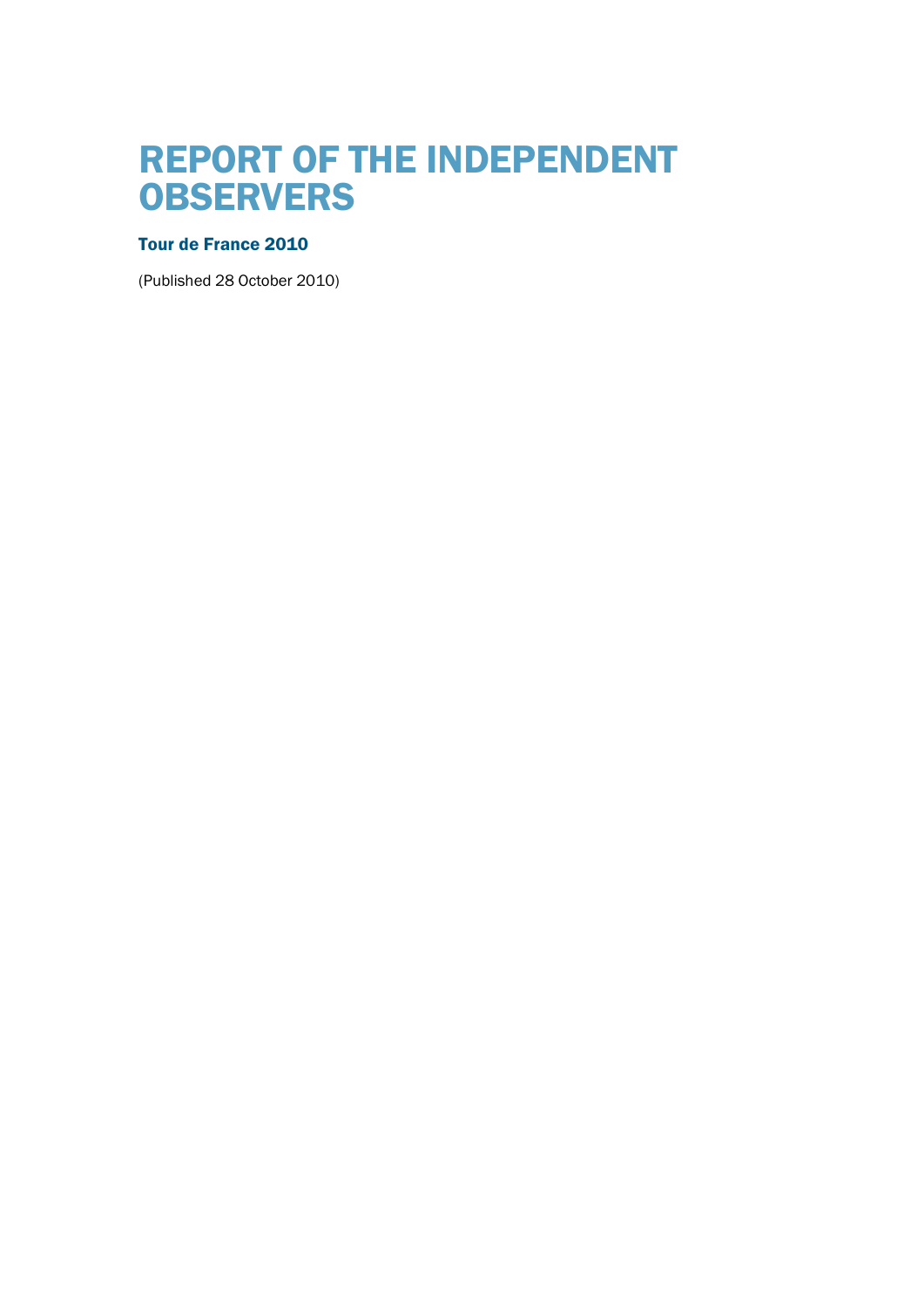## **Contents**

| <b>Introduction &amp; Acknowledgments</b>     | 3           |
|-----------------------------------------------|-------------|
| <b>Executive Summary</b>                      | 4           |
| Scope of the IO Mission                       | 6           |
| The Anti-Doping Team                          | 8           |
| Organisational Structure                      | 8           |
| Chaperones                                    | $\mathsf 9$ |
| Doping Control Officers                       | 10          |
| <b>Medical Inspectors</b>                     | 11          |
| Communication                                 | 11          |
| <b>Venues &amp; Equipment</b>                 | 13          |
| Doping Control Station                        | 13          |
| <b>Perimeter Fencing</b>                      | 13          |
| Signage & Positioning                         | 13          |
| Equipment                                     | 14          |
| <b>Test Distribution Planning</b>             | 15          |
| Pre-Tour Testing                              | 15          |
| Athlete Biological Passport Programme         | 15          |
| <b>Rider Selection</b>                        | 16          |
| AFLD Testing via WADA Resolution              | 17          |
| <b>Testing Strategy</b>                       | 18          |
| Analysis Type                                 | 20          |
| Communication & Confidentiality               | 20          |
| <b>Notification &amp; Chaperoning</b>         | 22          |
| Pre-Competition                               | 22          |
| Post-Finish                                   | 24          |
| The Notification List                         | 26          |
| <b>Sample Collection Process</b>              | 28          |
| Urine Sample Collection                       | 28          |
| <b>Blood Sample Collection</b>                | 29          |
| Chain of Custody & Transportation             | 30          |
| <b>Results Management</b>                     | 31          |
| <b>Laboratory Arrangements</b>                | 31          |
| Process                                       | 31          |
| Possible Anti-Doping Rule Violations          | 32          |
| Code of Conduct for UCI Pro Teams             | 32          |
| Record Management & General Administration    | 34          |
| Therapeutic Use Exemptions                    | 34          |
| Sample Collection Paperwork                   | 34          |
| <b>Completion of Doping Control Paperwork</b> | 35          |
| Riders to be Tested Form                      | 35          |
| <b>Notification Forms</b>                     | 36          |
| Entry/Exit Log                                | 36          |
| <b>Specific Gravity</b>                       | 37          |
| <b>Research Question</b>                      | 38          |
| Chain of Custody Documentation                | 38          |
| Provision of Paperwork                        | 39          |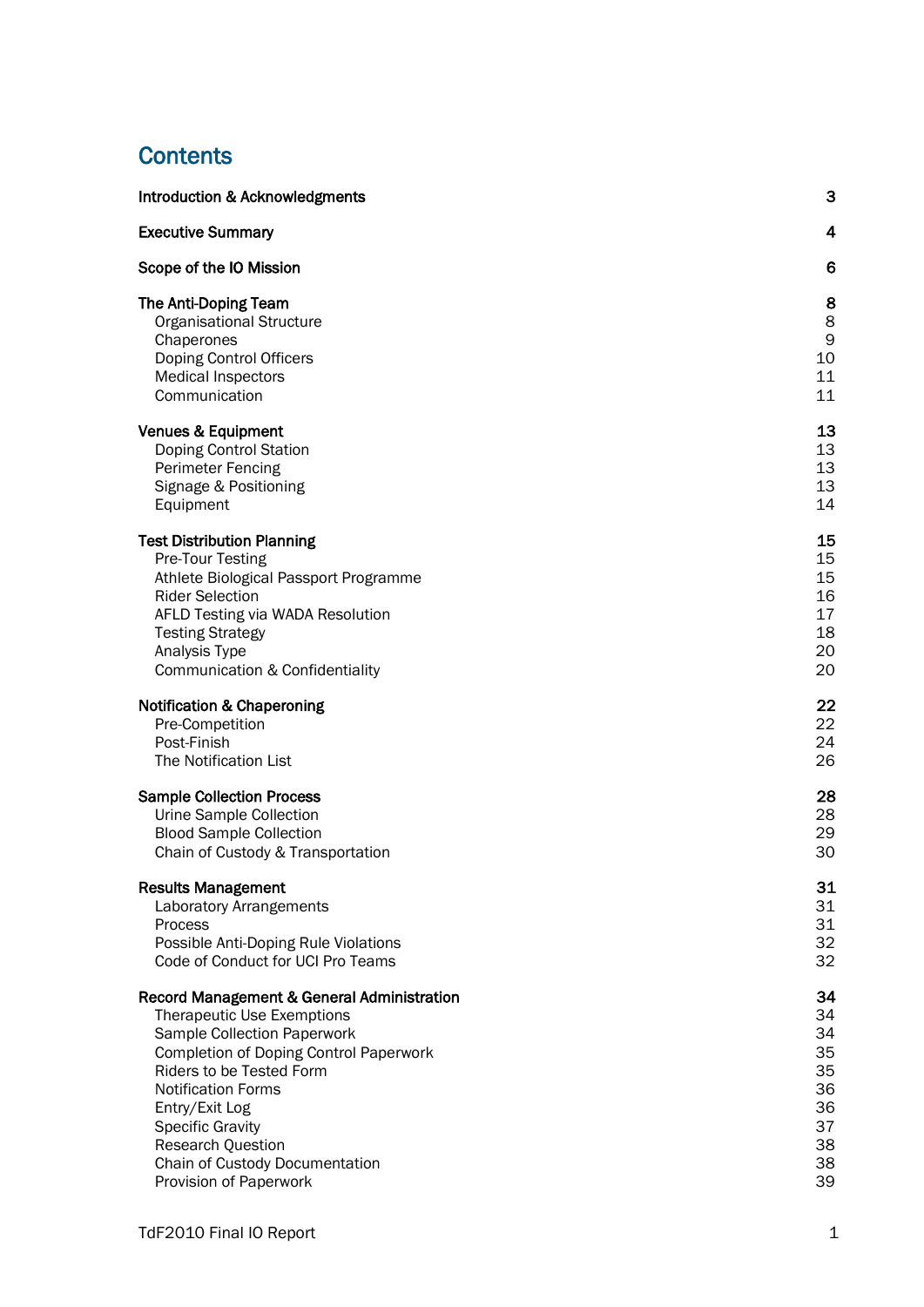| <b>Education and Information</b>                                  | 40 |
|-------------------------------------------------------------------|----|
| Summary of Non-Conformities & Key Recommendations                 | 41 |
| Non-Conformities                                                  | 41 |
| Recommendations                                                   | 41 |
| Appendix 1 - Members of Independent Observer Team & UCI Personnel | 46 |
| <b>Independent Observers</b>                                      | 46 |
| <b>UCI Personnel</b>                                              | 46 |
| Appendix 2 - WADA Resolution                                      | 47 |
| <b>Appendix 3 - Testing Statistics</b>                            | 50 |
| Pre-Tour                                                          | 50 |
| The Period of the Tour                                            | 50 |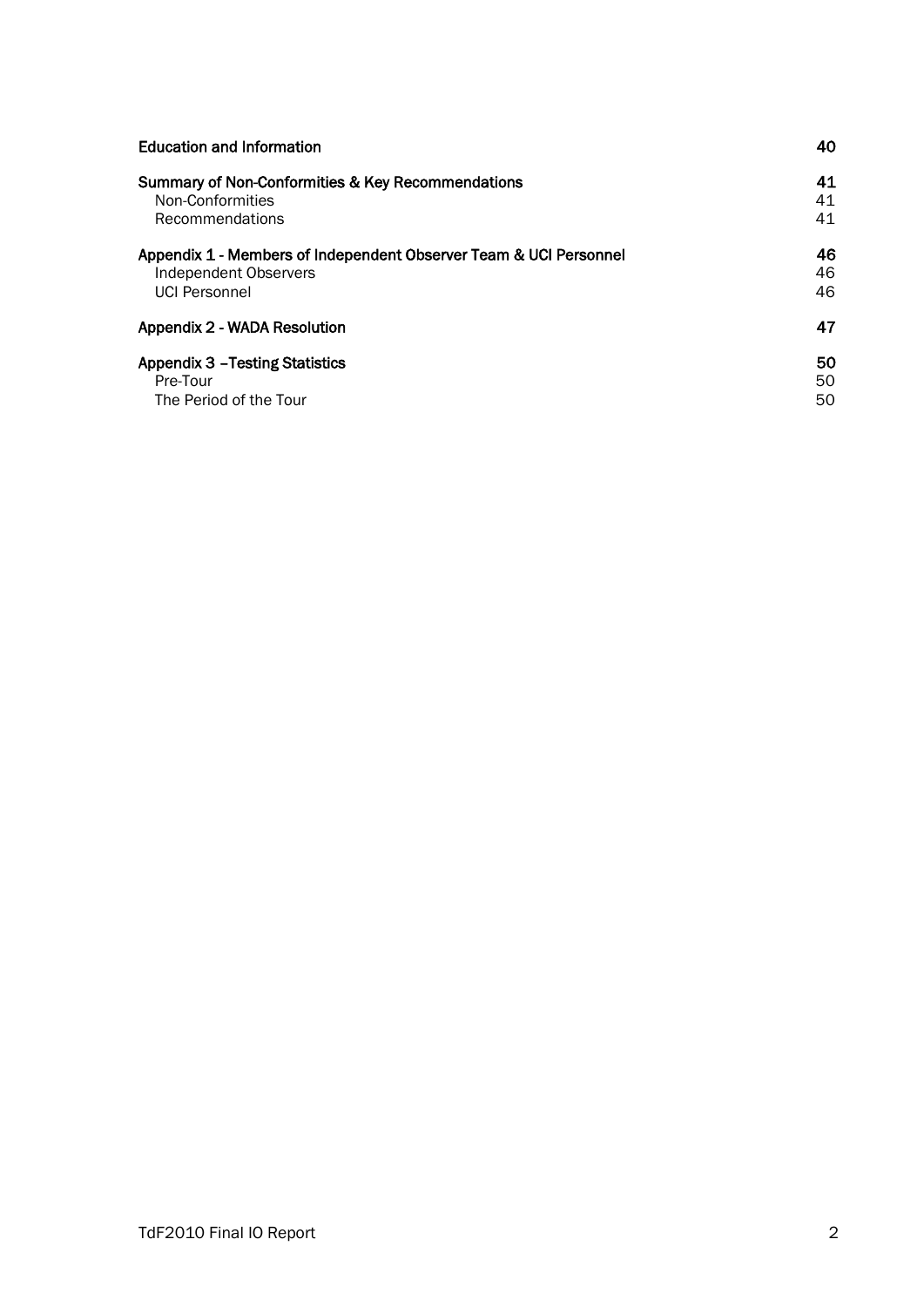## Introduction & Acknowledgments

The Independent Observer (IO) Team at the 2010 Tour de France ("the Tour") was a multinational group made up of representatives possessing a variety of expertise in anti-doping. This mission was a good reflection of the value this type of programme can add to major events, insofar that the IO Team were actively invited to attend by the International Cycling Union (UCI) who sought assistance and reassurance over its anti-doping programme.

The Tour is the most famous and gruelling of all cycling events. The  $97<sup>th</sup>$  Tour de France covered a total distance of 3,642 km over 23 days. Starting with the Prologue, there are a further 20 stages of which nine are flat, six mountain, four medium mountain and one individual time trial. Such a race is not only demanding on the riders and their support teams but also the staff that deliver the event. This IO Mission was unique due to the continuous following of the Tour. The combined road travel of the IO Mission was estimated at around 8000km when calculating the travel involved in early morning and late evening testing, travel to hotels and to the starts in different towns to that of the previous day.

It would be easy to say that the IO Team was well received by everyone on the Tour. However, initially this was not universally the case and while the IO Team received excellent cooperation from the many parties involved in this event, it was clear from the start that there was a certain unease about the IO Team's presence, particularly from a limited number of teams. Over time this unease reduced to the extent that during the Tour the IO Team received positive comments from teams and team doctors regarding the IO Teams presence at the Tour.

The IO Team wishes to thank all those involved for their support. In particular, the IO Team would like to acknowledge all those responsible for the delivery of the anti-doping programme of the UCI for their hard work, dedication and general cooperation. More specifically, mention must go to Ms. Magali Louis, Ms. Francesca Rossi, Dr. Mario Zorzoli, Mr. Enrique González Martínez and Mr. Jean-Claude Witkowski who were tireless in their efforts to both deliver and improve the programme.

In addition, the IO Team would like to thank those working for Amaury Sport Organisation (ASO), who made every effort to ensure that the IO Team's work was completed successfully. This includes the drivers assigned to transport the IO Teams, Doping Control Staff and Doping Control Station truck who all contributed to the delivery of the anti-doping programme. The Tour is truly a logistical phenomenon and testament must go to the ASO for the highly professional manner in which they delivered this amazing event.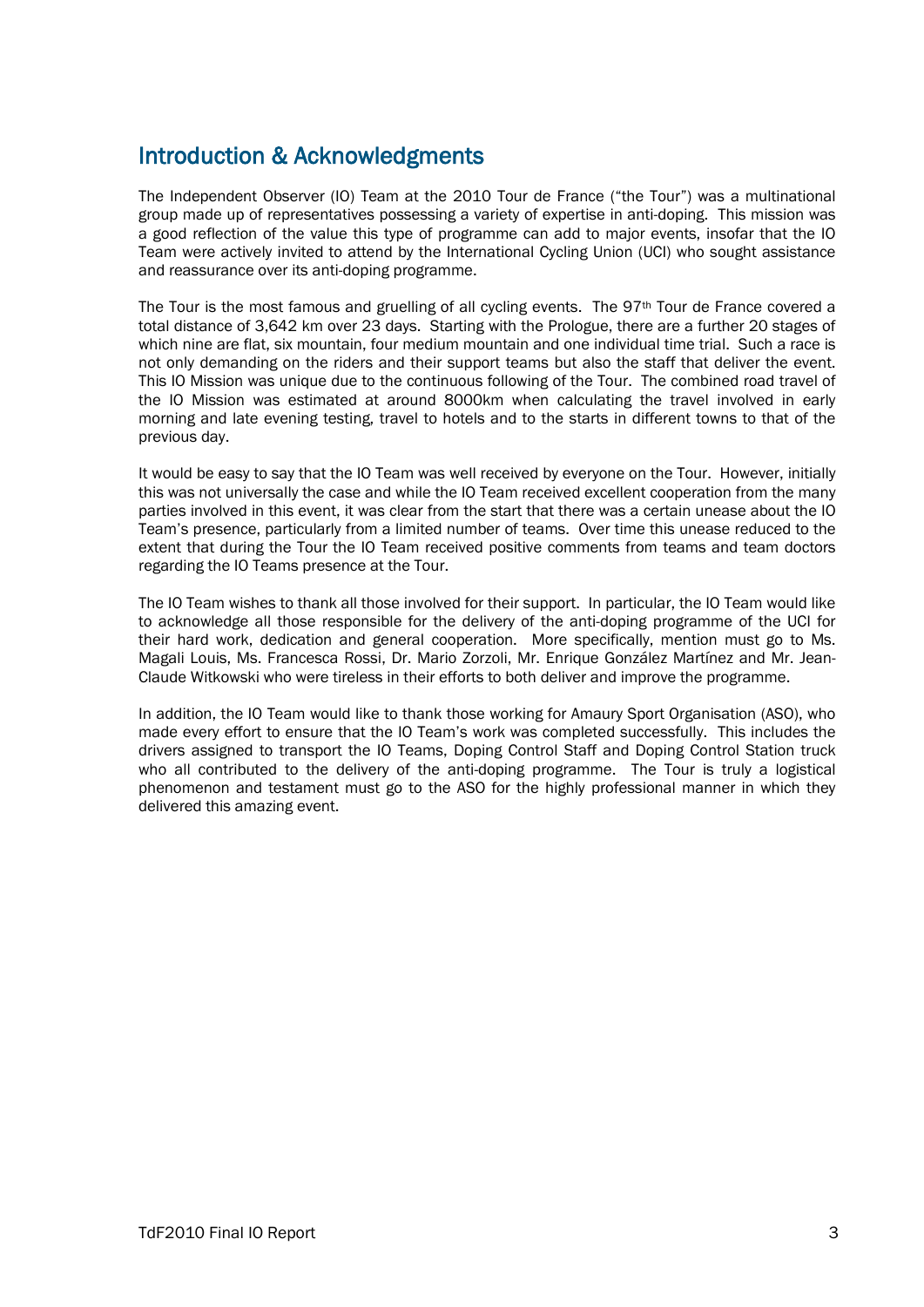## Executive Summary

In 2010, the UCI invited the World Anti-Doping Agency (WADA) to send an IO Team to the Tour to observe all aspects of their anti-doping programme. This included the usual scope of engagement covering all aspects from Therapeutic Use Exemptions to test distribution planning and results management. As with previous and more recent IO Reports, this IO Team fully supports the audit style approach implemented at the Tour and strongly supports this format for all future IO missions, irrespective of the level of the event.

The Mission also encompassed a unique element whereby the IO Team was required to act as a liaison between WADA and the UCI so as to facilitate the integration of intelligence from the Agence Française de Lutte contre le Dopage (AFLD) into the Tour's doping control programme. The decision rendered by WADA was a workable solution to an issue that appeared to be the result of significant and historic difficulties between the UCI and the AFLD. However, as further detailed in this report, the fight against doping is hard enough at the best of times and, without apportioning blame to either party, the lack of cooperation and trust evident between the UCI and the AFLD for the Tour was extremely disappointing to observe. The IO Team is of the firm view that urgent talks should take place between the UCI and the AFLD to resolve the current impasse and to agree how a more efficient and effective programme can be implemented for the 2011 Tour. Indeed, given the significance of the Tour it is further recommended that if either party is unwilling to engage in such talks then WADA should intervene and act as a facilitator to attempt to resolve this matter.

Given the scope and interest of the anti-doping programme for the Tour, it is not surprising that the IO Team has come forward with a number of suggestions and recommendations for the future. There are a considerable number of recommendations that the IO Team have reported in this report with a varying degree of importance to the overall anti-doping programme. Some recommendations are to ensure compliance with the relevant rules while others are purely in relation to best practice. The intention of the IO Team was to report on all observations regardless of how minor they were considered with a view to providing the UCI with substantial feedback that would further assist and enhance the UCI's programme at future tours.

The IO Team wishes to emphasise that the number of recommendations should not be viewed in any way as detracting from the IO's conclusion that the anti-doping programme at the 2010 Tour was of a good quality. The UCI's anti-doping programme has been forced to evolve rapidly over the past years due to the many instances of doping revealed at the Tour and within the sport. The IO Team believes that there are very few anti-doping programmes delivered by International Federations that come close to matching that of the UCI. Indeed it is rare to see an International Federation conduct such a comprehensive anti-doping programme and the team at the UCI should be congratulated on both their execution of their programme but also their willingness to adapt, modify and try new approaches throughout this Tour.

All that said, one area that is highlighted in this report is the need for the UCI to vary the test distribution plan in order to reduce or remove its predictability. The format of the Post-Finish test distribution plan seemed to be well known by those on the Tour and would have benefited from being more flexible and less predictable both in rider selection and analysis type. In addition, the IO Team observed a number of occasions where a more aggressive approach to testing riders outside of the Post-Finish sessions should have been undertaken. It is one thing to allow clean riders the opportunity to rest in between the gruelling stages, but it is entirely another thing to allow riders with suspicious profiles, backed up by robust intelligence, the same opportunity. It is fully acknowledged that this is a difficult balance to find, but in order to protect those riders who compete clean, the IO Team believes that the UCI has an obligation to act decisively and develop and execute testing strategies that target riders who demonstrate the behaviour of doping and to seriously consider removing the informal knowledge and comfort that all riders have in knowing that they will not be tested in the middle of the night.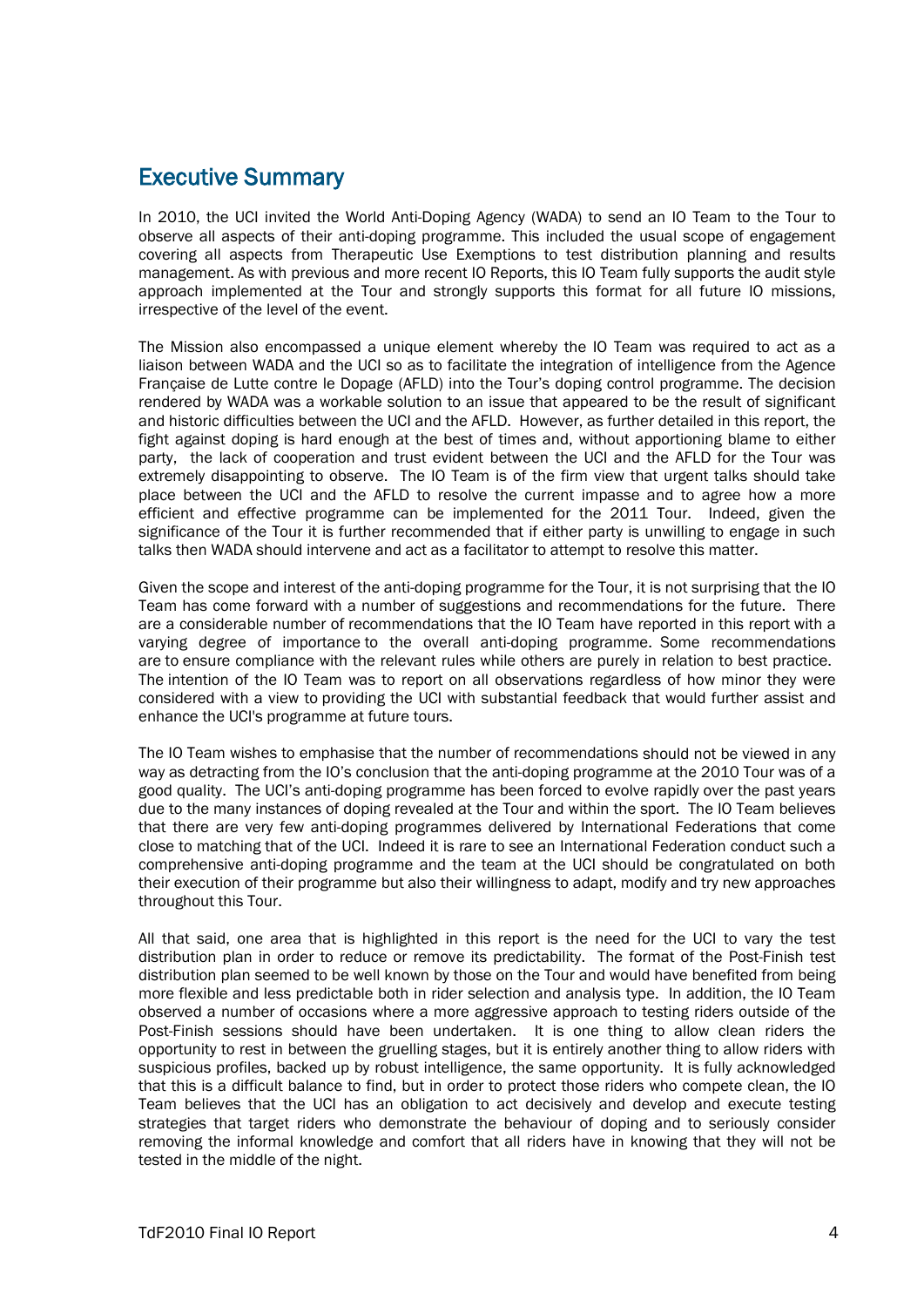Such a strategy would obviously not be universally welcomed. The Tour exists in a high pressured environment and one that is often subject to media and public comment. The UCI would need to accept that if it truly wishes to take the fight against doping to a new level it will not necessarily receive compliments from all riders and teams. Indeed, many people on the Tour and even those involved in anti-doping on the Tour have, at times, an unhealthy attachment to those competing, whether it is through personal friendships or just through having been involved in the Tour for a few years. This friendly culture may have benefits to the anti-doping programme but as detailed in this report can have the consequences of making the anti-doping programme overly rider-friendly and to the detriment of pursuing those who wish to cheat.

Overall, the anti-doping programme was executed well aside of one major non-conformance. In the view of members of the IO Team, no doping control programme is executed perfectly and this report highlights some areas where improvements were both recognised by the UCI and implemented or where improvements have been identified for future events. The major non-conformance occurred early in the Tour and related to a deviation from the required protocol when managing a partial sample. It is worth noting that once the UCI were made aware of this non-conformance corrective action was immediately implemented to ensure that this was only an isolated incident rather than a recurring issue. This reflected the commendable desire of the UCI to make ongoing improvements to the programme through the Tour.

There were a number of Presumptive and Atypical Findings reported during the course of the Tour, none of which resulted in a possible anti-doping rule violation. In addition, there was one Adverse Analytical Finding reporting after the end of the Tour which the IO Team is not in a position to comment further given this case has yet to be resolved. However, the IO Team did take some time to assess how this process has worked in the past and as set out in their rules and has made a number of recommendations in this area. Notably, it is the opinion of the IO Team that for such a high profile event in the sport of cycling, the UCI should be the default results management authority rather than delegating any sanctioning process to the National Federation of the individual charged, as is the current practice. This would ensure greater consistency in decision making and facilitate the speedy resolution of such results.

Lastly, the IO Team discussed the Code of Conduct which the ProTeams signed up to in 2004, but which seems to have been disregarded by both the ProTeams and the UCI. The IO Team is of the view that the UCI is highly unlikely to be successful in tackling doping in the sport of cycling without the active and committed involvement of the ProTeams and the value of reinvigorating the Code would have substantial benefits to the UCI, ASO, participating teams and clean riders. As a result this report recommends that the UCI should reinvigorate discussions regarding a Code of Conduct for ProTeams with the intention of establishing a mutually agreement Code before the next season of Grand Tours.

The IO Team would like to commend the UCI for implementing an anti-doping programme of such quality. We hope that the good practices implemented at the 2010 Tour, along with the recommendations in this report, will assist in the continuous improvements of anti-doping programmes both in cycling but also in other sports and their major events.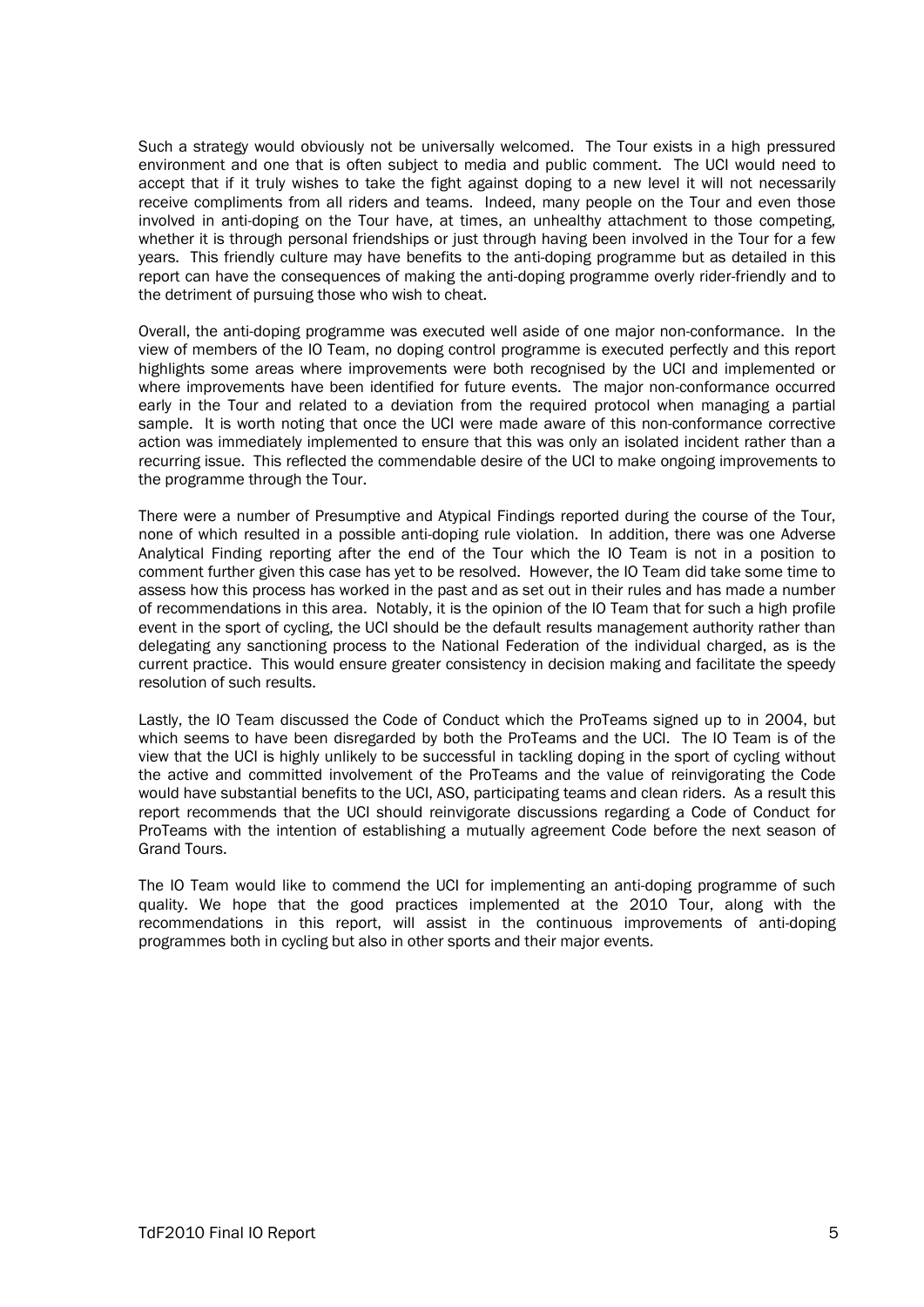## Scope of the IO Mission

The UCI and WADA signed an agreement in 2010 outlining the framework for the IO Mission for the 2010 Tour. The observation period commenced on 30 June (three days before the commencement of the Tour, which corresponds to the beginning of the in-competition period as defined in the UCI Anti-doping Rules), until and including the final stage of the race on 25 July 2010. The IO Team was comprised of two teams of three members (each team comprising a Chair, a member of WADA staff and one other)<sup>[1](#page-6-0)</sup>. The first team handed over to the second team on 12 July during the rest day in Morzine-Avioraz, France.

The IO Team was granted full access by the UCI to observe all areas of the anti-doping programme<sup>[2](#page-6-1)</sup>, including:

- Therapeutic Use Exemption (TUE) procedures
- Test Distribution Planning
- Athlete selection
- Notification of doping control
- Sample collection procedures, both urine and blood
- Transport and chain of custody of samples
- $\bullet$  Laboratory analysis<sup>3</sup>
- Results Management, including hearings<sup>4</sup>
- Administrative processes

The IO Mission implemented at the 2010 Tour was different than that previously conducted at the 2003 Tour. In 2003 the IO Team observed the anti-doping programme throughout the Tour and then published their observations in the final report a few months after the conclusion of the Tour. For this Tour, an audit style approach was applied. This allowed for regular communication and feedback between the IO Team and representatives of the UCI, which enabled the IO Team to gain an in-depth understanding of the UCI anti-doping programme and activities during the 2010 Tour. In addition to the daily observations, various members of the IO Team attended several meetings including meeting with the President of the UCI to discuss the arrangements for the Mission and a meeting of all the Team Managers, where the race logistics were discussed, prior to the start of the Tour. The communication channels were open at all times with the UCI and the IO Team was invited to contact the UCI immediately should any observations require immediate attention.

#### Recommendation 1: The audit style IO Programme should be the format used for all future IO missions. The daily communication and feedback between the IO Team and the respective antidoping organisation allows for continuous improvement of the anti-doping programme throughout the event.

The IO Team tried to ensure that when observing aspects of the anti-doping programme and in particular the testing of riders, each IO Team member was assigned to observe a different part of the process each day. The overall strategy was to make certain that every aspect of the anti-doping programme was thoroughly observed and reported on.

<span id="page-6-0"></span> <sup>1</sup> See Appendix 1 - Members of Independent Observer Team & UCI Personnel

<span id="page-6-1"></span><sup>&</sup>lt;sup>2</sup> Given the nature of the IO Mission and the need for an independent report to be produced at the conclusion of the Tour, the IO Team did not actively purse media opportunities. In total one television interview was provided at the start of the Tour and three media enquiries which were directed to the WADA Communications Team in Montreal.

<span id="page-6-2"></span><sup>3</sup> The IO team did not observe the actual analysis of samples but rather was provided access to the analytical results through ADAMS of both the results from anti-doping tests as well as general profiling results

<span id="page-6-3"></span><sup>4</sup> The IO Team did not have the opportunity to observe the any hearings held as part of the result management process as none occurred during the period of the IO Mission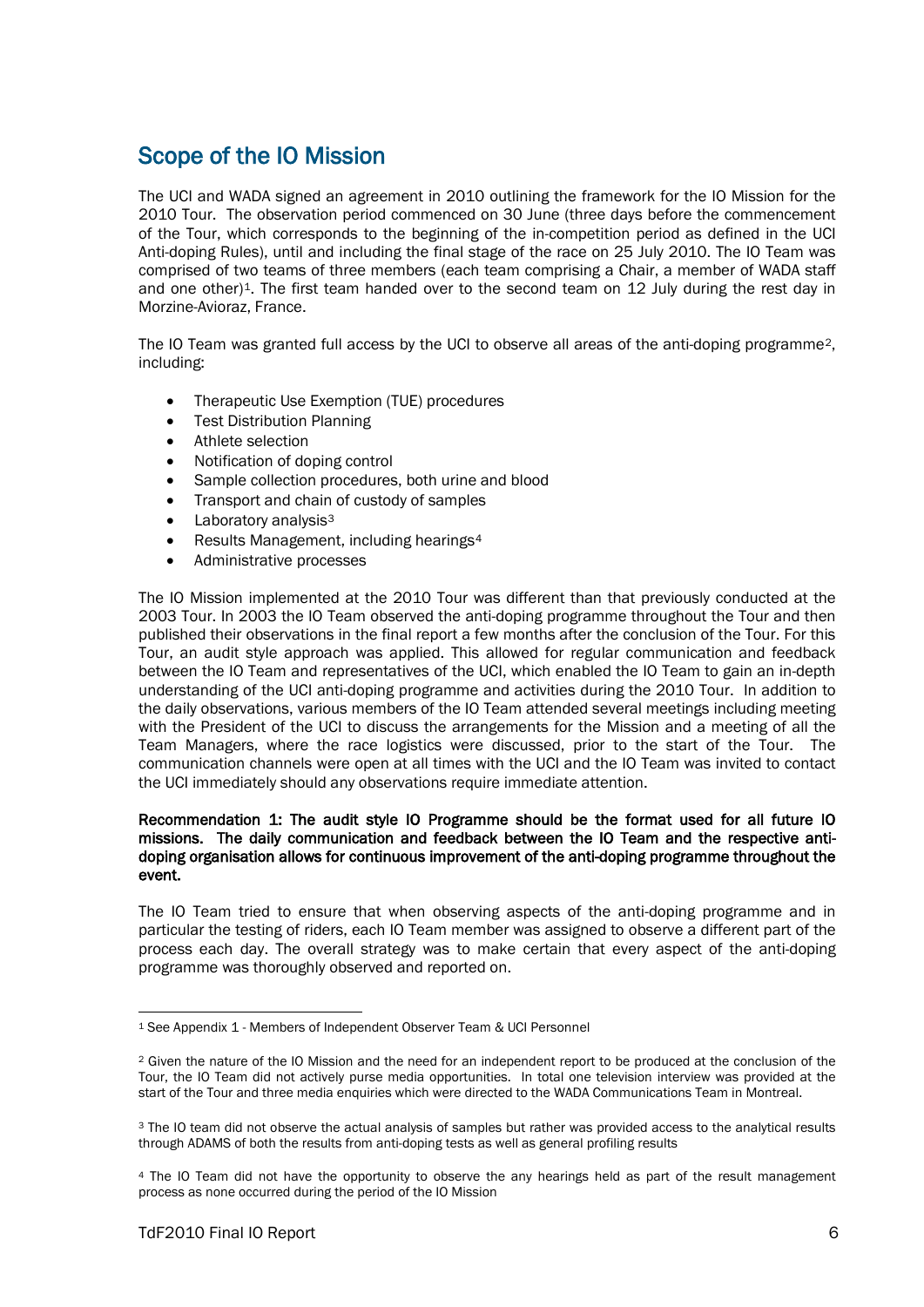Each day the Chair of the IO Team provided an update on the IO Team's observations to representative(s) of the UCI. In the first half of the Tour this usually took place by phone given that the UCI<br>the UCI representative(s) were not always physically present on the Tour. Where the UCI the UCI representative(s) were not always physically present on the Tour. representative(s) were not present a follow up meeting took place later on in the day between the full IO Team, the Lead Doping Control Officer (DCO) and the other two DCOs to discuss some of the more detailed observations related to doping control and sample collection. It was noted that the Chaperone Coordinator did not attend these meetings and even further to a suggestion by the IO Team that he did attend, this did not happen with issues relating to confidentiality cited as the main reason.

For the second half of the Tour, a UCI representative was present on the Tour which was greatly appreciated by the IO Team. The IO Team arranged for a daily meeting to pass on observations and comments from the previous days testing and review of other areas. For the majority of days this meeting was held in the morning although in some instances due to early departures on some stages, the meeting was held in the Doping Control Station later that day or if comments were minimal were passed on by email or over the phone. Updates were provided solely and directly to the UCI representative.

The scope of this Mission also included a unique aspect not seen on any other IO Mission. On 12 May 2010, the Agence Française de Lutte contre le Dopage (AFLD) requested authorisation from the UCI to conduct approximately 60 additional tests during the Tour. The rationale for this request included the claim that the AFLD had access to confidential information from police, customs and other sources related to doping that it was not able to share with other private (ie. non-public) organisations such as the UCI. In response the UCI accepted it would perform a test if it received a request from AFLD; it did not need to know upon what the information the request was based. This solution however seemed to be unacceptable to the AFLD and as a result the AFLD further requested to conduct such testing but this time to WADA in keeping with Article 15.1.1 of the World Anti-Doping Code.

The situation was resolved through a WADA resolution<sup>[5](#page-7-0)</sup> stating that should the AFLD have intelligence related to the Tour, they would firstly provide to WADA names (and relevant intelligence) of riders to target test who, after evaluation of the background information related to the request, would have the discretion to pass such request(s) to the IO Team. This channel of communication was used rather than going through the UCI to appropriately manage the issue of confidentiality. On receiving such information from WADA, the Chair of the IO Team would then ask the Lead DCO to conduct the specific target testing mission(s) only revealing the name of the rider at a suitable time<sup>[6](#page-7-1)</sup>. The UCI were then advised of the details of such testing only once the testing had been completed.

The IO Team also note that the French community in Belgium acting as the National Anti-Doping Organisation (NADO) contacted the UCI regarding the ability to conduct additional testing in the French area of Belgium during the Tour, also in accordance with Article 15.1.1 of the World Anti-Doping Code. In this case, the UCI responded to the NADO outlining the number of tests to be conducted on the dates when the Tour was in Belgium, to which the NADO subsequently declined to request additional testing.

It is clear to the IO Team that there are a number of challenges to be addressed between the AFLD and the UCI. However, it is critical in the international fight against doping that International Federations and NADOs find ways in which to support each other's programmes.

Recommendation 2: Given the significance of the Tour to cycling and France, mediation talks should be scheduled as a matter of urgency between the UCI and the AFLD to establish how both parties might work closer together for the 2011 Tour. If either party is unwilling to engage in such talks then WADA should intervene and act as a facilitator to attempt to resolve such an impasse.

<span id="page-7-0"></span> <sup>5</sup> See Appendix 2 - WADA Resolution

<span id="page-7-1"></span><sup>6</sup> See Section 'AFLD Testing via WADA Protocol' for further details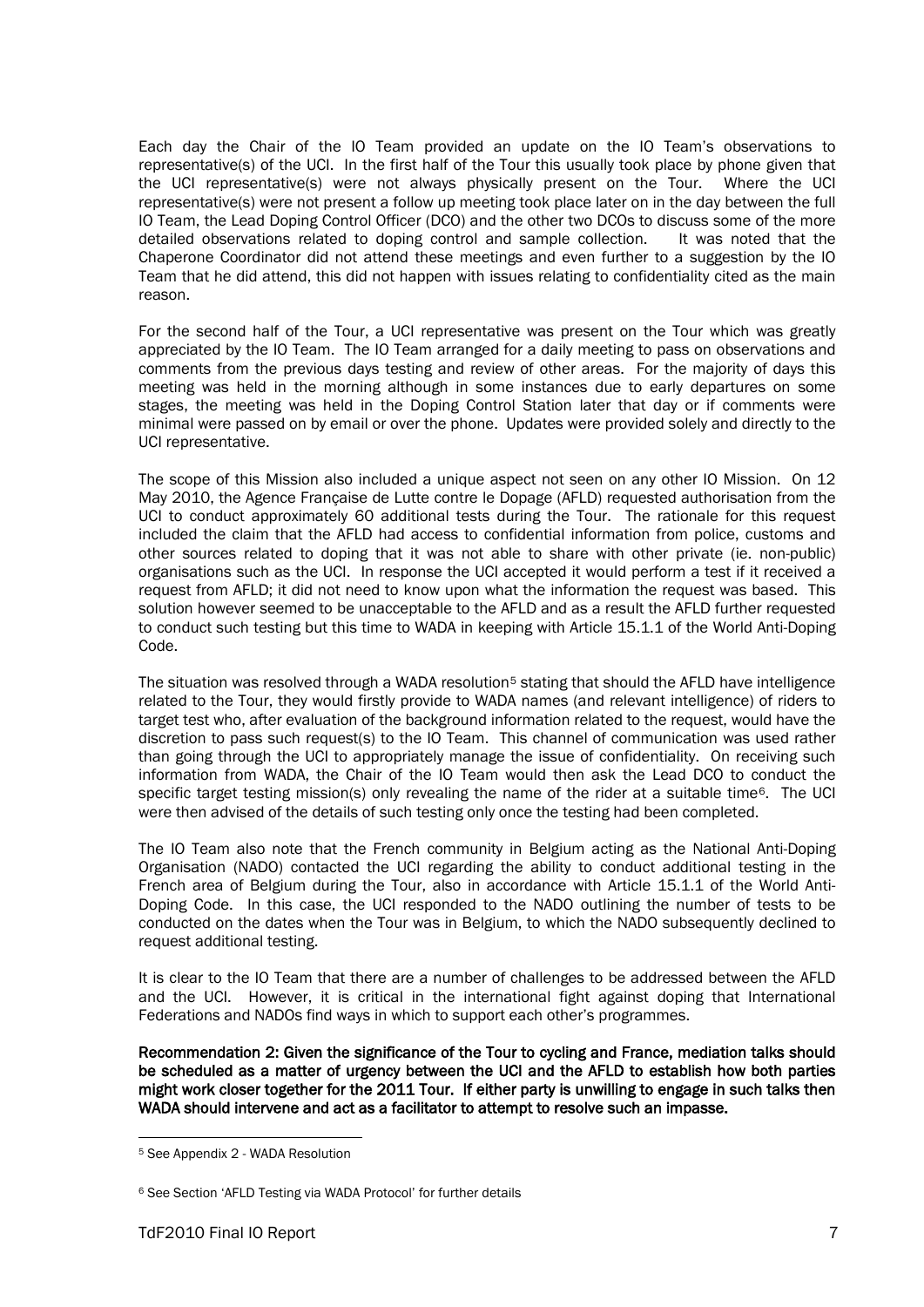## The Anti-Doping Team

## Organisational Structure

The team of individuals ("the UCI Team") deployed to develop and execute the anti-doping programme for the Tour has grown over the years. Given the status of the Tour as a recognised UCI 'International Event' and the significant place the Tour holds in the public eye and for the sport of cycling, the UCI anti-doping programme has correspondingly placed greater significance on this event.

Planning for the Tour takes place many months in advance but for the purpose of the IO Mission there were four UCI staff members<sup>[7](#page-8-0)</sup> involved in various aspects of the Tour's programme, ably led by the UCI In-Competition Testing Coordinator. The UCI In-Competition Testing Coordinator was supported in the field during the Tour (although not all at the same time) by the following individuals many of whom had previous experience of working on the Tour:

- 4 Anti-Doping Inspectors (DCOs) appointed directly by the UCI
- 4 Medical Inspectors doctors (and one nurse) appointed by the French Cycling Federation and the Italian Sports Medicine Federation (FMSI)
- 8 chaperones employed by Ethique Sports Services (ESS) and contracted for the Tour by Amaury Sport Organisation (ASO), the Tour organiser

The UCI has a pool of approximately 40 DCOs who are appointed and trained to deliver part of its anti-doping programme, mainly during major cycling events and through some target missions in the out-of-competition testing programme.

In addition, there were three drivers, contracted by ASO, dedicated to the UCI Team who were relied on for transport to early morning and evening missions and to and from the finish line and hotels. A further driver was allocated to driving the Doping Control Station truck. Lastly, a security guard, also contracted by ASO, was responsible for the security of the Post-Finish Doping Control Station, including the entry/exit log. This resulted in a total of, at times, 20 people directly travelling with the Tour with the principle aim of supporting the anti-doping programme, as well as the staff at the UCI.

As mentioned previously, for a large part of the first half of the Tour the lead UCI representative, the UCI In-Competition Testing Coordinator, was regrettably not physically present with the Team but rather communicated with those on the Tour via telephone, SMS and email through the Lead DCO. In turn the Lead DCO coordinated the DCOs, Medical Inspectors, drivers, Chaperone Coordinator and the courier service. The Chaperone Coordinator was responsible for coordinating the team of Chaperones and also the security guard at the Doping Control Station. It should be noted that the IO Team was very impressed with the quality of work, dedication and passion for the programme of both the Lead DCO and the Chaperone Coordinator in their respective coordinator roles.

However, with so many people involved in the UCI Team, all with different professional and personal requirements and not having worked together as a group before, the organisational structure of the UCI Team was deficient. This is certainly not a reflection on the capabilities of the Lead DCO but rather a reflection of the size of the programme and time that the Lead DCO had available to deal with matters that in the context of the programme were insignificant but that were important to some individuals at specific times (eg. rostering team members so that they had some down time when anti-doping activity was not at its peak). This was compounded by the (in the view of the IO Team quite appropriate) tight control on confidential information and a seeming lack of team culture where individuals might have offered to help others more in times of need.

It is worth noting that the additional early morning and late evening testing requested by the AFLD did add to the administration and testing workload of the UCI Team. On occasion, the Team was required to start as early as 05.30 when testing riders in their hotels and finish as late at 23:30. It is also

<span id="page-8-0"></span> <sup>7</sup> See Appendix 1 - Members of Independent Observer Team & UCI Personnel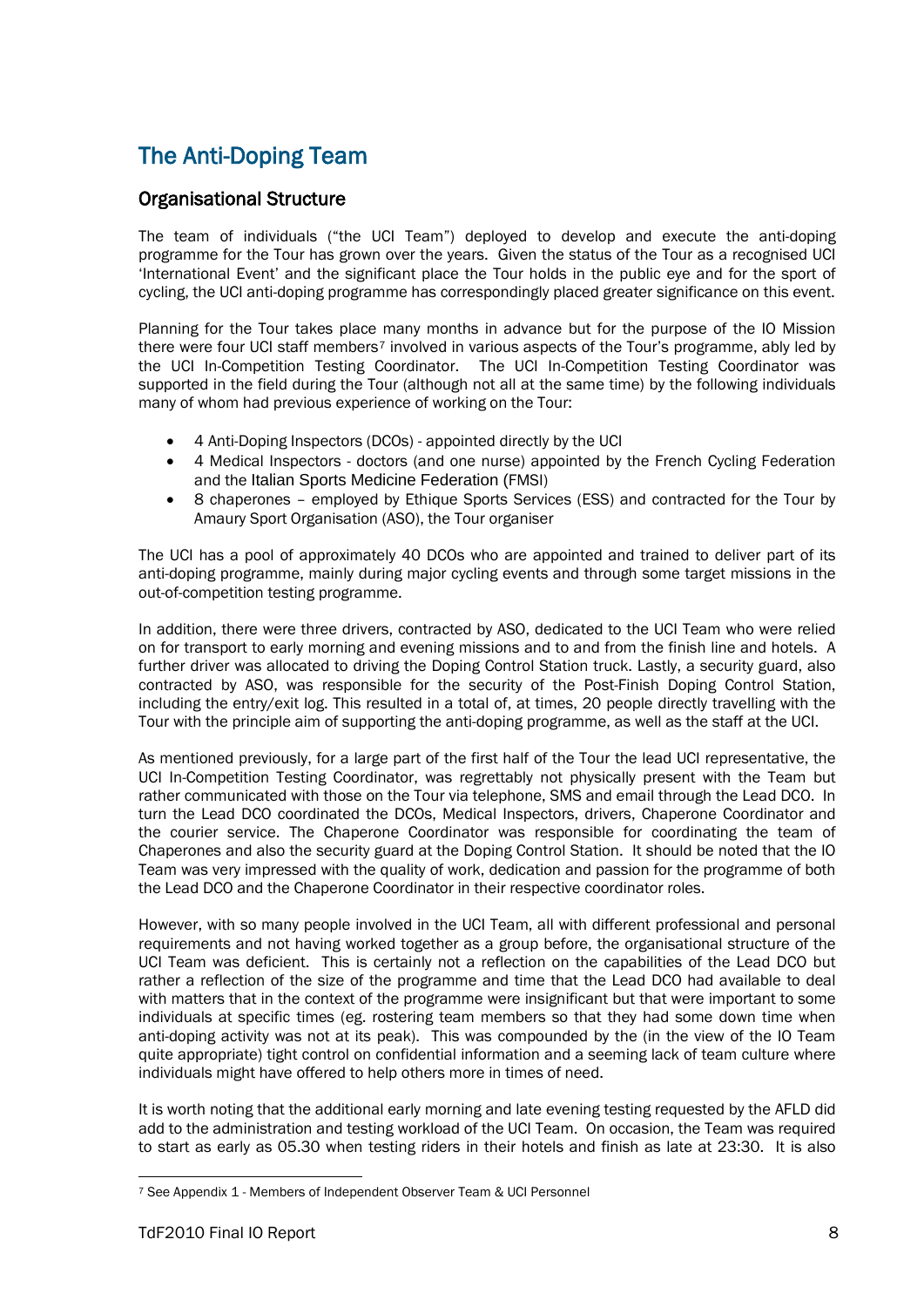noted that on some occasions the AFLD requests were communicated to the IO Team by WADA after 21:00 for testing the following morning which made the test planning difficult given the number of parties that had to be coordinated in such a short time. The IO Team, having acknowledged the difficulties, requested to WADA that all requests for testing late in the evening or the following morning should ideally be received by 19:00, unless in exceptional circumstances, to allow adequate time for the associated logistics to be arranged.

Following discussion between the IO Team and the UCI, the IO Team were advised that the matter of the UCI Team's management had been considered prior to the Tour at the UCI but that it had been decided that the UCI would coordinate the anti-doping programme remotely. This was in part due to the significant number of UCI events and in-competition testing delivered by the UCI on an annual basis. It is normal, and entirely appropriate, for DCOs to be provided with authority by the UCI to manage the UCI doping control programme at various cycling events throughout the world, recognising that it is physically impossible for a UCI staff member to be present at every event.

However, further to the IO Team's comments the deficiency was recognised and from Stage 11, the UCI In-Competition Testing Coordinator joined the Team on a permanent basis and took on the role of Team Manager. During the UCI representative's time on the Tour the Lead DCO continued to be the main coordinator of testing activities, reflecting the role he played in the first half of the Tour and his normal role at other major cycling events. The presence of a UCI representative was welcomed by the IO Team and was beneficial to the IO Mission in that it allowed the IO Team to gain a greater understanding of the UCI's programme and allowed for direct communication on almost all matters rather than over the phone or by email. It was also felt that having a UCI representative present added additional credibility to the delivery of the anti-doping programme during the Tour and that participating teams had a direct contact point with the UCI should they have any concerns. Most importantly, this arrangement allowed the UCI to oversee the testing sessions and the opportunity to audit the performance of the DCOs as part of quality control.

Recommendation 3: A member of the UCI anti-doping staff should be physically present for the duration of the Tour to act as liaison with the UCI office, Team Manager for the many people involved in delivering the anti-doping programme and to oversee all aspects of the anti-doping programme.

### **Chaperones**

The Chaperone Coordinator played a vital role in coordinating the often complex task of the notification of riders and ensuring the team of Chaperones were well prepared for all testing on the Tour. ESS is a company that provides chaperoning services in France for a variety of events and sports and are contracted by ASO for the Tour. The Chaperones were therefore very experienced and some of them had already worked on previous Tours. Despite being experienced, the UCI conducted a training session with the Chaperones under the supervision of UCI anti-doping staff prior to the start of the Tour. All Chaperones had signed two confidentiality agreements, one with EES and one with the UCI. Aside of comments made later in this report, the IO Team found the Chaperones professional and highly competent.

The biggest concern that the IO Team observed issue with respect to the team of Chaperones was the location of their accommodation, in that they rarely staying in hotels in close proximity to the rest of the Team or indeed the hotels of the riders. On one occasion it was noted that the Chaperones were required to drive (they did not have drivers) a 250km round trip for early morning testing. While this was at the extreme end of the issue, the remote distance of the Chaperones placed greater pressure on both the coordination of the testing and the amount of time the Chaperone team were travelling.

Recommendation 4: The Chaperones should be located in the same (or as close as can be accommodated) city or village as the DCOs and Medical Inspectors so as to enhance the ability of the Team as a whole to react quickly and effectively to test missions both early morning and late evening.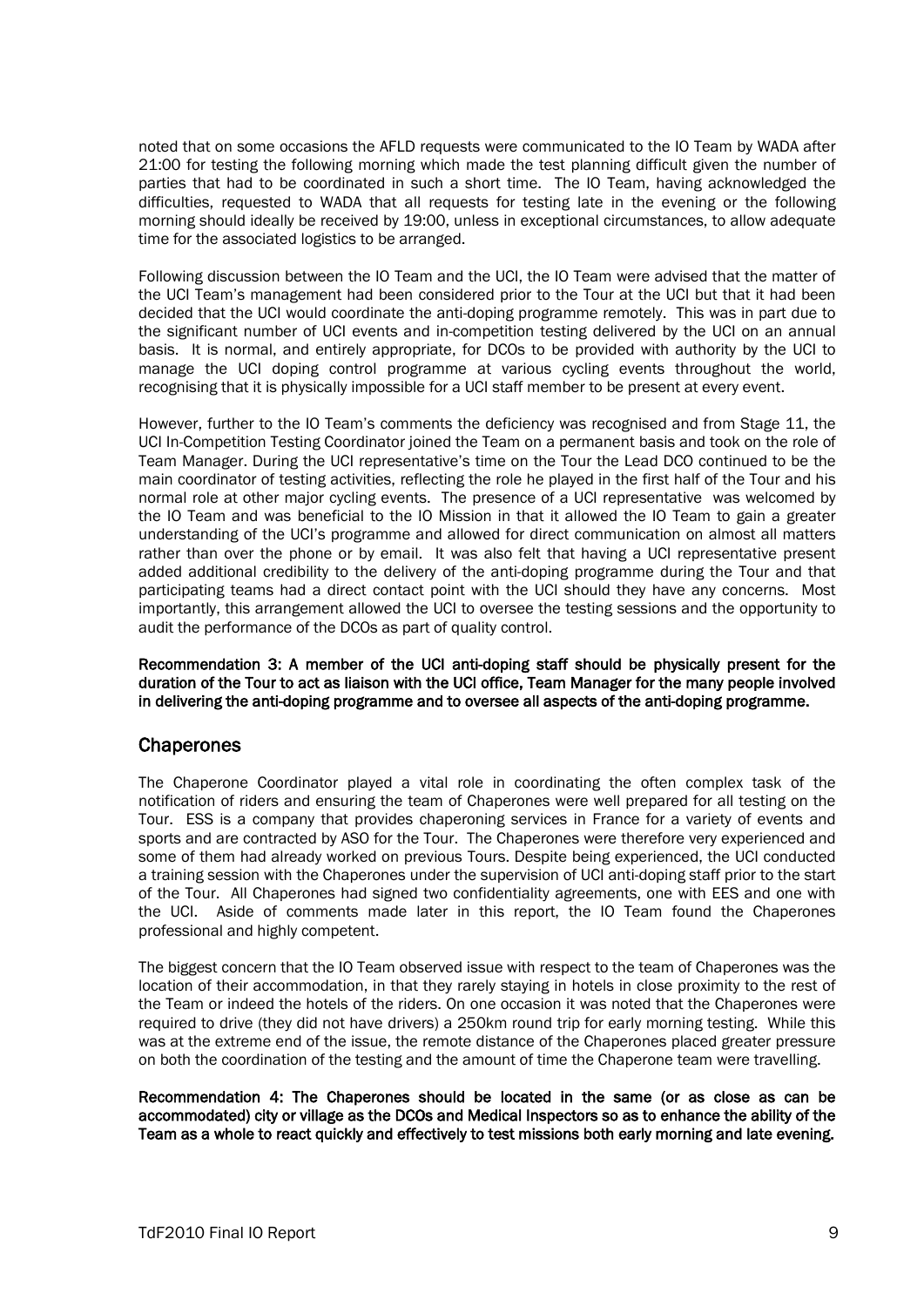In terms of accreditation the Chaperones received an accreditation pass by ASO with the title Chaperone and access to the course and press areas. It was noted that the Chaperones did not carry a letter of authorisation from the UCI in accordance with Article 5.3.3 of the International Standard for Testing. This was brought to the attention of the UCI representative and a letter of authorisation was quickly developed which was then issued to each Chaperone.

Lastly, on a few occasions during the difficult task of waking up riders early in the morning, the Chaperones were insulted by some riders. Chaperones are anti-doping officials and should be offered due respect for their role in the doping control process. While one can understand that a rider is upset to be woken up early in the morning, it is not acceptable that they insult anti-doping officials.

### Recommendation 5: Chaperones should be reminded at the start of the Tour of the formal UCI process for registering inappropriate behaviour so they are equipped to deal with such situations. Doping Control Officers

Led by the Lead DCO, the DCOs were generally efficient in their execution of the sample collection process and were experienced in the unique aspects of cycling. The team of DCOs spoke English, Spanish, Italian and French which was very beneficial given the various nationalities of riders competing in the Tour.

One interesting aspect of the DCO arrangements is that UCI DCOs tend to start their 'career path' firstly as a Commissaire (ie. a race official) and then progress towards being a DCO in the later stages of their UCI career. It is important to note that the relationship a Commissaire has with the riders is a different one to that expected when working in anti-doping. Specifically the anti-doping role is a very objective and independent role while the role of Commissaire arguably relies more on having an integral understanding of the sport and the behaviours of the riders/teams on the course.

It is difficult to substantially change that relationship (and the riders' view of the relationship) when the role changes (even from one event to the other, with only days or weeks apart) and this on occasion led the IO Team to observe a sometimes too comfortable relationship between the rider and DCO. That is not to say that the rider-DCO relationship should not be one of mutual respect. Indeed in the environment of the Tour when riders are being tested more often than in the vast majority of sports and where the DCOs also conduct out-of-competition tests on these riders throughout the year, it is to the credit of the DCOs that they worked hard to find the balance of friendliness and official distance and to assert their authority on the few times they needed to. However, on several occasions some DCOs referred to their friendship with the riders and the team officials and made comment to the IO Team that the riders should not be tested too early or too late as they needed to rest and that such testing tactics could "threaten" their friendship with the riders. That said, the IO Team were advised that a new strategy for the recruitment of DCOs has been put in place which is expected to establish the career pathway of DCOs more clearly for the future.

#### Recommendation 6: The UCI should consider the implications of using retired or active Commissaires as DCOs and if they continue with this practice ensure that specific training acknowledging the different relationship is provided so as to ensure that the right balance of comfort, authority and independence is present during doping control.

Further, it is to be mentioned that the work of a DCO during the whole Tour is very demanding, both physically and psychologically. This is particularly true for the Lead DCO, who was responsible for the daily management of pre- and post testing administration. For this reason, the IO Team was quite surprised to learn that the Lead DCO had no planned rest days. As a consequence, he had to work 25 days in a row at an unforgiving pace. In contrast the DCOs and Medical Inspectors had an informal rotations system in place as did the Chaperone Coordinator to ensure that most of the UCI Team benefited from a rest day from time to time, while the Medical Inspectors were replaced half way through the Tour.

Recommendation 7: The UCI should ensure that the staffing roster for anti-doping personnel includes sufficient pre-arranged time off from both testing and administration so as to allow for the work demands on the Tour and to keep personnel 'fresh'.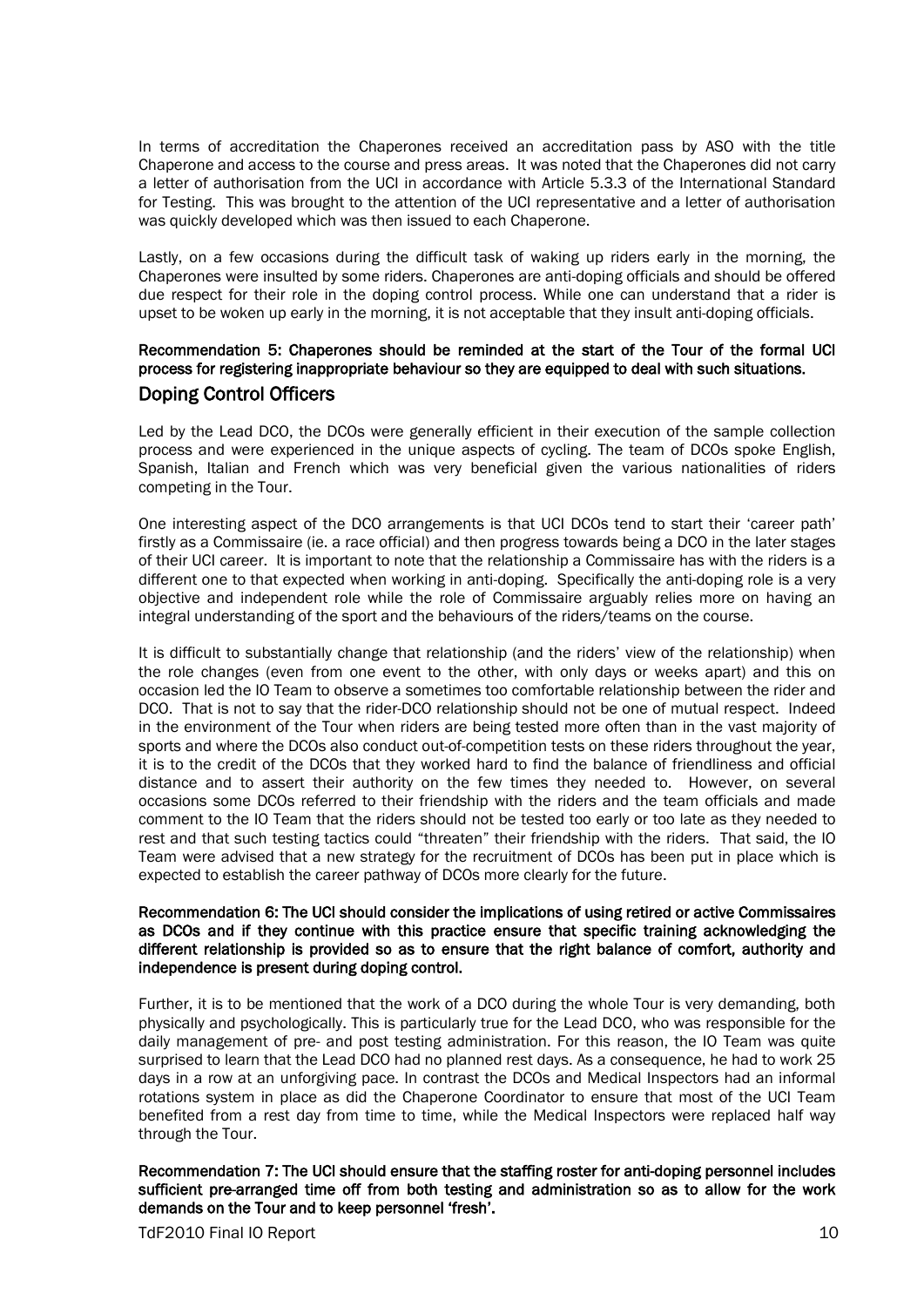## Medical Inspectors

In accordance with Article 127 of the UCI Anti-Doping Rules ("the UCI Rules") a Medical Inspector is appointed and responsible for witnessing the provision of urine samples and to collect blood samples. The Medical Inspector is required to be a doctor but is able to appoint other persons (qualifications not stated) to assist in sample collection. Further, the UCI Rules states that Medical Inspectors should be appointed by the 'organizer's National Federation'. In the case of the Tour this was not exactly the case with one Medical Inspector appointed by the Italian Sports Medicine Federation. The IO Team recognises that for events of less magnitude than the Tour this is a practical means of ensuring that sufficiently skilled personnel are made available for the collection of urine and blood. However, for the Tour the IO Team believes that it is essential that those involved in the anti-doping programme need to have a comprehensive understanding of cycling, the skills to fulfil their role and experience in events of a large scale. By delegating the responsibility of the appointment of the Medical Inspectors the UCI was reducing its ability to ensure that those responsible for sample collection on the Tour were of a sufficient quality. This risk is also increased by the fact that the Medical Inspectors were replaced on a number of planned occasions during the Tour, due to the time commitment required.

#### Recommendation 8: The UCI should take full responsibility for the appointment of Medical Inspectors for major UCI events so as to ensure that sample collection personnel have the required skills, qualifications and experience in anti-doping and are bound by suitable confidentiality agreements.

That said, overall the quality of the Medical Inspectors was of an appropriate standard with one isolated negative observation where a Medical Inspector was sent home due to his performance when drawing blood. This incident arose during an early morning mission where the Medical Inspector did not insert the butterfly needle into the rider's vein correctly, causing some discomfort for the rider. At this point the rider's team doctor asked the Lead DCO if the team doctor could collect the blood of the rider, to which the Lead DCO agreed. This was duly noted on a supplementary report form. The Medical Inspector was subsequently sent home and a new Medical Inspector was quickly recruited by the UCI as a replacement.

The majority of the Medical Inspectors were not DCOs so their roles were very distinct and at times it was felt that this resource could have been utilised more effectively by including the Medical Inspectors in some of the more administrative procedures that DCOs are required to complete with the sample collection process. This was particularly true for the Medical Inspectors from Italy who were trained and worked as a DCO/BCO on a full time basis but was not utilised in this role for the Tour.

Finally, as with the Chaperones, a letter of authorisation was not provided for the Medical Inspectors to validate their authorisation to witness the collection of urine samples and to collect blood samples on behalf of the UCI during the Tour.

### Communication

The UCI Team all attended a UCI briefing on 30 June in Rotterdam prior to the start of the Tour. Each day the DCOs and the Chaperone Coordinator would have a brief meeting in the Doping Control Station to discuss the testing of the previous day and any issues that arose. The Chaperone Coordinator then passed any specific information immediately back to the Chaperones so any adjustments could be made. While the IO Team did not observe this, it was apparently common practice for the Chaperones to discuss their next day's duties and any issues that arose at the end of each day.

In addition, the DCOs and the UCI representative held a brief meeting about one hour out from the finish of the stage in the Doping Control Station to discuss any issues from the previous day or morning missions and comments from the IO Team. The DCOs also debriefed at the end of the post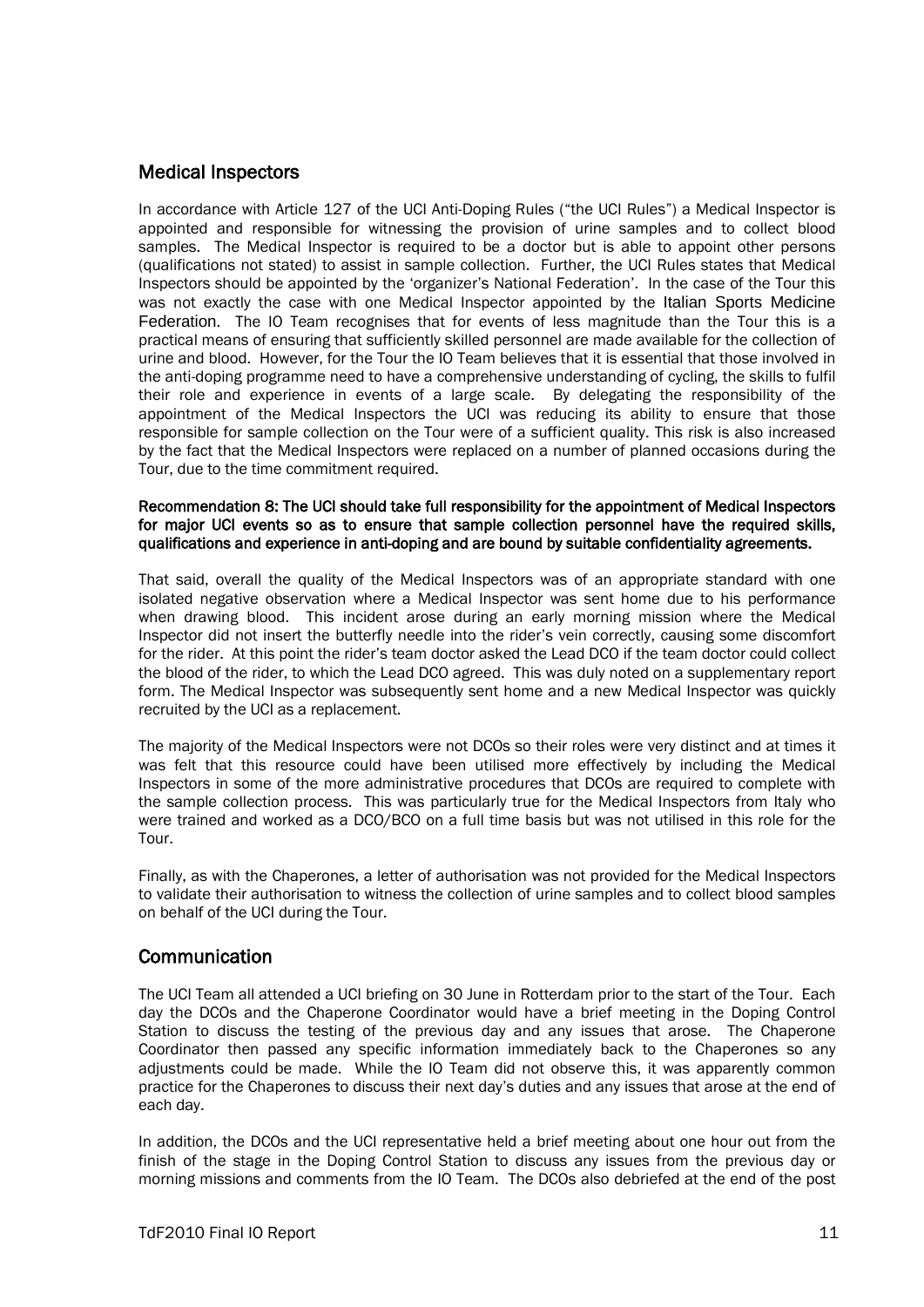race testing. The IO Team acknowledge that due to the logistics of the Tour it is not always possible to have everyone staff member in the same room and the process observed was satisfactory.

Recommendation 9: Where the Chaperones, DCOs and Medical Inspectors are required to work so closely together and where the success of the testing programme relies on all working in an integrated manner, a formal daily briefing/debriefing session should be put in place.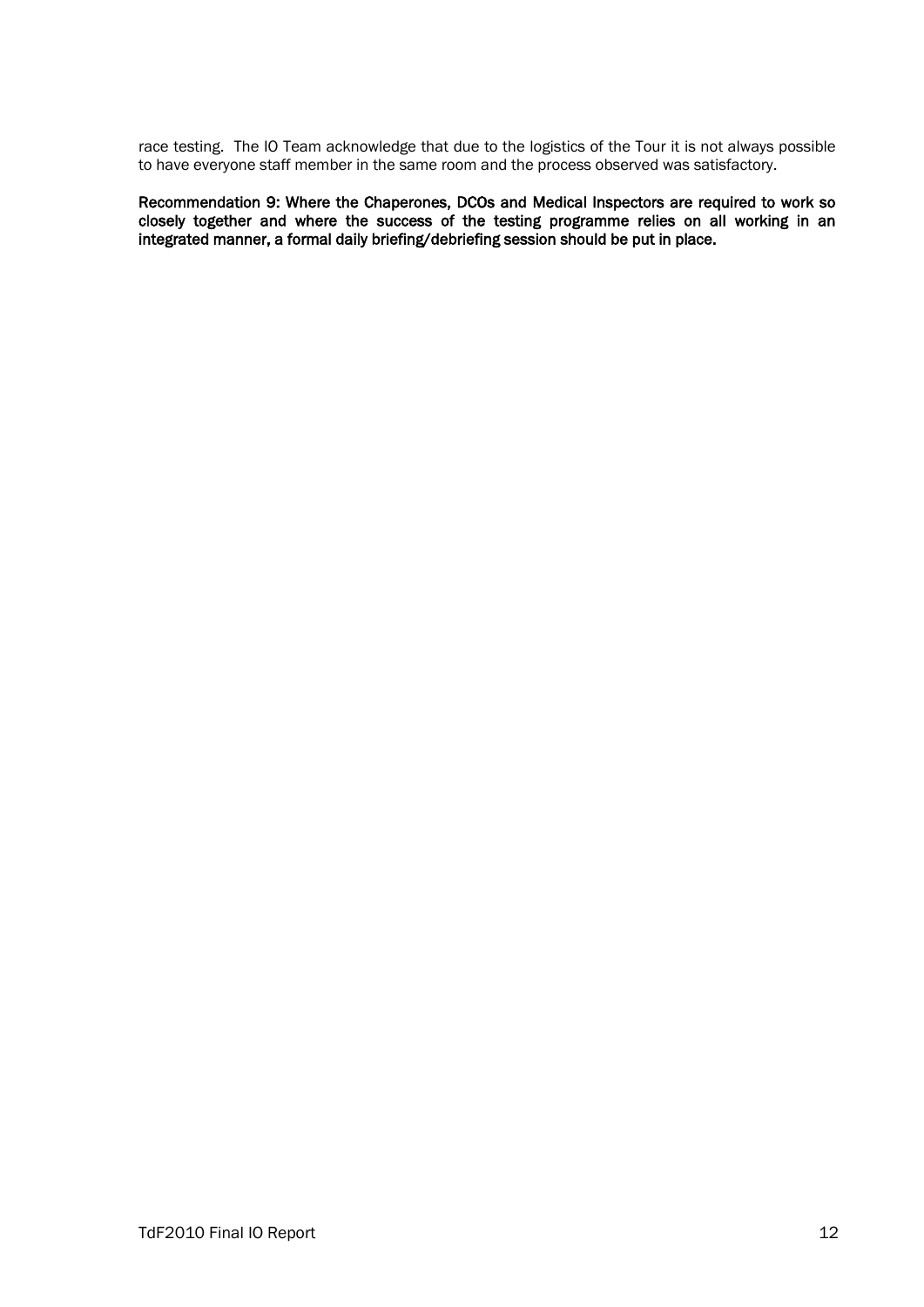## Venues & Equipment

## Doping Control Station

The Doping Control Station ("the Station") was a purpose built truck provided by ASO which had a dedicated driver (appointed by ASO) who drove the truck on a daily basis to the finish line of each stage. The Station was always located close to the finish line beside the protocol and press areas and was contained within a perimeter of fencing. The single point of entry was protected by the security guard. Signage was generally very visible.

The Station itself was designed to include a small waiting corridor with seating for four persons (two riders and two rider representatives), a small TV and fan. This part of the truck could move in and out on rails powered by a hydraulic system and provided additional space for testing, however it was a little cramped for access in and out of the processing rooms. The main body of the truck contained two processing rooms divided by a sliding door. Each room had a fridge, a table, two chairs, a bench seat, several cupboards, a sink, air conditioning/heating, a small TV, radio/CD player and a toilet cabin with one side (facing the processing table) made of glass for witnessing the provision of urine samples. The processing room provided just enough space for the DCO, Medical Inspector, rider, rider's representative and a member of the IO Team. The IO Team was impressed with the functionality of the Station which ensured that the required facilities were private, comfortable and appropriate for the Tour. The riders were also used to the Station which assisted in ensuring the sessions were conducted efficiently.

Recommendation 10: Due to the tight nature of the processing rooms and the need to ensure that sample provision is observed adequately, mirrors should be put up on the two solid toilet walls at an appropriate height to facilitate observation by the Medical Inspectors.

## Perimeter Fencing

The perimeter fencing surrounding the station was constructed of 2m high and wide metal fence panels with metal bars running vertically about 10cm apart on each panel. The waiting corridor was very small so the riders, when arriving together were generally required (and seemed to prefer) to wait outside. However, the fence panels did not provide the riders with any privacy so as they waited to provide a sample they could easily be seen through the panels. On a number of occasions large numbers of media seeking interviews and on some occasions fans seeking photos and autographs of the riders could be found around the perimeter fence. Following feedback from the IO Team, in order to offer some protection from the sun and rain, a tent was requested by the UCI which arrived a few days after the Tour departed Rotterdam. However, a similar suggestion to cover the perimeter fencing with fabric, in order to protect the privacy of the riders, was not adopted.

Recommendation 11: As an extension of the waiting area a tent should become a standard feature of the Station for all future events were the truck is used for doping control. In addition, the perimeter fencing surrounding the Doping Control Station should be covered with a type of fabric designed to provide the privacy for the riders selected for testing (with consideration given to using the fabric space to promote clean sport).

## Signage & Positioning

The signs that identify the Station area as "contrôle antidopage" were very visible and positioned at the gate entry point to the Station. It was noted that in the Tour roadbook this area was designated in the plan of arrival zone (page 15) as "Contrôle médical".

The Station area was usually well placed although on occasion the Station was too close to the finish line which meant that after the riders finished and rolled through to the Post-Finish area the riders with their Chaperone then had to turn around and go against the flow of oncoming riders and media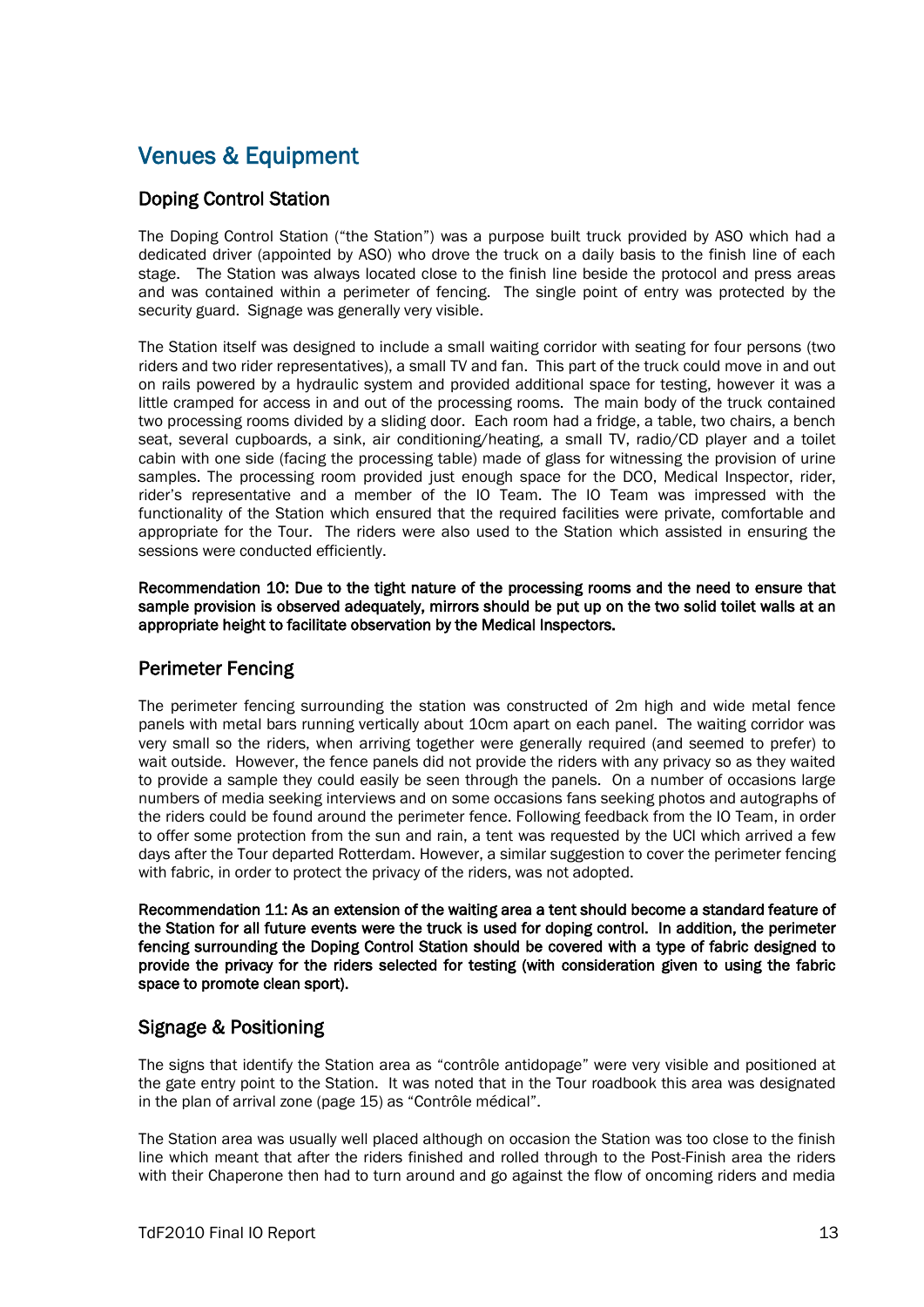to enter the Station area. At times this was quite dangerous given the amount of riders crossing the line at speed and the excessive number of people in this area.

#### Recommendation 12: Where possible, the Doping Control Station area should be located towards the mid-point between the Finish Line and the end of the secure Post-Finish area for accredited people to assist with the flow of riders to doping control.

### Equipment

The UCI provided all the sample collection equipment for testing. This included the Berlinger urine kits, collection vessel and partial kits along with the Berlinger blood kits (both the EDTA 3ml vacutainers for collection of whole blood and the 5ml yellow vacutainers for separation of the whole blood and serum).

Refractometers were also provided for the measurement of specific gravity. However they were found to be faulty in the early part of the Tour and were discontinued without being replaced, but rather urine litmus strips were then used to determine if the sample met the specific gravity requirements. It was noted that one of the Medical Inspectors used his own personal refractometer to measure specific gravity during the testing sessions in which he was involved.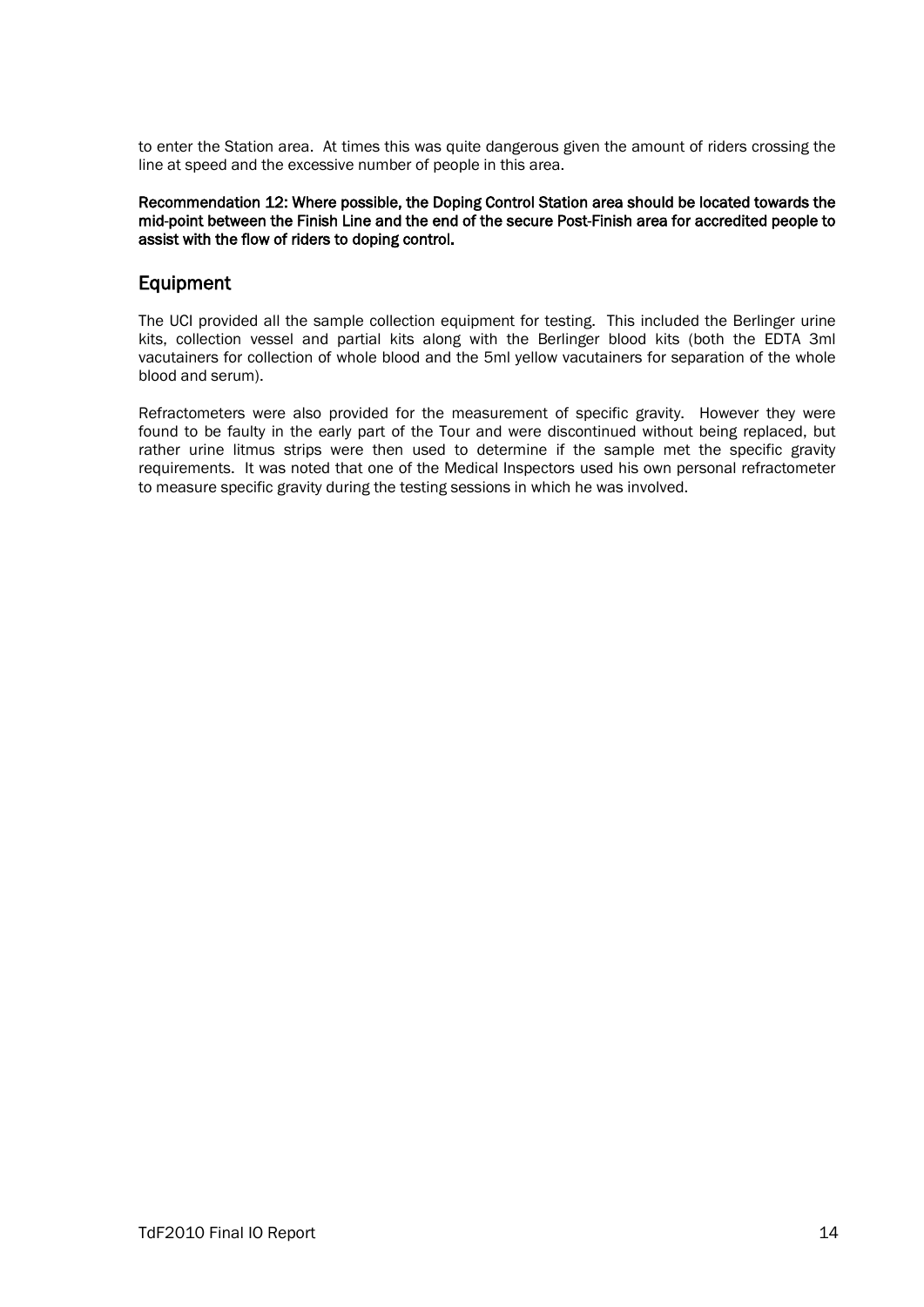## Test Distribution Planning

The overall Test Distribution Plan (TDP) was established in advance by the UCI with all testing being deemed to be in-competition tests<sup>[8](#page-15-0)</sup>. In general terms the TDP included 8 Post-Finish tests per day with the Stage winner and the holder of the Yellow Jersey automatic selections and 6 further tests either drawn randomly or targeted using intelligence from the UCI. In addition on selected days unannounced testing[9](#page-15-1) was conducted in the evening and the morning for the purposes of target testing. Lastly, three days before the Prologue, all riders were provided with advance notice to provide a blood sample for the Athlete Biological Passport (ABP) programme. The total number of samples collected during the Tour was 590 $^{\rm 10}$  $^{\rm 10}$  $^{\rm 10}$ .

## Pre-Tour Testing

During the period of April to June 2010, the UCI conducted a substantial testing programme<sup>[11](#page-15-3)</sup> where a total of 1025 samples were collected, both in-competition and out-of-competition. Of these 22 were anti-doping blood samples, 597 blood samples for the purpose of the ABP and a further 406 urine samples. The results of the ABP tests conducted as well as the performance of each rider during this period was analysed by the UCI and resulted in the selection of 54 riders for more targeted testing before the Tour. ASO made a significant financial contribution to testing both before and during the Tour, demonstrating the desire of the organisers of the Tour to tackle doping at the Tour in cooperation with the UCI and recognition that effective testing must also include out-ofcompetition testing in advance of such events.

Recommendation 13: The good practice observed whereby the event organiser (in this case ASO) financially contributes to testing prior to their event be continued and the UCI and other International Federations consider such relationships with other major event organisers to support testing programmes in the lead up to the respective major event.

## Athlete Biological Passport Programme

From what the IO Team observed on the Tour, the ABP could have an even more significant impact on the execution of the UCI's anti-doping programme, if used to greater effect.

Having implemented this programme two years ago the UCI has access to a variety of blood parameters for each rider which forms what is known as the rider's blood profile. Where this differs from previous versions of a passport programme, the UCI's programme is able to establish the norm of the measured parameters for each individual rider after a number of samples have been collected. If atypical or abnormal readings are observed then the UCI is able to react by target testing or in some instances charge a rider for the 'use' of prohibited substances and/or methods.

For the Tour ABP samples are sent to the Lausanne Laboratory in anonymous format, the results of which are then statistically analysed by the Athlete Passport Management Unit (APMU) and sent to the UCI and the experts if necessary During the major Tours the AMPU in turn provides a commentary to the UCI regarding all of the riders' profile identifying whether the profile was suspicious (using a 10 point scale with 10 representing the highest priority for testing and 1 the least) as well as recommendations as to the type of test to target the rider. The data that the UCI

<span id="page-15-0"></span><sup>8</sup> The UCI Rules define the in-competition period for major Tours as three days before the day of the start of an Event and finishing at midnight of the day on which the Event finishes

<span id="page-15-1"></span><sup>9</sup> For the purpose of this report, the term 'unannounced testing' or 'unannounced mission(s)' refers to all incompetition testing conducted during the Tour which was not deemed to be part of the Post-Finish TDP

<span id="page-15-2"></span><sup>10</sup> Details of the Tour testing programme can be found at Appendix 3

<sup>&</sup>lt;sup>11</sup> Details of the pre-Tour testing programme can be seen at Appendix 3

<span id="page-15-3"></span><sup>12</sup> One example of this was the arrival of a rider at the Station at the conclusion of a stage who assumed that because of his position in the race he would be required for testing, whereas in fact the UCI had not identified him for testing.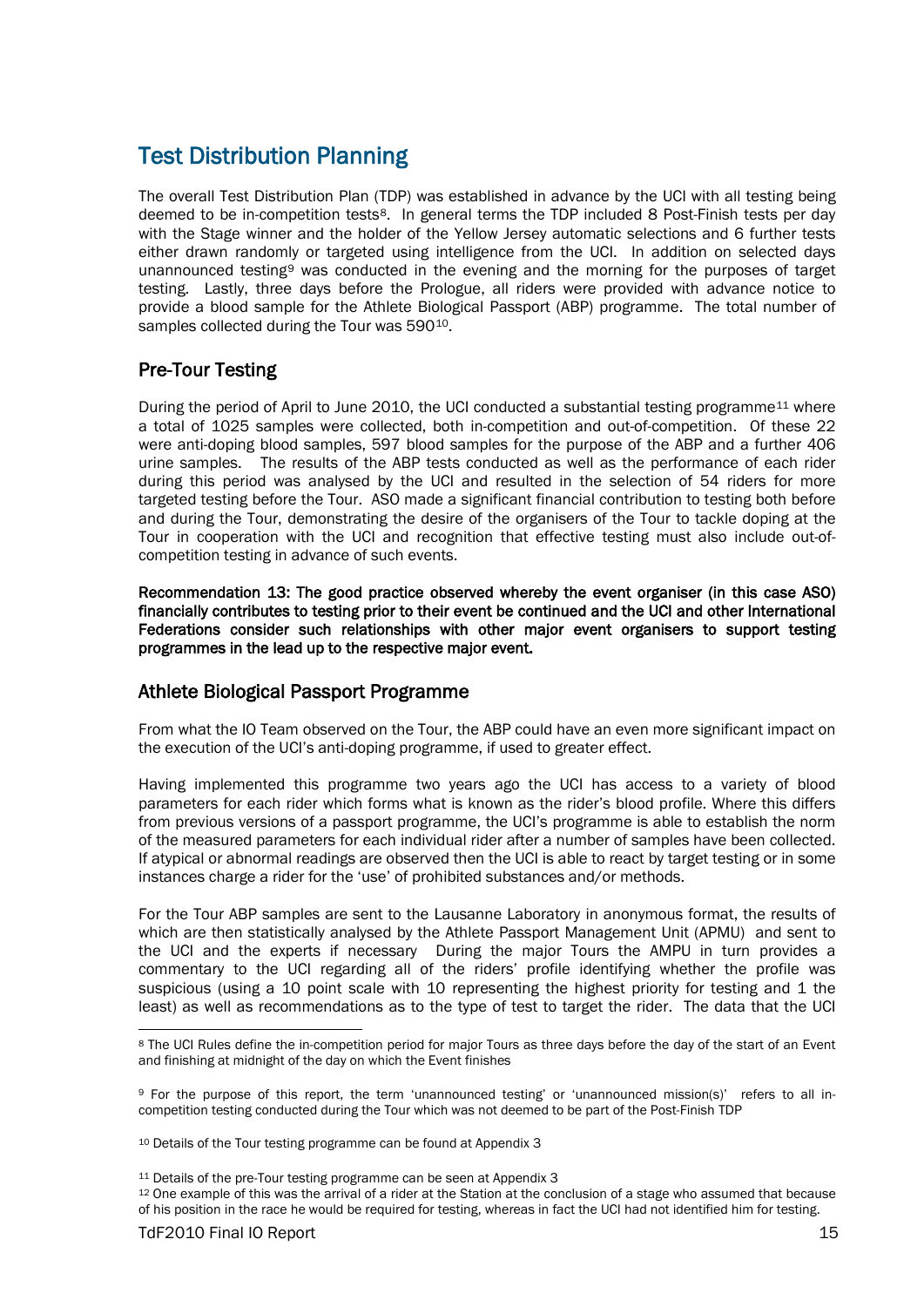holds on each rider is hugely valuable in informing an intelligent testing programme. It is clear that there are very few Anti-Doping Organisations that have such intelligence to hand and the UCI should be congratulated on the ABP programme and the benefits it brings to their programme and the world of anti-doping. Members of the IO Team were very grateful to receive this highly sensitive information.

For the Tour, the UCI collected 198 ABP samples immediately prior to the Tour in Rotterdam with the aim to establish the most recent blood profile of each rider. Throughout the Tour an additional 124 ABP samples were collected across seven different days providing the UCI with the current profile on certain riders. The time taken from the collection of the ABP sample until the results from the APMU was noted in some situations to be up to ten days, although initial information used to target test was generally provided within 2-4 days post collection. The IO Team was provided with a copy of the communication between the laboratory and the UCI with the Laboratory's commentary on three occasions during the period of the Tour.

#### Recommendation 14: The UCI should continue to invest time and money in the Athlete Biological Passport (ABP) programme as it has the potential to radically change the way the UCI (and other Anti-Doping Organisations) conducts its anti-doping programme.

The IO Team observed that the ABP data is made available on ADAMS within a short period after the analysis is completed. The aim of this is to allow the testing authority to react rapidly when an atypical and/or abnormal result is received. However, in referring to the Guidelines for Biological Passport Programme there is no mention about the actual time to report this data. Also the WADA Guidelines specify that data from the ABP should be available on ADAMS with access to both the antidoping organisation and the rider concerned.

The IO Team's understanding of the Guidelines is that data does not necessarily need to be available to both parties (ie. the anti-doping organisation and the rider) immediately after the analysis is completed. The data could be sent to the UCI first followed by the recommendation from the APMU which the UCI could then act upon and conducted a target test of the rider if there are suspicions. When sufficient time has passed and if needed, a follow up test conducted, the data could then be released on ADAMS, with access to the rider concerned. This would minimise the possibility of riders being aware of possible follow up testing and/or then having the ability to manipulate their blood profiles after accessing such data and before a follow up sample can be collected.

Recommendation 15: The UCI and WADA should consider the timing of releasing ABP date to riders to ensure that the UCI has time to review and act accordingly on any profiles that warrant further investigation and/or testing prior to the rider being afforded the same opportunity to look at their own profiles.

## Rider Selection

According to Article 175 of the UCI Rules, UCI may designate the riders to be tested in an event and instruct the DCO accordingly. Failing such instructions, the DCO shall test the riders as designated in Appendices 2 and 3 of the Rules. According to Article B. IV of Appendix 2, for stage races the following four riders shall be selected for testing at the end of each stage:

- 1) Winner of the stage
- 2) Leader of the general classification after the stage and
- 3) Two riders selected at random by the Inspector [the DCO]

After the Prologue (the first day of competition), nine riders provided a urine sample. The UCI had first decided to test the leader and seven targeted riders. However, for the Prologue the provisional leader of the classification remained under Chaperone's scrutiny until the earlier of i) another rider became the new provisional leader ii) the end of the race. It was agreed that if the provisional leader could not wait and needed to provide a sample, he would be formally notified, provide a sample and then would be allowed to leave the Station. This is precisely what happened and therefore a total of nine riders were tested at the Post-Finish of the Prologue.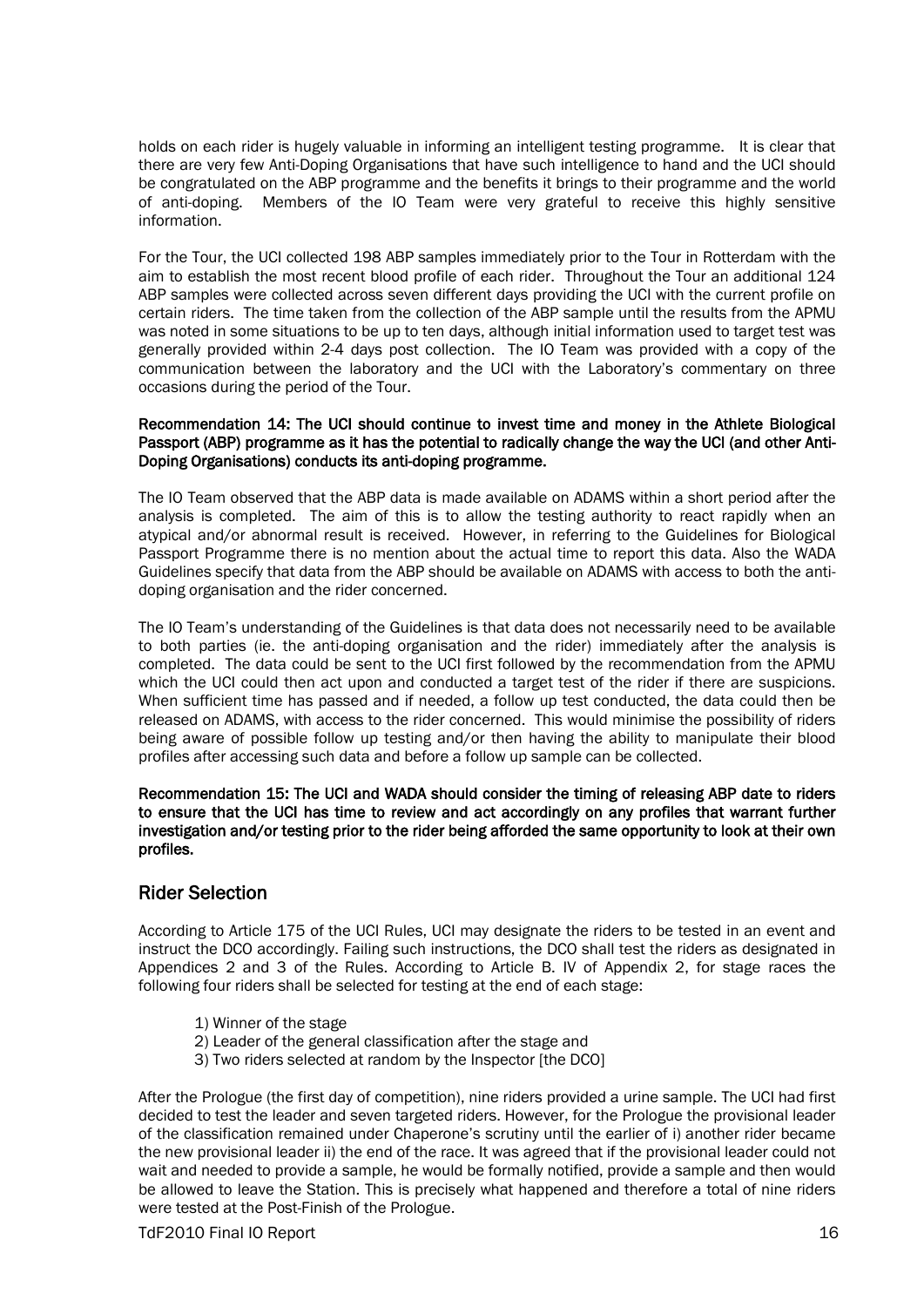For the regular stages, the UCI had decided to test the stage winner, the leader of the general classification, as well as six targeted or randomly selected (drawn) riders. This practice was generally well known by the riders and their teams. For the vast majority of stages, the UCI selected six riders per stage to be target tested in addition to the winner of the stage and the general classification leader. Where the stage winner was also the leader of the general classification, regrettably no additional tests were conducted, although it was observed that where the leader of the general classification had been such for a number of days the UCI appropriately revised their TDP to test another jersey winner rather than the leader of the general classification a further time.

In addition to the Post-Finish testing, the UCI conducted unannounced tests in the morning and evening on riders, all of which were targeted based on the intelligence the UCI held through the ABP. This testing usually took place at 07.00 and 19.00.

## AFLD Testing via WADA Resolution

As previously mentioned, an additional element of target testing was in place where the AFLD would pass intelligence to the WADA office in Montreal, the intelligence was analysed and if deemed appropriate the WADA staff member on the IO Team was informed of the name, preferred time and analysis of a test. To preserve the confidentiality of such testing the Chair of the IO Team then contacted the Lead DCO, requested a specific number of DCOs, Medical Inspectors and Chaperones and advised them of what time and where to meet in advance of the test. Only when the DCOs, Medical Inspectors, Chaperones and IO Team member arrived at the team hotel was the name of the team and rider revealed. From this point on the test was conducted as per the UCI procedures with the UCI advised of the details of such testing only once the testing had been completed. This happened on 9 occasions during the Tour and involved a total of 33 missions consisting of blood and urine samples.

While this system worked well, the biggest challenge the IO Team had was that in such circumstances the role of the IO Team changed from being observers to playing an active role in the anti-doping programme for the Tour, and thereby involved an element of decision making. This is clearly evidenced here where the IO Team is effectively reporting on its own activities and delivery of a test plan at the Tour. On a number of occasions members of the IO Team were required to act as testing coordinators given that at a particular point in time the IO Team were the only holders of the UCI's TDP and the information from the AFLD via WADA. The IO Team tried to take advantage of this privileged position and on one occasion advised WADA that the tests being requested could not be completed as the UCI tests should be given priority (on the basis that they were target tests with equally good justification) and on another occasion the IO Team, knowing the names of the AFLD tests, recommended to the UCI (without divulging the identity of the riders) that ABP samples should also be collected, to which the UCI confirmed their acceptance.

This procedure was new to both the IO Team and the UCI and therefore required some initial fine tuning. As a result there were some initial difficulties encountered whereby the IO Team did not request Chaperones for an early morning test, omitting to appreciate that the usual procedure was for a Chaperone to notify a rider while the DCO and Medical Inspector sought a suitable sample collection room in the hotel of the rider. In addition, it was also not considered how the samples would be transported as the IO Team assumed that World Courier would have a regular pick up point for morning samples and when the AFLD tests were the only ones conducted one morning an emergency call was required to ensure World Courier could transport the samples in the required time. The last process required to be modified was the transmission of the test details from WADA to the IO Team. Initially the requested tests were not detailed enough which created some confusion. All of these matters were quickly rectified.

Recommendation 16: The route of passing intelligence via WADA to the IO Team should be used as a last resort with the ideal means by which such testing should be conducted being through a direct relationship between the respective National Anti-Doping Organisation and International Federation.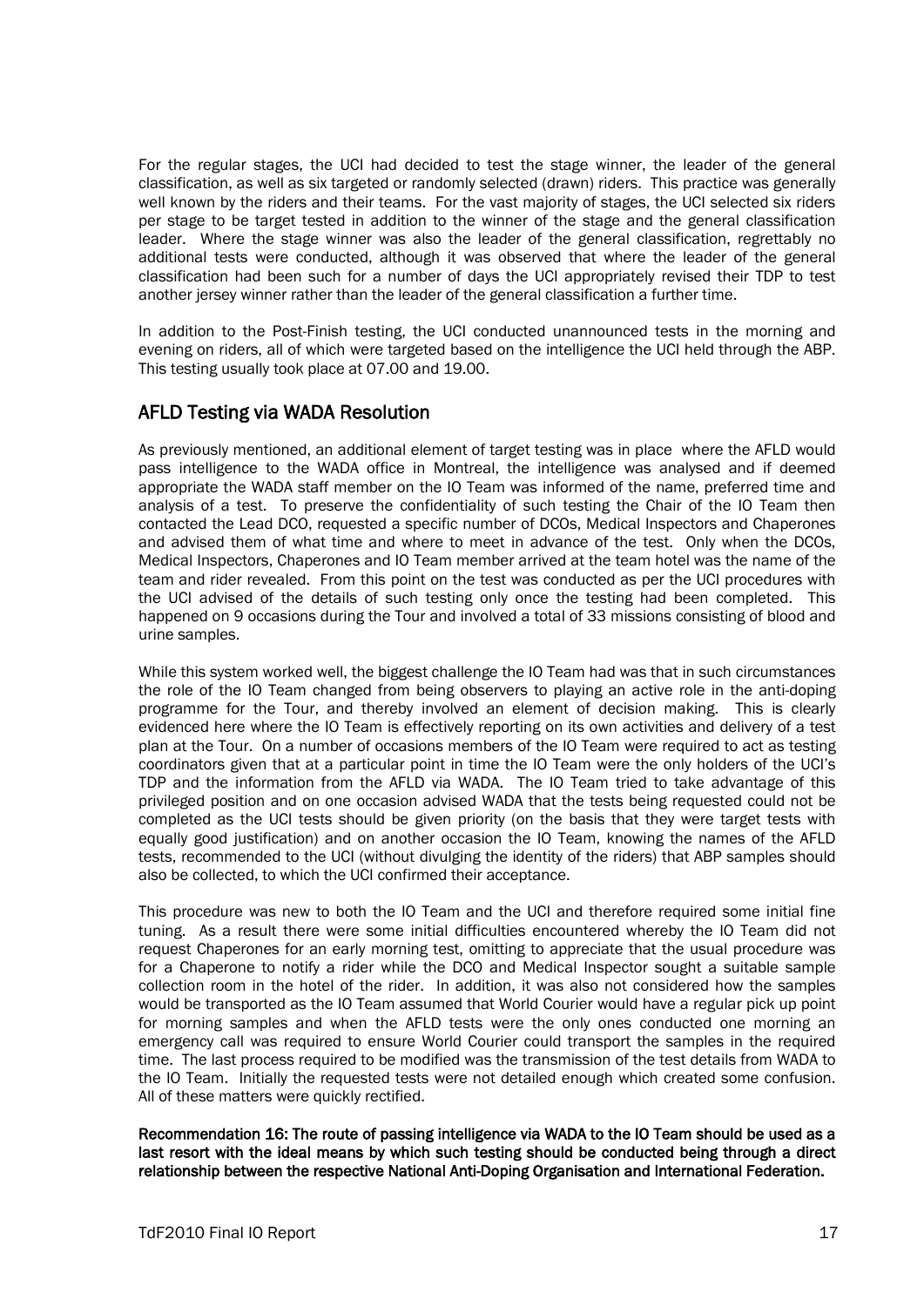The majority of the test missions requested by the AFLD were conducted in the early morning with two missions conducted in the evening and two further riders tested after a particular stage. This additional testing placed considerable time commitments on all staff involved as not all of the UCI Team stayed in a single location and following such testing the same individuals then had to travel to the finish line (usually in excess of 200km) to complete the Post-Finish testing before travelling to a new hotel (up to 90km away from the finish line).

#### Recommendation 17: The UCI should consider the appointment of additional DCOs and Medical Inspectors to the Tour to allow for two teams to work separately on unannounced and Post-Finish testing.

It is to be noted that the IO Team found the intelligence provided by the AFLD to be of a generally accurate nature and consistent with riders that the IO Team and/or UCI deemed to warrant target testing. This reinforces the opinion that this lack of direct cooperation between the UCI and AFLD undermines the delivery of an efficient doping control programme during the Tour.

## Testing Strategy

In the IO Team's opinion, given that it is believed that some riders are transfusing blood and micro dosing erythropoietin (EPO) in an effort to maintain consistent blood parameters for their profiles, the greatest chance of detecting doping through analytical methods during the Tour would be by conducting EPO analysis on urine. In turn the best time to detect EPO based on the assumed habits of doping riders would be very late in the evening, early in the morning or if current thinking is correct in Post-Finish testing on the basis that exercise stimulates analytical peaks in EPO use. Such a programme may be supplemented by a variety of other substances including human Growth Hormone, synthetic testosterone, Continuous Erythropoietin Receptor Activator (CERA), Haemoglobin Based Oxygen Carriers (HBOC) and Homologous Blood Transfusion (HBT). It is recognised that early morning or evening testing needs to balance the fact that the Tour is very demanding and sleep and rest are very important for riders. It should also be recognised that the collection of ABP samples, rather than standard in-competition screens, during the Tour could be significantly valuable in the more long term efforts to detect those who choose to dope.

Based on these assumptions, at the start of the Tour the IO Team felt that the timing of testing remained too predictable<sup>[12](#page-18-0)</sup> and that the Post-Finish testing was weighted too heavily compared to that of the early morning and late evening missions. Given the level of such intelligence available, a greater balance should be found between unannounced and Post-Finish testing. The IO Team had the feeling that there was no surprise for the riders with respect to the TDP. For example, the IO Team initially noted that the unannounced missions were almost expected as they only took place before difficult stages (prologue, mountain stages) and on rest days. When challenged, the UCI explained that it is in their opinion there was little reason to test in the morning of stages which the UCI deemed to be easier.

After a few days of the Tour, the IO Team discussed this with the UCI and as with many areas for consideration raised by the IO Team, the UCI responded in a positive way and the IO Team observed a visible increase in the number of target testing both unannounced and Post-Finish. However, after analysis of the final testing statistics, it is noted that when the ABP missions are excluded, the percentage of unannounced testing is only approximately 15%, the majority of which were AFLD testing. The IO Team sees no reason why the unannounced percentage should not be significantly higher.

On detailed examination of the ABP data, the Laboratory's recommendations and the UCI's testing response to such data, it is the IO Team's impression that the UCI could and should have executed a more targeted and aggressive testing strategy. Examples of this are as follows:

<span id="page-18-0"></span><sup>&</sup>lt;sup>12</sup> One example of this was the arrival of a rider at the Station at the conclusion of a stage who assumed that because of his position in the race he would be required for testing, whereas in fact the UCI had not identified him for testing.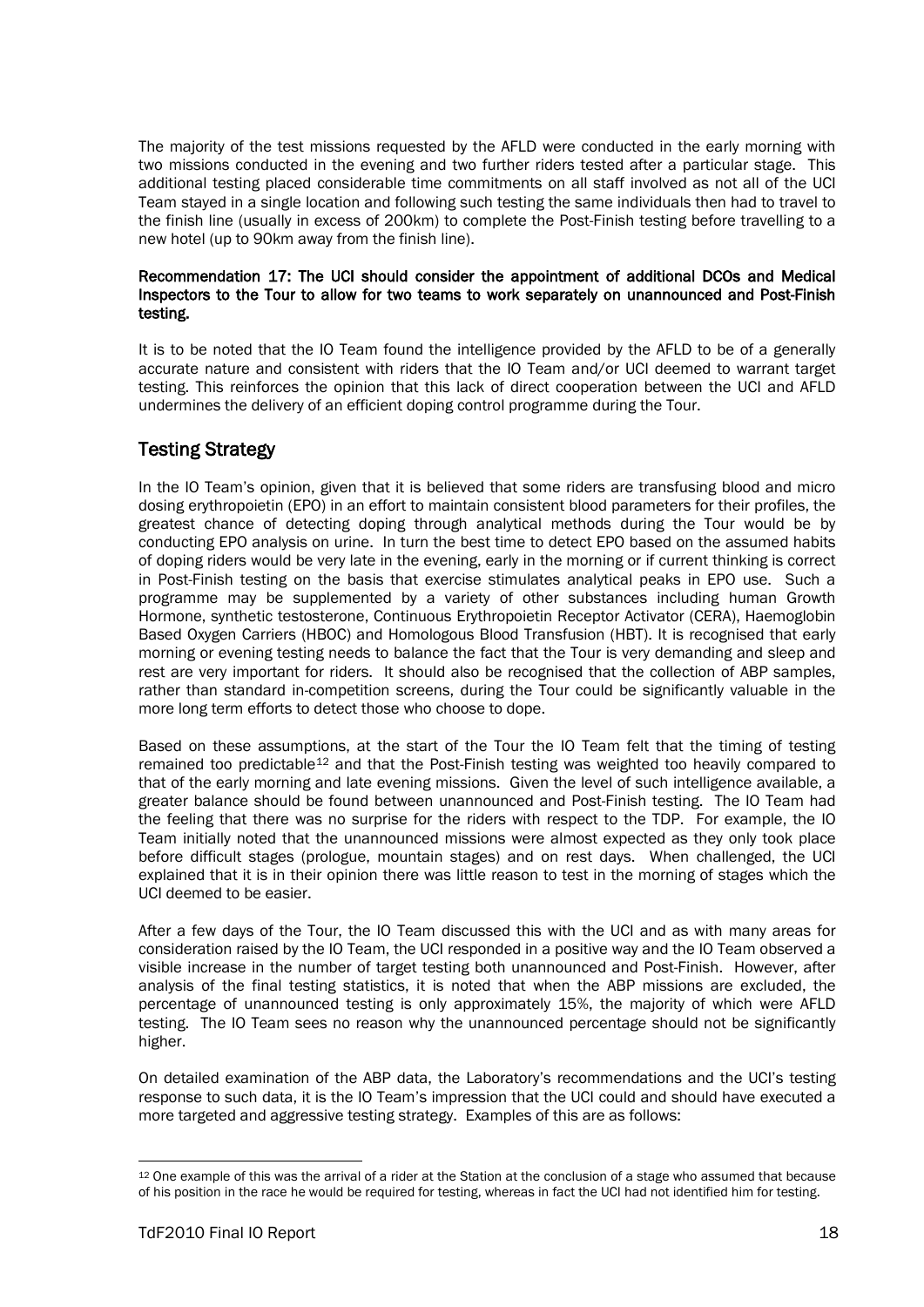- While recognising the high level of testing and a focus on targeting riders in the Pre-Tour period (i.e. April to June 2010) it was noted that there were a number of riders of significance who took part in the Tour who had either not been tested during the Pre-Tour period or who had only been tested once (with the majority of these for the ABP).
- During the Tour, a number of riders demonstrating suspicious profiles and/or showing significantly impressive performances at the Tour were tested on surprisingly few occasions and for three riders of interest did not provide a blood sample for the purposes of anti-doping in the whole Tour (instead each providing a single sample for the ABP). This was consistent with the IO Team's view that at times more weight was given by the UCI to ABP samples than samples for the detection of the 'presence' of prohibited substances and/or methods.
- The IO Team was surprised to see that a random draw was conducted for Post-Finish testing on two stages. The IO Team did question the rationale of even conducting a random draw, and while recognising that the particular stage was a flat one (which usually finishes in a bunch sprint), it seemed a missed opportunity not to use the intelligence available to the UCI or even base the selections on the performance of the riders in the stage. This was considered by the UCI after the first random draw was conducted and the IO Team only observed one further random draw being conducted again on the Tour.
- A rider identified as having a priority index of eight (with ten being the highest and most at risk of doping) was tested only once (urine EPO) during the Pre-Tour period with no blood sample collected for the analysis of CERA, HBT, HBOC or other prohibited substances and/or methods. During the Tour recommendations from the Laboratory related to target testing for EPO did not seem to be conducted expediently or as appropriate (ie. the EPO test was conducted 6 days later while the blood sample was only analysed for hGH). Lastly, following a significant delay in providing an early morning sample and in conjunction with the intelligence already held on this rider, there seems no evidence of more intense target testing on this rider.
- For a rider identified as having a priority index of ten, no blood samples were collected following the Laboratory recommendations after interpretation of blood passport data from the first week of the Tour, with only urine being collected and no blood as recommended by the Laboratory. Further, a recommendation to target test the rider for EPO took seven days to be executed.
- A rider identified as having a priority index of ten was not tested for either urine or blood from 3 April to the start of the Tour. Recommendations made by the Laboratory following testing in the first three days of the Tour resulted in no further blood samples being collected but rather only urine and approximately ten days later. The IO Team became aware of the remarks made by the laboratory regarding the analysis of this rider's specific sample that raised the suspicion of the use of proteases. No further information regarding any actions taken by the UCI for further analysis of that sample was made available.
- For a rider identified as having a priority index of eight, who was recommended to be target tested for EPO by the Laboratory, the UCI did not target test the rider and in addition a sample collected five days later was not analysed for EPO. Interestingly in this case collection of follow-up samples from this rider was initiated by the AFLD via the WADA Resolution.
- Given the challenges in organising and resourcing unannounced missions, the IO Team would have expected to observe multiple riders being targeted for morning and/or evening testing. However, it was observed that when a single rider was targeted there was no consideration to testing additional riders either from the same team as the targeted rider or from teams also residing in the same hotel.

Before any conclusions are made with respect the UCI's testing strategy the IO Team would like to reiterate that the UCI's ABP is an excellent programme and one the UCI should be proud. However, in the opinion of the IO Team, the UCI now needs to take the next step in designing and executing a testing strategy that is radically different to those executed in the past. This will take the sport, riders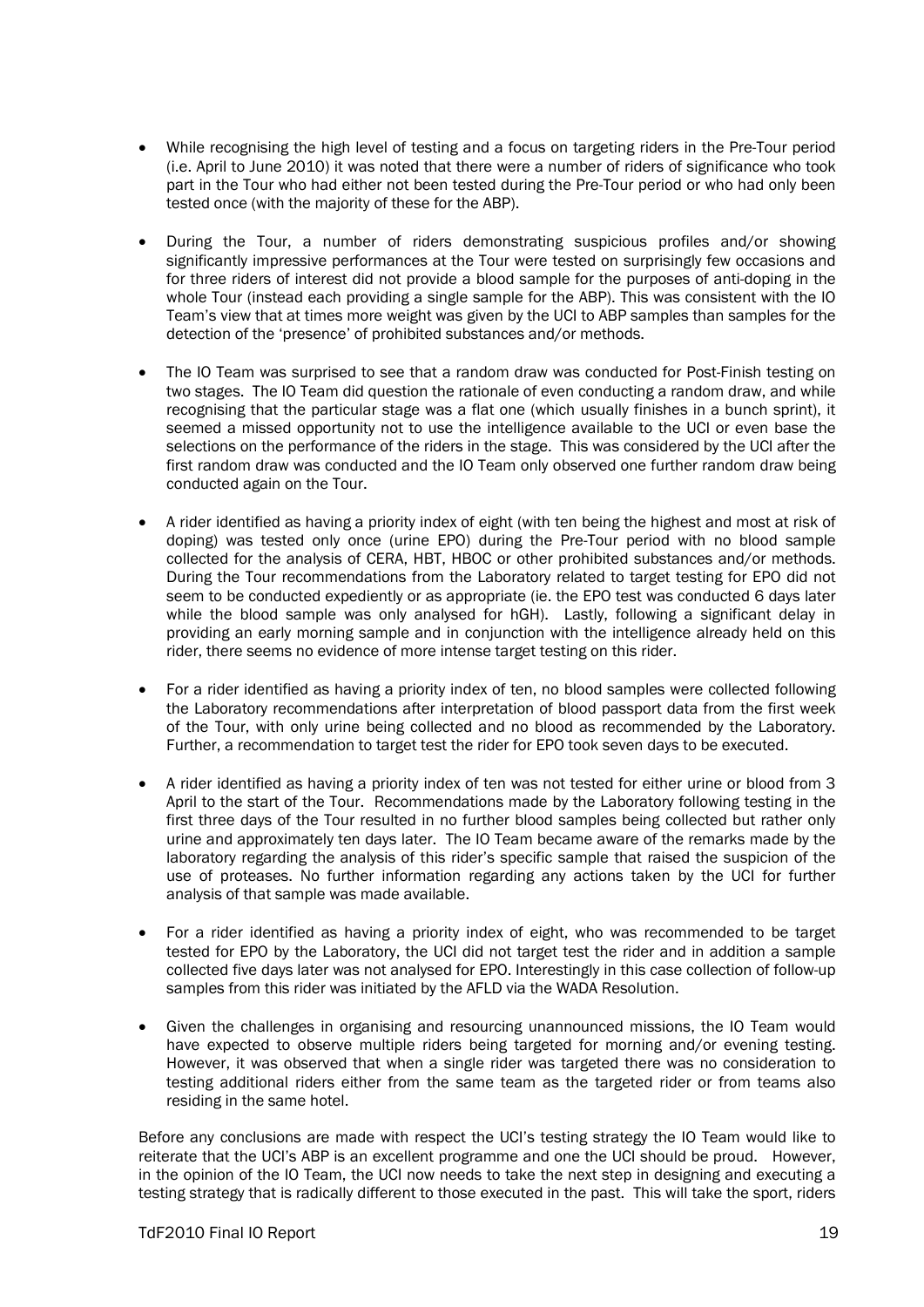and teams some time to get used to but the IO Team is of the firm view that clean riders expect the UCI to take whatever steps are necessary to tackle doping in their sport and over time will respect the UCI for a more aggressive approach.

Recommendation 18: With the amount and high quality of intelligence available to the UCI, it is critical that in the future a more varied, targeted and aggressive approach to catching cheating riders be a priority for the UCI. This should include, but not be limited to, increasing the number of antidoping tests (rather than ABP), testing in less acceptable hours with a greater chance of detecting substances and/or methods with short detection windows and significantly limiting the use of a random draw so that all testing is based on intelligence and/or performance during the race (or at least test history prior to making random selections).

## Analysis Type

With respect to the type of testing conducted it was interesting to note that when the riders were present the UCI did not take full advantage by collecting more sample types. As with any event, there was a variety of analytical screens that could have been identified but the majority of Post-Finish tests were urine tests (usually including EPO analysis) with very few blood samples collected.

Based on the nature of the Tour, riders may seek to gain advantage mainly with the use of prohibited substances and/or methods that increase their endurance performance. It was therefore expected by the IO Team that EPO would be the principal substance to look for by the Laboratory. It is noted however that only 70% of the UCI's analysis were for EPO, and it was outlined that the budget was the main constraint for not doing more EPO testing. Moreover, only a reasonably small number of blood samples were collected for analysis for CERA, HBOC or HBT and it is unknown to the IO Team how many (if any) blood passport samples were later analysed for any of these substances.

There are also new substances and/or methods that can now be detected or suspected, yet the UCI only sent ten target test samples to the WADA-Accredited Laboratory of the German Sports University, Cologne, for additional analysis for new substances and/or methods. As a way of illustrating this, during the Tour it leaked in the media that the authorities of the country of one of the competing riders had just initiated an investigation against the rider to examine doping allegations. Information which appeared on the media linked the rider with the use of a new drug, which is prohibited in sport. The IO Team did not observe any attempt to target test this rider for the new prohibited substance.

#### Recommendation 19: Target testing should always include an assessment of the various analyses the laboratory is able to conduct, including those 'new' to sport. During the Tour screens should routinely include EPO analysis.

Lastly, the IO Team noted that 25 samples had an IRMS analysis performed on them during the Tour. While it is acknowledged that the matrix for a Steroid Profiling Programme are still in development, studying such data may highlight some areas of concern and the IO Team would suggest that given that steroid profile data is available from the laboratory that such data could be collected and analysed for a select group of riders to monitor any specific changes within the steroid profiles.

#### Recommendation 20: To further develop their intelligence capabilities, the UCI should consider the benefits of implementing a Steroid Profiling Programme.

## Communication & Confidentiality

For a TDP to be targeted it relies on the confidentiality of such information to be communicated in a secure way. This was initially achieved by the UCI In-Competition Testing Coordinator communicating the names of riders to be tested directly to the Lead DCO, who in turn coordinated the sample collection sessions and verbally advised the Chaperone Coordinator accordingly. In the first instance communication between the UCI and Lead DCO was done through SMS the day of the testing (or if evening and morning testing in sufficient time to organise the DCOs, Medical Inspectors and Chaperones).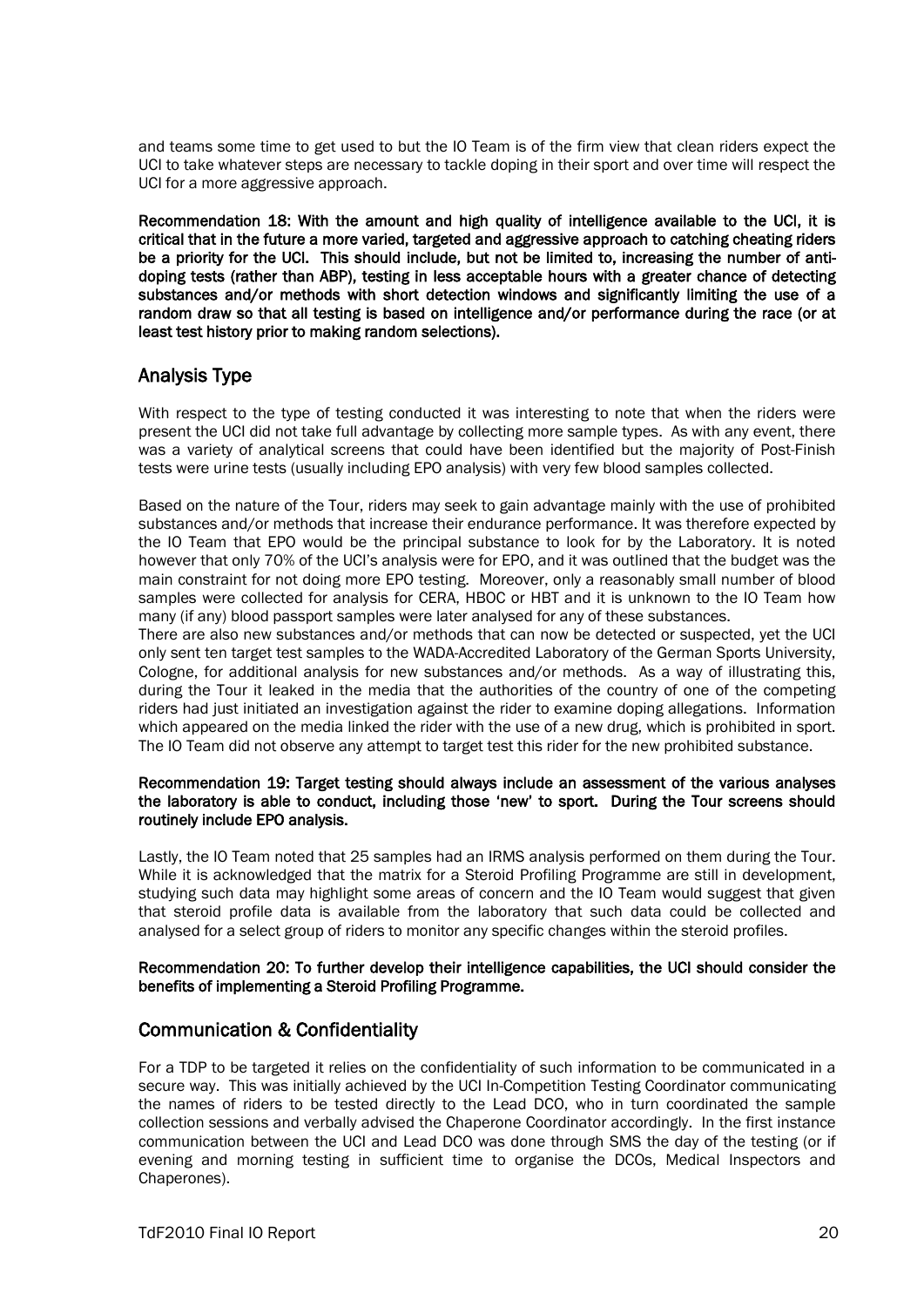Following discussion with the IO Team regarding the security of this system, a modified approach was implemented whereby a random number was assigned to each rider which was only shared by the UCI In-Competition Testing Coordinator with the Lead DCO and from then on the TDP was transmitted via SMS with reference only to the random number which was then referenced by the Lead DCO in advance of testing. This system provided an extra layer of security and worked well for the Tour. It should be noted this was a good example of the desire of the UCI to continually improve their programme and to try new approaches during the Tour.

#### Recommendation 21: The UCI should continue to use a secure method of transmitting the TDP and further investigate the feasibility of encrypted communications should the UCI be required to transmit the TDP remotely.

Secondly, when testing occurred in a team hotel and a team representative (either from the team being tested or another team) questioned whether any other of the team riders are scheduled for testing the answer provided should be one of 'no comment'. On one occasion, the DCO answered such a query with "no", which is in the view of the IO Team inappropriate and provides too much information.

Recommendation 22: DCOs should not disclose whether other riders are scheduled for testing during the same mission or that day as this information is confidential and carries a strong deterrent effect.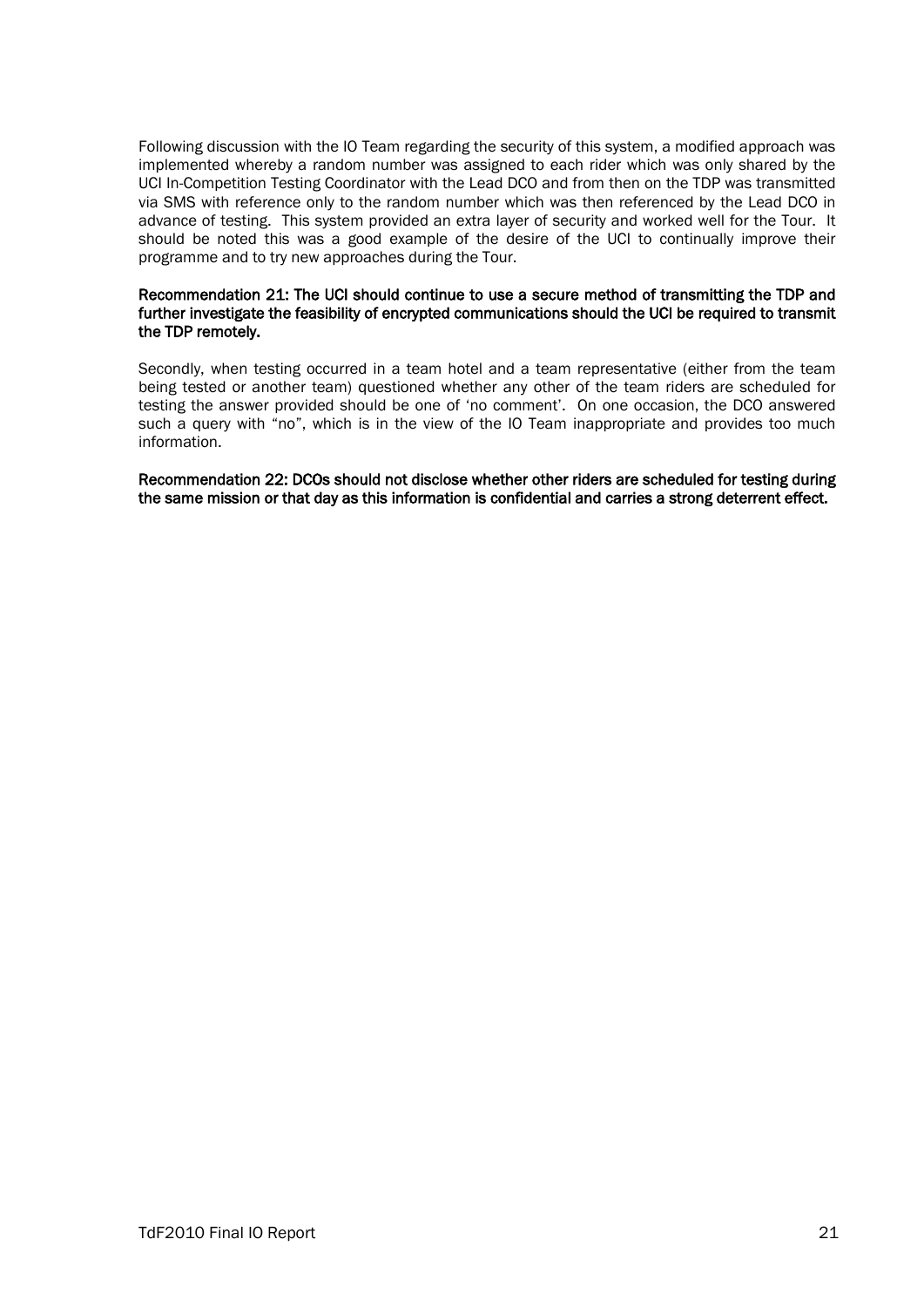## Notification & Chaperoning

## Pre-Competition

On selected days unannounced testing was conducted in the morning and evening for the purposes of target testing. The following details the notification processes and relates to both tests conducted directly by the UCI and those tests initiated by AFLD as a result of the WADA Resolution.

To conduct successful pre-competition testing, cooperation between the DCOs, Medical Inspectors, Chaperones, drivers and World Courier was required. The distance between the hotels of these individuals and the hotels of the teams of riders was to be taken into account as was the confidentiality of the TDP with only certain groups advised of the team and riders name in advance. In order to ensure no-advance notice testing, pre-competition operations were required to be discreet and fast and the arrival of the persons involved coordinated so that they arrived at the same time. It was clear to the IO Team that it was well known to the teams that the arrival of the UCI Team could be observed by checking the hotel car park. On two occasions, the IO Team could clearly see two persons watching the parking from their room windows half hidden behind the curtain as well as a team member seated in front of the hotel who immediately used his mobile phone when he saw the UCI Team. There could have been an innocent explanation for this but it was evident that for unannounced testing to be effective the need for a speedy and discrete entry to the hotel was of paramount importance, due to the potential for samples to be manipulated over a short space of time.

Recommendation 23: Where possible, for unannounced testing the anti-doping team arrives in a car which has no references/branding of the Tour and is not easily identified as such. Also, DCOs, Medical Inspectors and Chaperones should be encouraged to wear "normal", non-Tour clothes and instead use their ID cards as a means of identification to hotel reception and staff.

The Chaperones travelled in two vehicles provided by ASO and were responsible for driving the vehicles themselves. When the IO Team received a request from WADA for AFLD target tests the Lead DCO was advised of the number of staff required and the meeting point. The majority of the time the Chaperones met the DCOs and Medical Inspectors at the hotel of the DCOs, although on occasion the Chaperones met the DCOs and Medical Inspectors on route or at the designated hotel. Initially the DCOs, Medical Inspectors and Chaperones met in the hotel car park and then received their instructions. However this was later changed so that all parties receiving instructions shortly prior to arrival at the hotel in order that paperwork could be prepared and a quick entry into the hotel could be made.

#### Recommendation 24: When conducting early morning or late evening testing that the DCOs, Medical Inspectors and Chaperones, wherever possible, have all the information in advance of arriving at the mission location and all documentation prepared so that they can enter the hotel immediately on arrival and proceed straight to notify the selected riders.

Once the Chaperones were in the hotel they went straight to the lifts to determine if the team had provided a team rooming list. The team list was for the large majority of teams placed right next to the lifts and outlined the room numbers of the riders, the doctor and team manager. This assisted the Chaperones and DCOs in their notification duties. On only a handful of occasions where this list did not exist, the hotel reception was requested to provide the team list or the room of the rider/team doctor. In such instances the hotel provided this information without any problem and it seemed like they may have been briefed to do this when requested by a DCO. It was noticed that those teams who did not display or make available a team list with the riders' room numbers were always the same and it was unclear as to what UCI obligation if any is placed on teams to comply with this helpful and cooperative practice.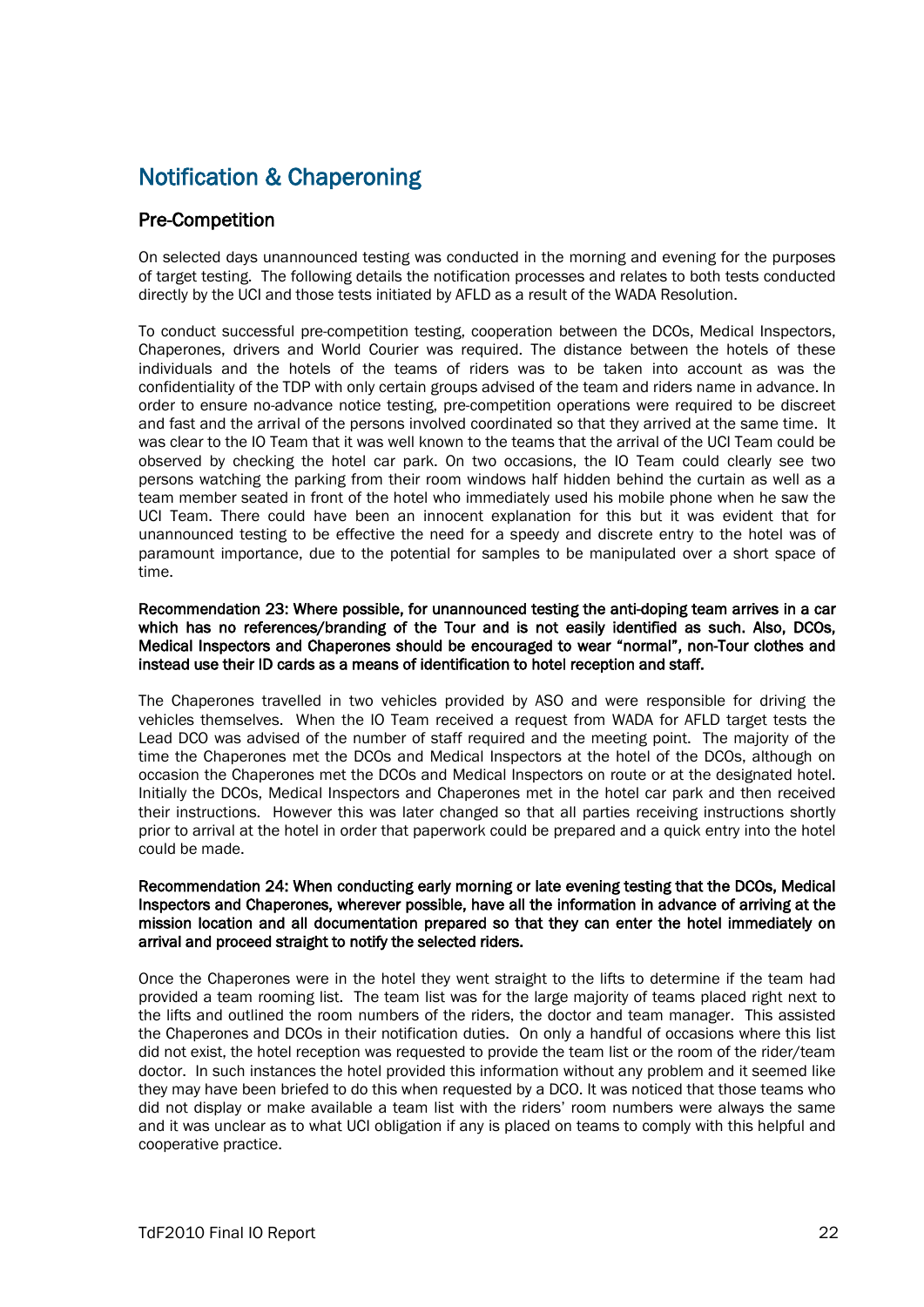#### Recommendation 25: The provision of team room lists continues and the UCI to make it mandatory for teams to provide a detailed team rooming list for UCI officials, at a minimum at the hotel reception desk.

Once the room numbers were known, the Chaperones were fast in arriving at the room and notifying the riders. When not allowed to enter the room, they ensured direct eye contact was maintained by having the door opened or ajar and then brought the rider to the room where the testing would take place. On all but a few occasions it was observed that the Chaperones went straight to the selected rider's room number and knocked on the door. On other occasions the DCO went directly to the team doctor's room to wake him first and then proceeded to the riders' respective rooms. The International Standard for Testing makes it clear that the rider shall be the first one notified for testing except where required to help the DCOs and/or Chaperones identify and notify the athlete to be tested. This was communicated to the UCI and it was agreed that at all times contact should firstly be made directly with the rider and only then with the team doctor.

#### Recommendation 26: Chaperones/DCO's proceed straight to the riders' room and notify the rider and only then proceed to the team doctor's room and advise him of such testing. The procedure should be explained to the Teams in advance of the Tour in order to avoid any adverse reactions and comments from the team doctors.

On one occasion a Chaperone knocked on a room containing two riders who were sleeping. Both riders got up and started to get dressed although only one was selected, with the first rider out of the room not actually the rider selected. However, he proceeded to sign the notification form and went to the temporary processing room with the Chaperone. On arrival at the processing room the DCO identified the rider as the incorrect rider to the one required. At this point the correct rider appeared at the processing room without a Chaperone. The first rider became upset and started shouting about language problems and proceeded back to his room to go back to sleep. The rider incorrectly notified had his notification form torn up and a new notification form was prepared for the correct rider who proceeded to complete the test. Such a situation could and should have been avoided by the presentation of photographic identification at the time of notification.

On another occasion a Chaperone failed to get the selected rider to sign the notification section of the Doping Control Form prior to arrival to the temporary processing room at a hotel and handed over the Doping Control Form to the DCO (without making comment to the DCO) who during the process requested that the rider sign the Doping Control Form in relation to his notification. The rider queried what it was that he was signing and the DCO explained.

#### Recommendation 27: The Chaperone should always confirm the name of the rider by requesting photographic identification immediately prior to notification. Further, on confirmation of the rider's identity, the Chaperone should require the rider to sign the notification section of the Doping Control Form as soon as practicably possible and before the rider enters the processing room.

The rider's identity was most often checked using the original sports license, which in certain cases did not include the required photograph, or an official identity document (passport, identity card). The person accompanying the rider sometimes presented only a photocopy of the license and the DCOs completed a Supplementary Report and requested that the rider return later to present the original document.

#### Recommendation 28: The UCI require that rider license issued by National Federation include an appropriate photo of the rider so that the license can be used as a means of identification during doping control.

Given that testing conducted in the team hotels in the morning or evening was planned late the evening before there was no request made to the hotel to secure a suitable testing room for these particular test missions. The common practice was where only one team was to be tested the team doctor's room was used (subject to his agreement) or the DCO's room if they were staying in the same hotel. On the majority of occasions the team doctors always assisted with this request.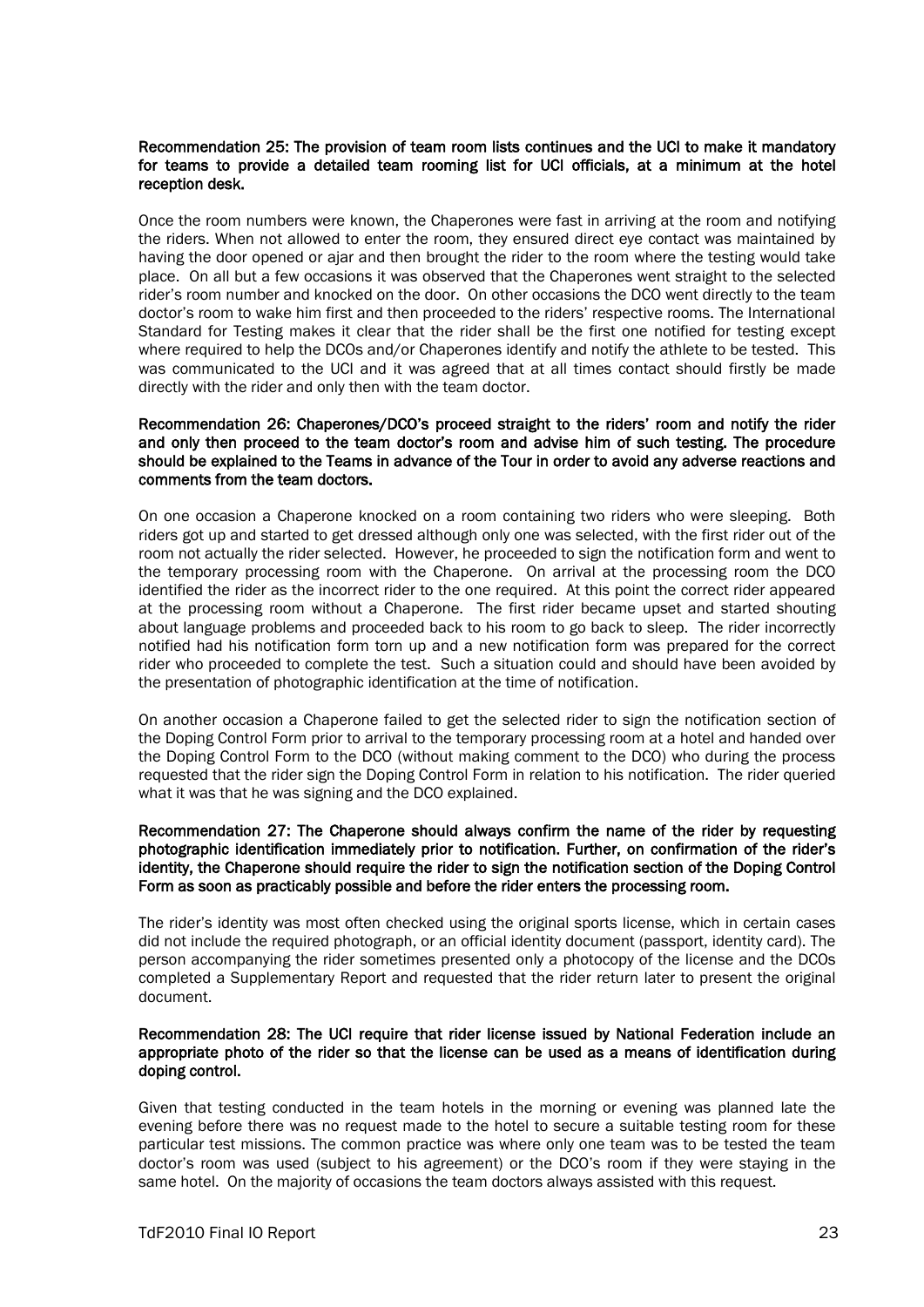In situations where multiple teams were tested in the same hotel the DCO would ask the hotel on arrival for use of a room for the testing. On all occasions the hotel assisted with no charge. On all occasions the hotel assisted with no charge. However, the temporary processing room was not always ideal and in many cases did not contain a toilet directly off the room or an area for the riders to wait separate from the processing room. This led to a number of riders being in the same room as where the urine and blood collection occurred, or riders having to walk through public areas of the hotel on their way to the toilet and back to the processing room holding their urine collection vessel.

#### Recommendation 29: When a room is required for the testing of riders from more than one team all riders selected do not wait within the room where the processing of urine and collection of blood samples occur. The riders should wait directly outside the room or in another area where seating can be arranged under the direct supervision of the Chaperones.

Further to the above there were some time delays observed in trying to source a suitable room to conduct testing where riders from more than one team were being tested in a hotel.

#### Recommendation 30: The UCI should discuss with the ASO how guidelines can be provided to all hotels used on the Tour detailing the potential need for a temporary processing room and for each hotel to identify (and advise their staff accordingly) in advance of the preferred room for doping control activities.

Two further areas where the IO Team felt improvements could be made is firstly, once the final rider was in the temporary processing room with the DCO and Medical Inspector, there was no further need for the Chaperone to wait outside as even in the case of a partial sample or if the rider needed to leave the room temporarily, the DCO or the Medical Inspector could have chaperoned the rider. On one occasion, the DCO failed to consider this and as a consequence three Chaperones were waiting outside for one hour where they could have been advised to leave.

Secondly, a situation arose whereby a rider selected for early morning test for a urine sample had difficulty providing the sample prior to his team's departure to the starting area. The team departed without the rider and arrangements were made for the rider to be transported to the starting area at a specific time regardless of whether he had provided a urine sample or not. This is a potential issue should a rider be physically unable to provide a sample prior to the race starting or a rider who may chose not to provide a urine sample prior to the race starting. In questioning the UCI's position on this the IO Team where advised that if a rider did not provide a urine sample prior to the deadline passing which would ensure the rider made the start of the race, the rider would be targeted Post-Finish.

Recommendation 31: Early morning testing should be conducted early enough to enable the collection of the first urine sample of the day, wherever possible. If notification occurs after a rider has awakened and urinated then if a sample cannot be provided prior to the rider departing to make the start of the race then target testing should follow at the next available opportunity.

## Post-Finish

As mentioned previously, the Post-Finish TDP was communicated to the Lead DCO approximately one hour before the end of the stage and at this point all the Chaperones are present in the Station area. When the first rider was at 10km from the finish line, the DCOs handed the completed notification forms to the Chaperone Coordinator. Initially this was completed at the 5km mark but was changed to 10km following a request by the Chaperone Coordinator who required additional time for his Chaperones to prepare for notification. A good example of this was in circumstances where it was assumed that a rider was wearing the colours of his team, but in actual fact was a national champion and thereby eligible to wear his national colours (albeit branded with his team's sponsors). The addition time provided by moving from 5km to 10km allowed the Chaperones to counter such instances and to familiarise themselves with the complex task of chaperoning in the finish area which changed with every stage.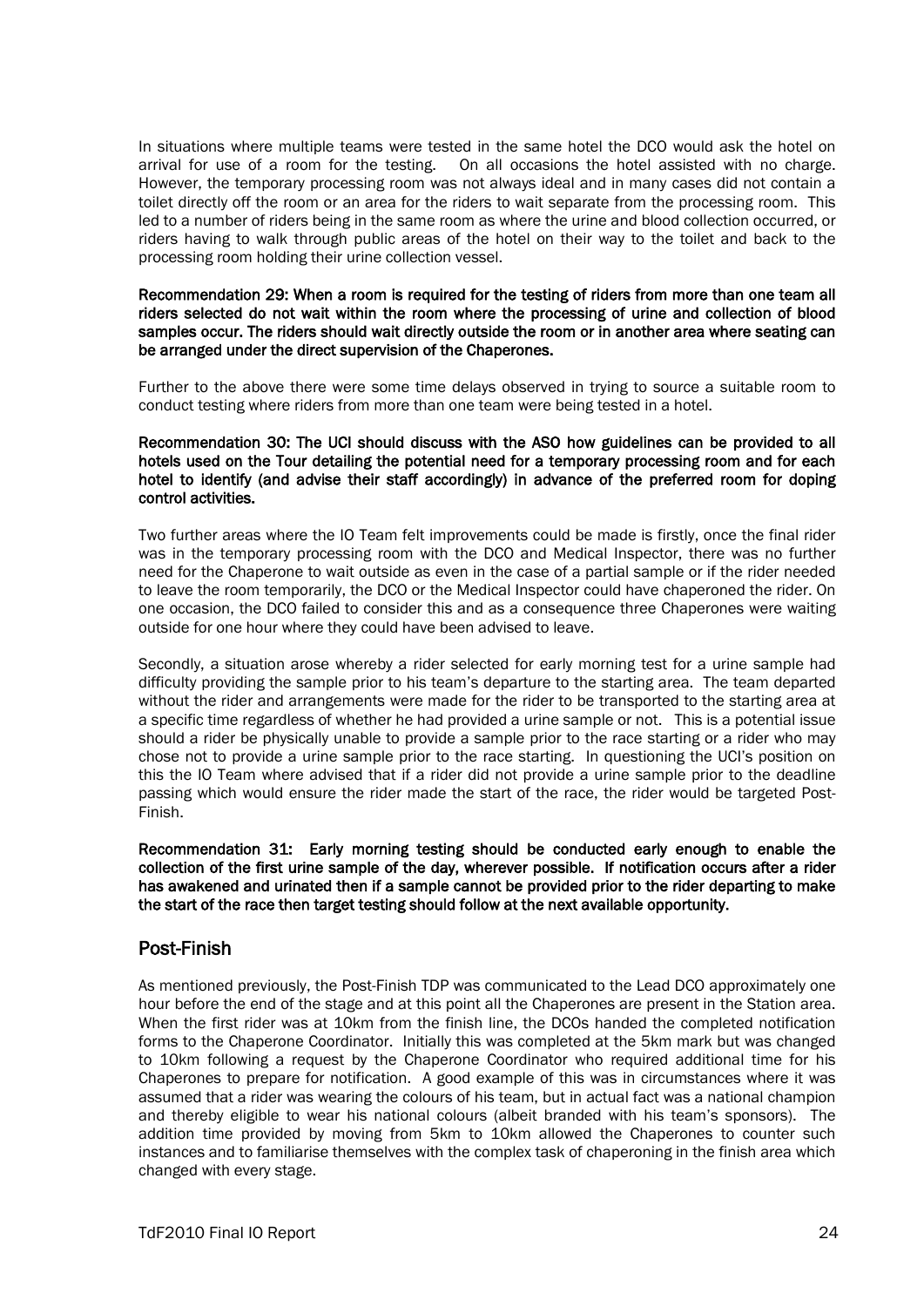Equally, the Chaperone Coordinator required time to prepare his team and to decide which Chaperone would notify which rider, based on his knowledge of his team, language of the rider and the capacities of each Chaperone. For example, it was less demanding physically (despite being longer for media reasons) to Chaperone the stage winner given that he was immediately surrounded by the media and therefore easy to find and consequently to notify. For the same reason, more agile Chaperones were selected to notify the other riders as it was sometimes necessary to run after the riders through the busy Post-Finish area with other riders and media present and the peloton sometimes arrived at a high velocity.

After receiving the notification forms, the Chaperones proceeded to the Post-Finish area looking for a team representative (eg. masseur, physiotherapist or doctor, who were generally waiting for their riders' arrival) of the rider they had to notify. At 5km, the Chaperone received a walkie-talkie message from the Chaperone Coordinator which was a signal to inform the relevant team representative that a rider of his team had been selected for sample collection. The rider's name was not given at that time but rather the Chaperone stayed close to the team representative and at 1km the Chaperones received another walkie-talkie signal at which point the rider's name was revealed to the team representative. The rider was then flagged down by either the Chaperone and/or the team representative as he passed through the Post-Finish area and the "chaperoning" started, with the rider signing the notification form and being accompanied to the Station. The rider was generally at the Station less than 5 minutes after his arrival at the Post-Finish area.

This process took much longer when the rider was the stage winner, leader of the general classification or holder of one of the other three jerseys (Sprint, Mountain, Junior) given that he was first required at the protocol ceremony and then to attend media activities. It is to be noted that the rider was in full view of the Chaperone at all times, with the exception of the protocol ceremony where the rider was on a stage and was therefore seen by hundreds of persons, without taking into account the TV audience. Media activities were commonly about an hour in length and the Chaperones were courteous and understanding of the rider's obligations while also on occasion providing a subtle sign to the rider if such activities were starting to take too long. The Chaperone remained with the rider until the rider entered the Station, where the Chaperone would enter with the rider and hand over the notification form to the DCO. At that time, the Chaperone would wait outside in the Station area in case of a partial sample or if the rider had to temporarily leave the Station following authorisation from the DCO which required further chaperoning until the rider re-entered the Station.

The Chaperone Coordinator managed his team well, who in turn interacted professionally with the riders and the team representatives and on no occasion did the IO Team observe a rider that was not chaperoned appropriately. In addition, the process was fine tuned throughout the Tour with adjustments made to ensure the process improved. As well as the change from 5km to 10km detailed above, it was quickly established that walkie talkies would significantly assist in the coordination of notification and these were provided and used from day 3 of the Tour.

The IO Team noted four areas of concern in relation to the actions of Chaperones in the waiting area Post-Finish. The first was that a member of the media asked through the perimeter fence what riders where currently in the Station being tested. The Chaperone outlined who was currently in the Station which the IO Team felt was inappropriate. The second was that a number of opened bottles of water were left discarded in the waiting area tent on the ground with riders coming and going in this area.

#### Recommendation 32: If a drink is opened and left unattended it would be deemed best practice to ensure such drinks are discarded if it leaves the control of the rider who opened it. Whilst the rider is responsible for his own fluid intake the Chaperones could assist with ensuring the drinks are discarded if left or advising a rider if he is moving from this area to take his drink with him.

The third observation was that following the individual time trial the majority of the riders had trouble providing a urine sample. One of the team doctors brought some beers to the Station but was not allowed to enter with them as his rider already had a team representative. The doctor then gave a Chaperone several beers to give to his rider which the team doctor opened. The rider was in the processing room at the time and the Chaperone came into the station and handed the rider two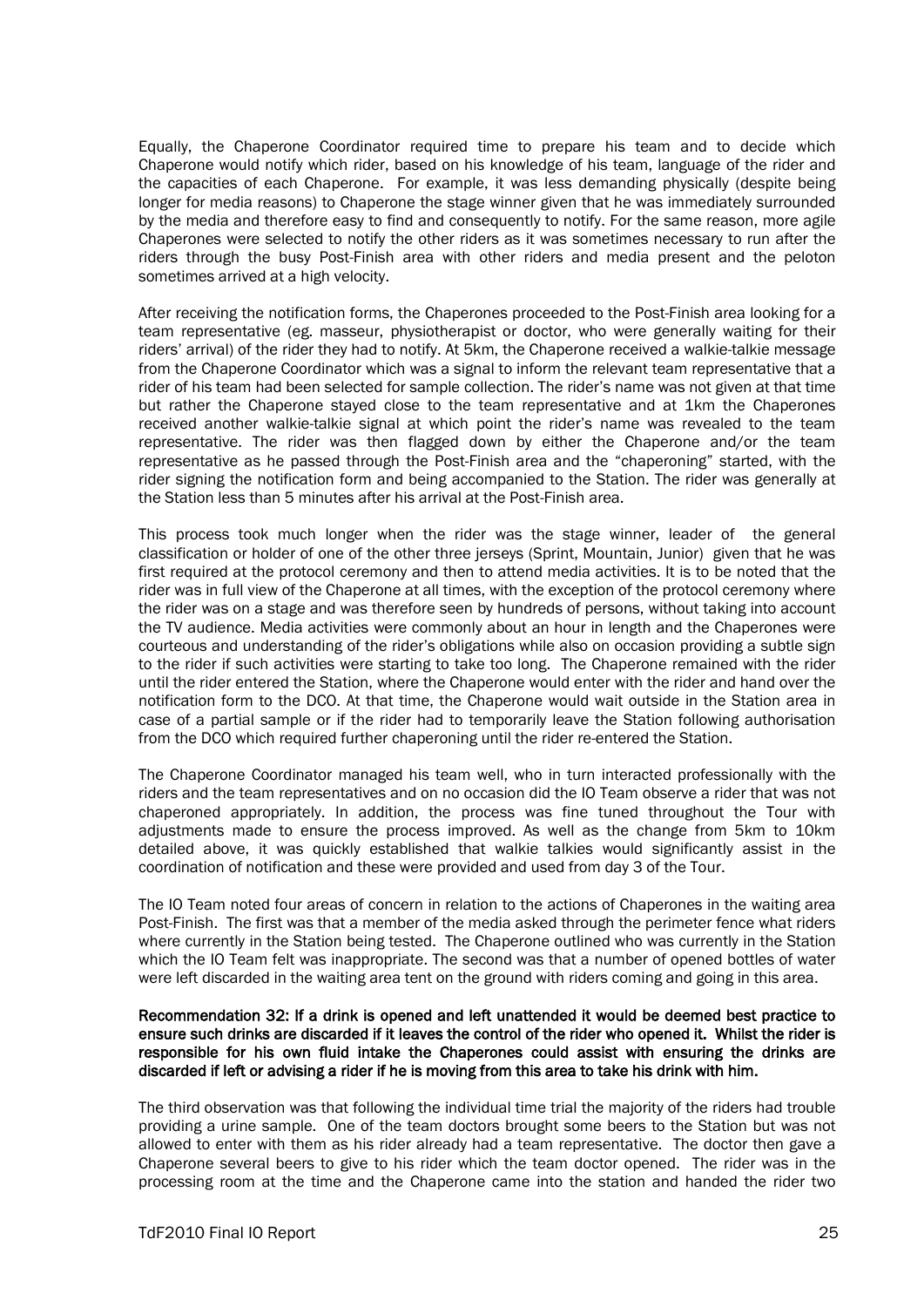opened bottles of beer. The rider accepted them without asking where they came from or who opened them, potentially exposing them to unnecessary risk<sup>[13](#page-26-0)</sup>.

#### Recommendation 33: Chaperones should never provide open bottles of fluid to riders at any stage especially those not opened directly in front of the rider.

Finally, on one occasion a Chaperone was prevented by a police officer to follow his selected rider until the Chaperone explained his role. Even on explaining his role the police officer would not let him through and physically restrained the Chaperone although the Chaperone managed to get away from the police officer and continued with his duty.

#### Recommendation 34: Police officers in the Post-Finish area of each stage should be briefed about the role of the Chaperone and are provided a visual of the UCI Chaperone bibs so that Chaperones are not impeded in fulfilling their role.

The conclusion of the IO Team was that the chaperoning of riders was a complex and important part of the programme that was very well executed. It is important to note that Chaperones have only become a mandatory requirement of the Tour since 2008, prior to this the teams were responsible for ensuring the selected riders arrived at the Station within a required time limit.

### The Notification List

One of the peculiarities observed on the Tour is the use of a notification list. Article 180 of the UCI Rules states that *"In the case of a mass start road race [ie. the Tour] the organizer and the Doping Control Officer shall ensure also that a list of the Riders who are required to appear for Sample collection shall be displayed at the finish line and at the entrance of the doping control station immediately before the finish of the winner. The Rider, immediately after finishing or abandoning the Race shall locate and proceed to the place where chaperones are waiting to notify Riders."*

The rationale for this list is twofold. Firstly, it is a historic element of notification and was used when Chaperones were not present at the Tour (or indeed for races where chaperones are still not used). Therefore, when Chaperones were not present the responsibility was placed on the rider and the teams to present to doping control. As the IO Report from the 2003 Tour suggested in this day and age this is an unacceptable means of notification and for this reason for the past three years a team of Chaperones has been employed to notify each rider at the conclusion of each stage. The second reason provided by the UCI for this rule is that even though they now have Chaperones in operation at the Tour the principle that riders and teams have a certain responsibility to assist in the doping control process is one that should be encouraged. Therefore the reference to the list for the Tour remains in the Rules.

If it is accepted that the no advance notice nature of notification is a key element of a high quality doping control programme, there are some inherent problems with this list. Before outlining these problems it is worth noting that representatives of the teams play a very important role in assisting with notification. On many occasions the race finishes with a bunch sprint and as a result almost the entire peleton crosses the finish line within five minutes of each other. Without the assistance of the team representatives it would be extremely difficult to ensure that every rider was notified before they passed the Chaperones as there are many media, riders, other team representatives and some VIPs making the finish line very crowded. However, it is not clear what real purpose the list has. The Chaperones and the UCI have a system for firstly advising the team representatives that a member of their team will be tested and then the name of the rider. Therefore, the team representative is able to assist with notification. The IO Team did not observe one single occasion where this was not completed successfully. Therefore, in circumstances where the peleton finishes all together the list is then rendered useless. But there is significant interest in the list even post-notification. The IO Team observed on many occasions team representatives, media and even the event organiser ASO noting the numbers of the riders to be tested and on some occasions taking photos of it. For what purpose

<span id="page-26-0"></span> <sup>13</sup> Article 5.4.1g of the International Standard for Testing states that "should the Athlete choose to consume foods or fluids prior to providing a sample, he/she does so his/her own risk, [...]"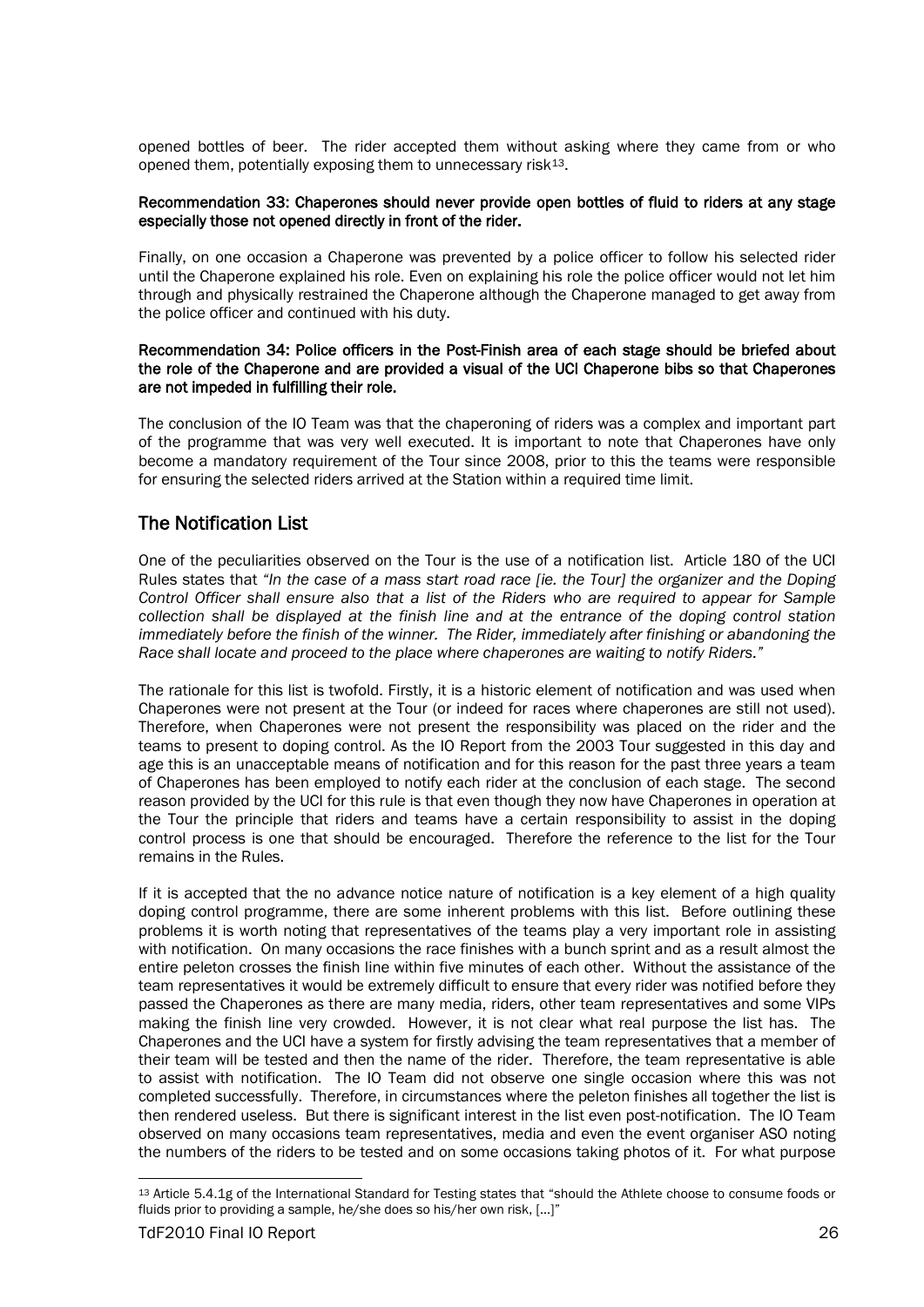the IO Team is not sure but it is true that if a team were to record the list on a daily basis they would have a running record of who the UCI was testing. That in itself is not hugely significant as this information can be collected in a variety of ways, but the IO Team found the ease of access to the post-competition test plan surprising, especially given that there is no apparent value of the list.

Recommendation 35: The UCI review the rule and practice related to the publication of the notification list for the Tour and reference to the list be removed for future Tours and that, where possible, Chaperones are part of every cycling event where Post-Finish testing occurs.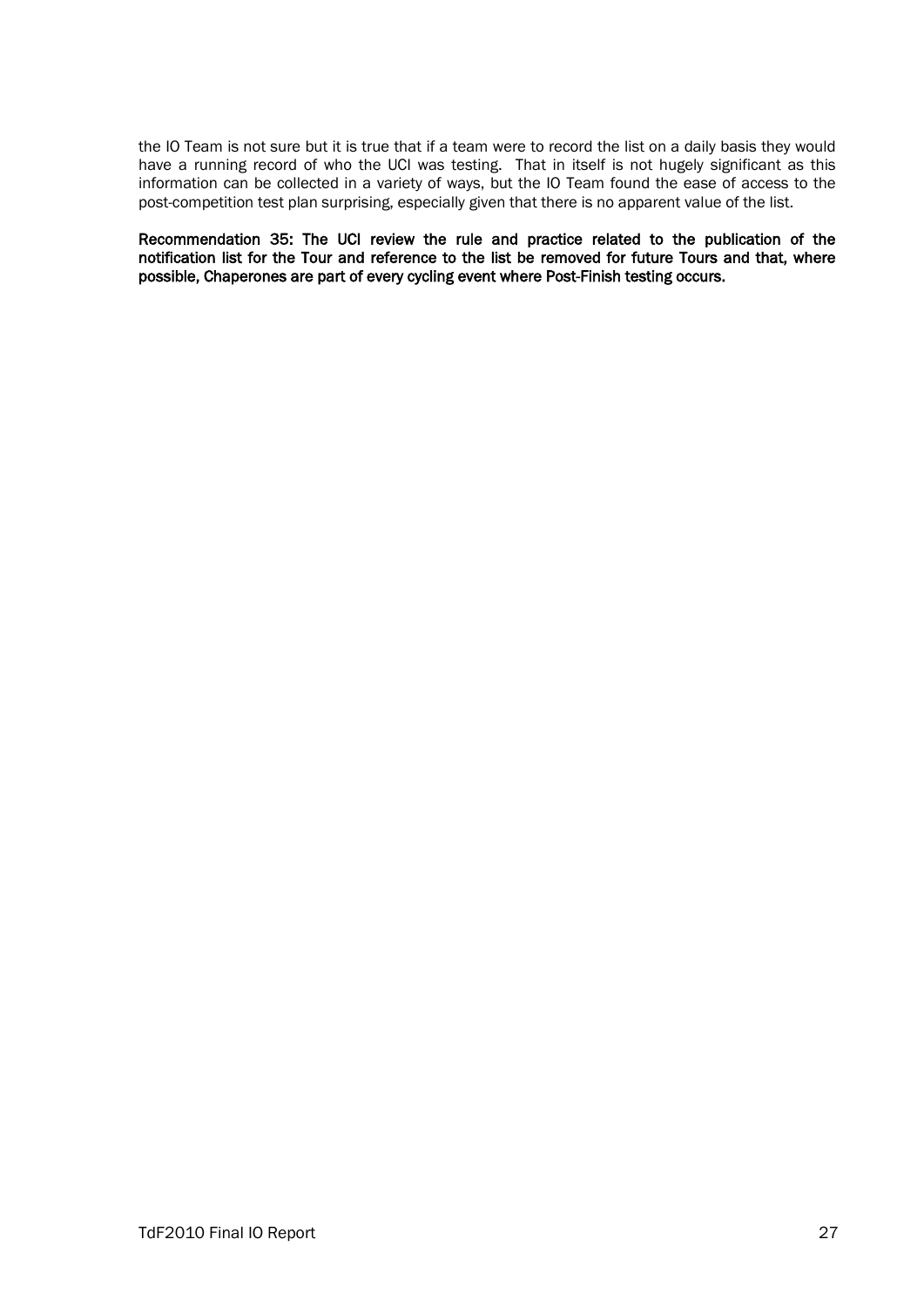## Sample Collection Process

### Urine Sample Collection

The riders were all professional cyclists who were well informed of the requirements related to urine sample collection.

At the start of each processing session, the rider was required to provide details of their address and contact phone number, which could be that of the team trainer or physician, which slowed up the collection process. A discussion was held between the DCOs and the UCI to determine whether this repetitive information was really necessary during testing that lasts three consecutive weeks. It was ultimately indicated that this information should be requested and recorded for each control. The DCO asked each rider for his personal declaration about the use of medication or the existence of a TUE. Many riders referred to ADAMS as a response.

#### Recommendation 36: Where possible repetitious information be pre-completed on Doping Control Forms to be confirmed by the riders so as to speed up the process.

All of the riders chose a urine specimen container after rinsing their hands without the use of soap. On one occasion it was observed that a rider after washing his hands then sat down again, took a drink and then proceeded to provide a sample. The IO Team reinforced the need for the DCOs to ensure that the last thing to happen before providing a sample is the washing of hands (to avoid any possibility of manipulating the sample during provision), which was then reinforced to the rest of the team.

After opening the urine collection vessel, the riders were accompanied by the Medical Inspector into the washroom. The Medical Inspector witnessed the provision of urine. The washrooms were cramped and so it was difficult for the Medical Inspector to position him adequately for a good view of urinary flow, despite the glass wall on one of the washrooms (see recommendation 10). Early in the Tour, the IO Team stressed to the DCOs and Medical Inspectors that they just watch the provision of urine and should at no time leave the rider unobserved while providing a sample. This was again reinforced to the rest of the team.

The riders retained control of the urine collection vessel and the collected sample until the A and B sample bottles were sealed. The number codes on the A and B sample bottles were checked and recorded on the doping control form. The person who witnessed the provision of the sample confirmed in writing that he had observed the urine sample being provided.

The partial sample system used was an effective and easy means of both securing the first sample and also mixing further samples to make up the full required volume. If more than one partial sample was provided the second or subsequent samples were sealed into a separate new partial sample and not mixed with the original. The volume of urine provided was then recorded as the actual amount in each particular partial sample rather than a combined measure. The Doping Control Form allows for a maximum of three partial sample measurements, meaning that if the rider was unable to provide the minimum volume after three attempts but did provide some urine on each attempt, that there would be three separate partial kits sealed for one rider. Once the minimum volume was provided then the seals on all the partial samples are broken and added into a new collection vessel until the required volume was obtained.

Recommendation 37: When more than one partial sample is provided, each time thereafter where an additional partial sample is provided which does meet the required volume it be combined with the existing partial sample into a new partial kit and total volume listed and that the maximum amount of urine is then put into the A & B bottles rather than just recording the minimum volume for each partial sample.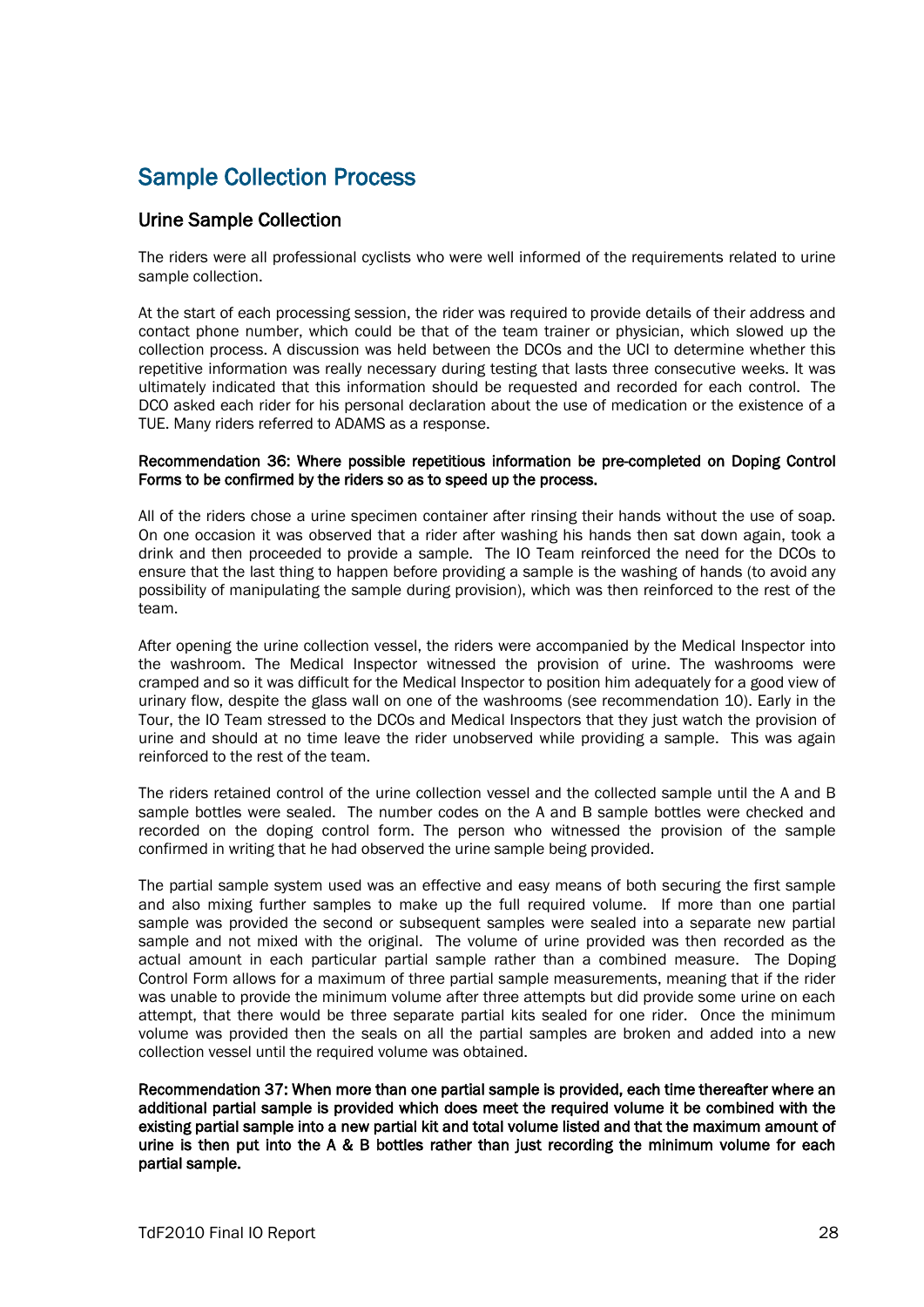Non-Conformity 1: On one occasion, the IO Team observed that a partial sample was not sealed in accordance with the UCI protocols, but rather the sample was not sealed at all and was instead placed in view of the athlete and others in the hotel room where the collection had taken place. On checking the paperwork there was no record of there being a partial sample. This departure constituted a non-conformity with respect to the International Standard for Testing and had the potential to undermine the integrity of the sample in the case of an adverse analytical finding. This observation was referred to the UCI, resulting in instructions to seal, record and immediately refrigerate all samples, even partial ones, being provided to all the DCOs and that procedures for partial sample must be adhered to as well. In addition, the offending DCO was sent home and replaced.

On this same occasion, the DCO authorised the rider to have dinner before submitting to doping control. He was chaperoned and had dinner for about 90 minutes. The concern was that in this specific case, the samples were sealed more than two hours after notification. There is no breach of the rules here but in the view of the IO Team, the DCOs should at appropriate times, be firmer in requiring riders to provide a sample at the earliest opportunity given that for particular substances with short detection windows, delaying by a couple of hours the collection of sample can lower the concentrations of substance(s) in urine. In addition, no supplementary report was completed so the situation would have gone unnoticed had the IO Team not been present.

#### Recommendation 38: The room for the rider to extend the period from notification to sample provision should be closely managed and in instances where such a period is unusually long a supplementary report completed.

The Medical Inspector measured the specific gravity of each urine sample using urine litmus strips (the refractometers that were provided were not operational) and the DCO recorded the sample's compliance or non-compliance on the Doping Control Form by putting a check mark in the appropriate box. The rider answered the question regarding his consent (or not) to anti-doping research. The rider could make comments about the anti-doping control procedure before having his representative sign the Doping Control Form and then signing it himself. A copy of the Doping Control Form was given to the rider, who checked that the copy addressed to the Laboratory was anonymous. The urine samples were then placed in a refrigerator or for unannounced tests in a bag containing cold packs.

## Blood Sample Collection

All blood samples (ABP, anti-doping controls on serum and complete blood tubes) consisted of an A and B sample except for medical monitoring follow-up performed in Rotterdam before the testing began where a single, unsealed serum tube was used. All of these samples were collected by the Medical Inspector in accordance with the information given by the DCOs.

For the ABP samples, riders were not to have conducted any exercise in the last two hours. On arrival at the (temporary) Station all riders remained seated for at least ten minutes before the blood sample was collected and answered the questions on the ABP Supplementary Report Form, which was then signed by the rider. The Medical Inspector collected the blood sample once the DCO advised him that ten minutes had passed. The Medical Inspector asked the rider to choose the blood sample collection equipment (2 EDTA tubes, 2 coded vials with A and B safety seals, numbered labels with a bar code, the material needed to collect the blood sample and final plaster). The Medical Inspector asked the rider to verify that the number codes matched. He then disinfected the skin and collected the sample, often without a tourniquet. The tubes were immediately homogenized as per the Laboratory's request. The needle was then withdrawn and a plaster offered to the rider after compression of the venous puncture was complete.

On some occasions, the Medical Inspector did not have the needle disposal container with him (for perforating waste). In this case, the winged Epijet microperfuser needles ("butterfly" needles) were replaced in their original packaging with their adapters and taken by the Medical Inspector to then be discarded.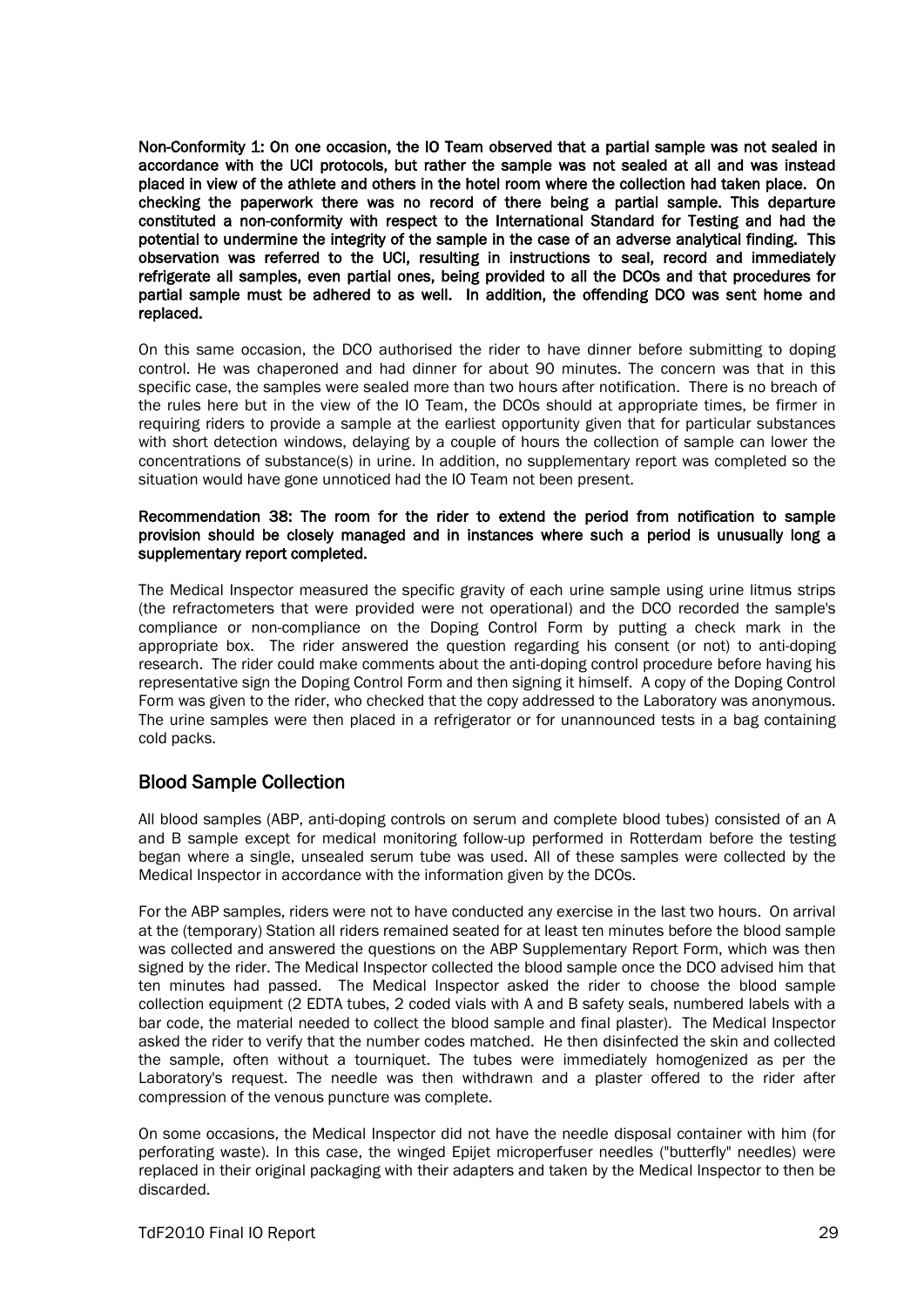#### Recommendation 39: There should be an obligation to provide Medical Inspectors with the appropriate equipment in sufficient quantities to discard perforating waste on site, as well as give them instructions about their later destruction by a certified organisation.

The blood samples were then provided by the rider to the DCO, who completed the Doping Control Form. After a second control, the DCO recorded the coding number and glued the numbered labels with a bar code to the collected samples and the Doping Control Form.

#### Recommendation 40: In order to speed up the process and to make the process more efficient the Medical Inspector, after the rider has verified the number codes on the coded vials with the A and B safety seals and labels, should immediately stick the two coded labels on the two vials of blood to be collected.

The process already identified above for urine collection was then followed with the exception that when the blood samples were placed in a refrigerator or for unannounced tests in a bag containing cold packs this was done so after 15 minutes of them being in room temperature.

## Chain of Custody & Transportation

The DCOs were responsible for securing, preserving and sending the collected samples and antidoping control documents to the Laboratory. The certified shipper was World Courier and the materials were sent by ground transportation, except for ABP samples and medical monitoring in Rotterdam where a representative of the Lausanne laboratory, who was on site, was responsible for bringing the samples to Lausanne by plane, which required the use of an external laboratory reception form.

All of the samples (blood and urine) were transported under refrigeration in boxes, all of which were equipped with sensors to monitor the temperature of the samples during transport. For Post-Finish testing, the samples once they were collected and sealed were placed into the refrigerator within the Station. Urine bottles were removed from the Styrofoam box so that the sample could be chilled prior to it being packed into the courier boxes. Blood samples were also stored in the fridges. For unannounced testing the DCOs had small cooler bags with ice in them and the samples once sealed were put on ice to chill them prior to returning to the hotel or other courier collection point.

The samples were removed from the fridge and placed in small cardboard boxes which were then placed in plastic bags and sealed. One of the small cardboard boxes had a temperature control monitor placed within it which measured the temperature within the box at certain stages of the samples travel to the Laboratory. The IO team requested a copy of the graph produced by the courier on delivery of the samples. The UCI provided this and it showed that the samples were transported within the required temperature range of  $+4$  to  $+12$  degrees.

Throughout the Tour, the representative of World Courier parked next to the Station and waited until the sample collection was complete to immediately receive the collected samples and receive the documentation required for transporting them to the Laboratory as well as copies of the Doping Control Forms intended for the Laboratory. When the samples were collected in the teams' hotels, the DCOs agreed the meeting locations with World Courier in order to hand over the samples. The chain of custody therefore did not take into account all of the movements between the collection locations at the various hotels of the teams and the location where the samples were provided to World Courier. The same courier driver was on hand each day which proved to be very effective and a streamlined process by the end of the Tour.

One of the observations made by the IO Team regarding the actual handling and transportation of the sample is that there was no locking mechanism on the courier boxes. This could be a useful addition to future Tours given that couriers routinely offer simple and cheap ways in which to ensure that courier boxes have not been opened or tampered with.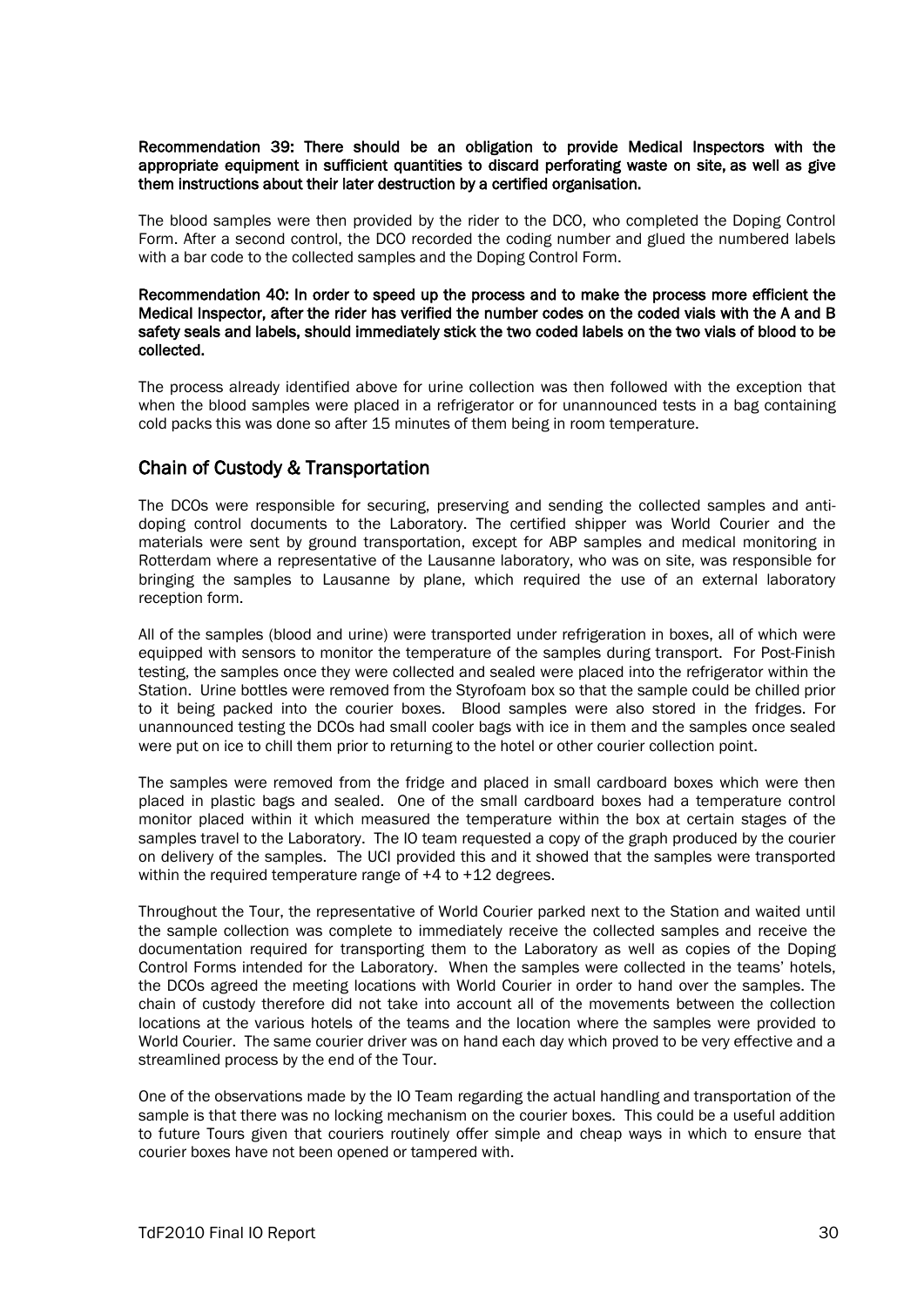## Results Management

## Laboratory Arrangements

The Swiss Laboratory for Doping Analyses in Lausanne was contracted by the French Cycling Federation and ASO to undertake the core of the sample analysis for blood and urine in relation to the Tour. It is to be noted that as the UCI was not a party to the Agreement, UCI has limited contractual options should a problem arises with respect to the laboratory arrangements. The IO Team was provided with a copy of the Agreement which was signed prior to the start of the Tour. The Agreement did not cover the analysis of blood samples for the ABP as this was covered in an existing contract between the UCI and the Lausanne Laboratory.

In addition, the UCI advised the Laboratory for Doping Analysis of the German Sports University Cologne in Germany (via an email sent in advance of the Tour) of its intention to send a number of urine samples for analysis to be collected during the Tour on three different dates. This request identified that the UCI expected that the analyses conducted by the Cologne Laboratory would complement those performed by Lausanne Laboratory and that a focus should be placed on the analysis of new substances and/or methods drugs and/or with new analytical methods in use by the Cologne Laboratory. The email was the only document evidencing the arrangements made.

For those samples sent to the Lausanne Laboratory, the UCI requested expedited analysis of the negative results no later than 72 hours from the time samples were received by the laboratory. There were no such arrangements suggested or made with the Cologne Laboratory. In the absence of any arrangements, it was observed that the Cologne Laboratory reported the results within the ten working days as specified in the International Standard for Laboratories.

Recommendation 41: The UCI should directly sign agreements (and thereby be responsible for monitoring the services provided) with all anti-doping Laboratories to be used for the analysis of samples collected during the Tour and include provisions for the expedited analysis of the samples.

#### Storage of Samples Post Analysis

The UCI outlined that it did not have a specific policy in place regarding the storage of samples post analysis (ie. outside of the standard 3 months storage period required by the International Standard for Laboratories). The UCI informed the IO Team that they would consider the storage of a few samples of selected riders based on final results of the Tour. The IO Team has not been made aware of any samples collected in the lead up to or during the Tour that have been placed into long term storage for reanalysis at a later stage (for example, the performance of the riders at the Tour could be a criteria that could trigger reanalysis of previously collected samples). Acknowledging the difficulties in detecting some of the new substances which athletes may be using, the UCI could have requested from the laboratories for long-term storage of some of the samples collected.

Recommendation 42: The UCI consider the development of a standard policy regarding the long term storage of samples for its high profile events such as the Tour based on intelligence and performance at the time of the event.

## Process

<span id="page-31-0"></span>The process for results management is detailed in the UCI Rules (Chapter VII). While the IO Team did not observe the results management in practice, from an examination of the relevant articles the IO Team noted the UCI has the responsibility to conduct the initial review of a possible anti-doping rule violation (ie. whether there were any departures from the applicable International Standards or a Therapeutic Use Exemption (TUE) was in place). The UCI is then also responsible for the management of the B Sample analysis, if required. However, once the UCI 'makes an assertion that an anti-doping rule violation has taken place'<sup>[14](#page-31-0)</sup> the result management authority with jurisdiction and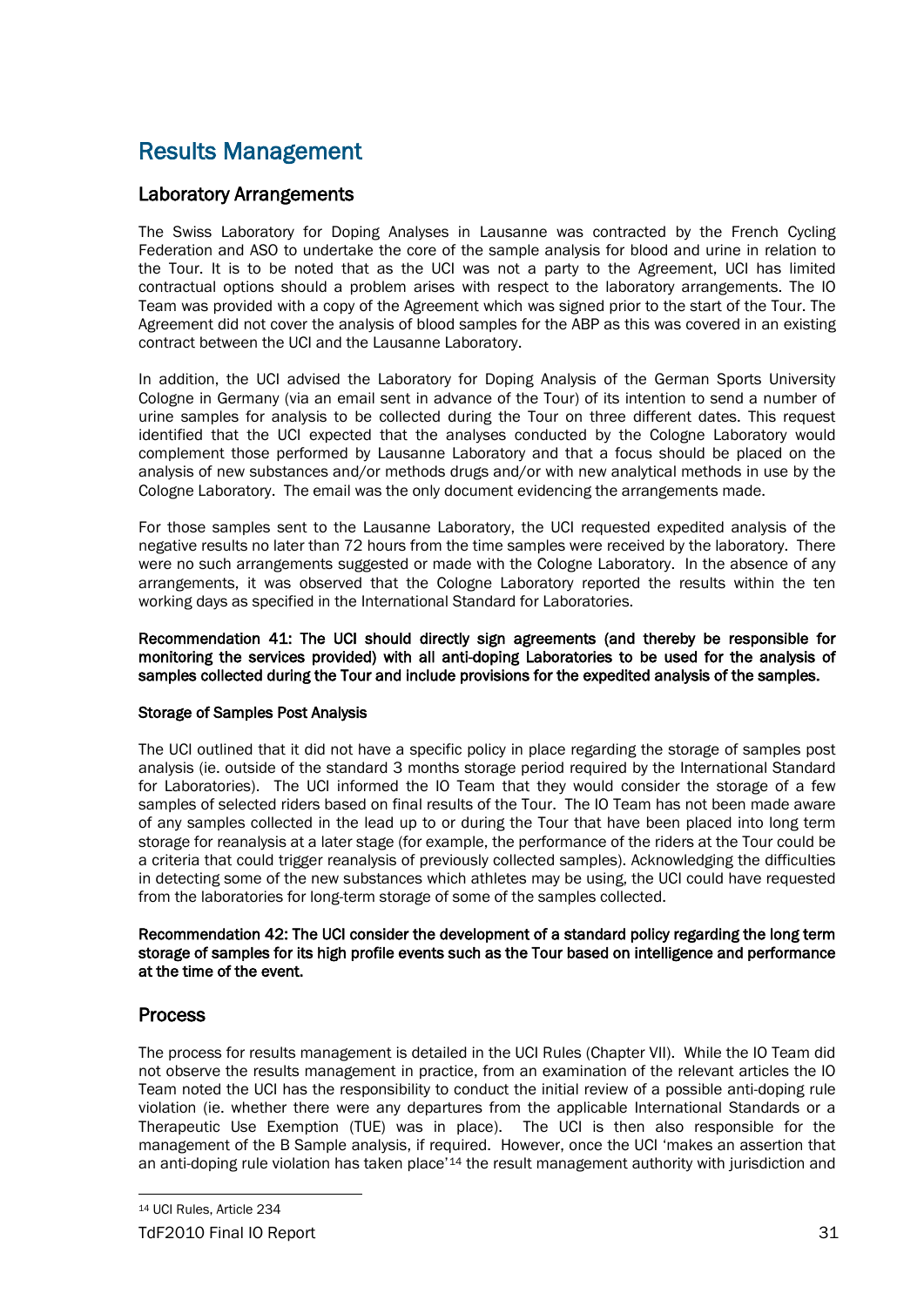responsibility to instigate disciplinary proceedings for a rider and/or support personnel during the Tour rests with the National Cycling Federation<sup>[15](#page-32-0)</sup> of the rider and/or support personnel.

The IO Team felt that for events of the level of the Tour and to ensure consistent application of the UCI Rules by experienced judicial panels on an expedited basis, the UCI should be responsible for the first instance hearing body. Otherwise, it is possible that the UCI could be required to appeal decisions of National Cycling Federations (or National Anti-Doping Organisations) to CAS given the varying levels of experience and expertise amongst National Cycling Federations (or National Anti-Doping Organisations). For such potentially high profile doping cases this can be very costly and time consuming.

Recommendation 43: To further enhance their anti-doping programme, the UCI should consider the merits of the UCI managing first instance hearings in relation to possible anti-doping rule violations on the Tour rather than delegate this results management authority to National Federations as is the current practice.

### Possible Anti-Doping Rule Violations

By the end of the Tour there were no opportunities for the IO Team to directly observe the results management process of a possible anti-doping rule violation. However, the IO Team were advised of four Presumptive Analytical Findings, five Atypical Findings and one Adverse Analytical Finding.

With respect to the four Presumptive Analytical Findings, the Laboratory provided the required documentation to the UCI who in turn responded by confirming that the riders in question had valid TUEs and/or Declarations of Use were in place and therefore the Laboratory reported the sample as Negative. This demonstrated that the Presumptive Analytical Findings process was effective and that the process ensured that the Laboratory was not required to conduct a confirmation analysis on the finding, reducing the time and cost for the Laboratory.

Regarding the five Atypical Findings, following further investigation by the Laboratory, only one of the Atypical Findings was formally reported and what the IO Team able to conclude from the data on ADAMS, either IRMS was performed which concluded that there was no presence of exogenous steroids or that the rider was known, and had sufficient longitudinal history to suggest a naturally elevated T/E ratio.

For the one Adverse Analytical Finding, the IO Team was made aware of this after the Mission had concluded and while within the scope of the Mission, the IO Team is not in a position to comment further given this case has yet to be resolved.

## Code of Conduct for UCI Pro Teams

The IO Team was aware that in 2004 a Code of Conduct was agreed by ProTeams to demonstrate their commitment to and adherence with the UCI Rules, specifically as they related to the health of riders and anti-doping regulations. The Code highlighted a number of areas where ProTeams would 'strictly comply', notably that UCI ProTeams undertake to:

• Without prejudice to the right to terminate the contract for serious misconduct, not to enter any licence-holder for events who is subject to disciplinary proceedings for a breach of the UCI anti-doping regulations, by any competent body under the World Anti-Doping Code (Article VIII)

-

<span id="page-32-0"></span><sup>15</sup> For a number of National Federations (eg. Italy, UK, USA) this jurisdiction is delegated to the National Federation's National Anti-Doping Organisation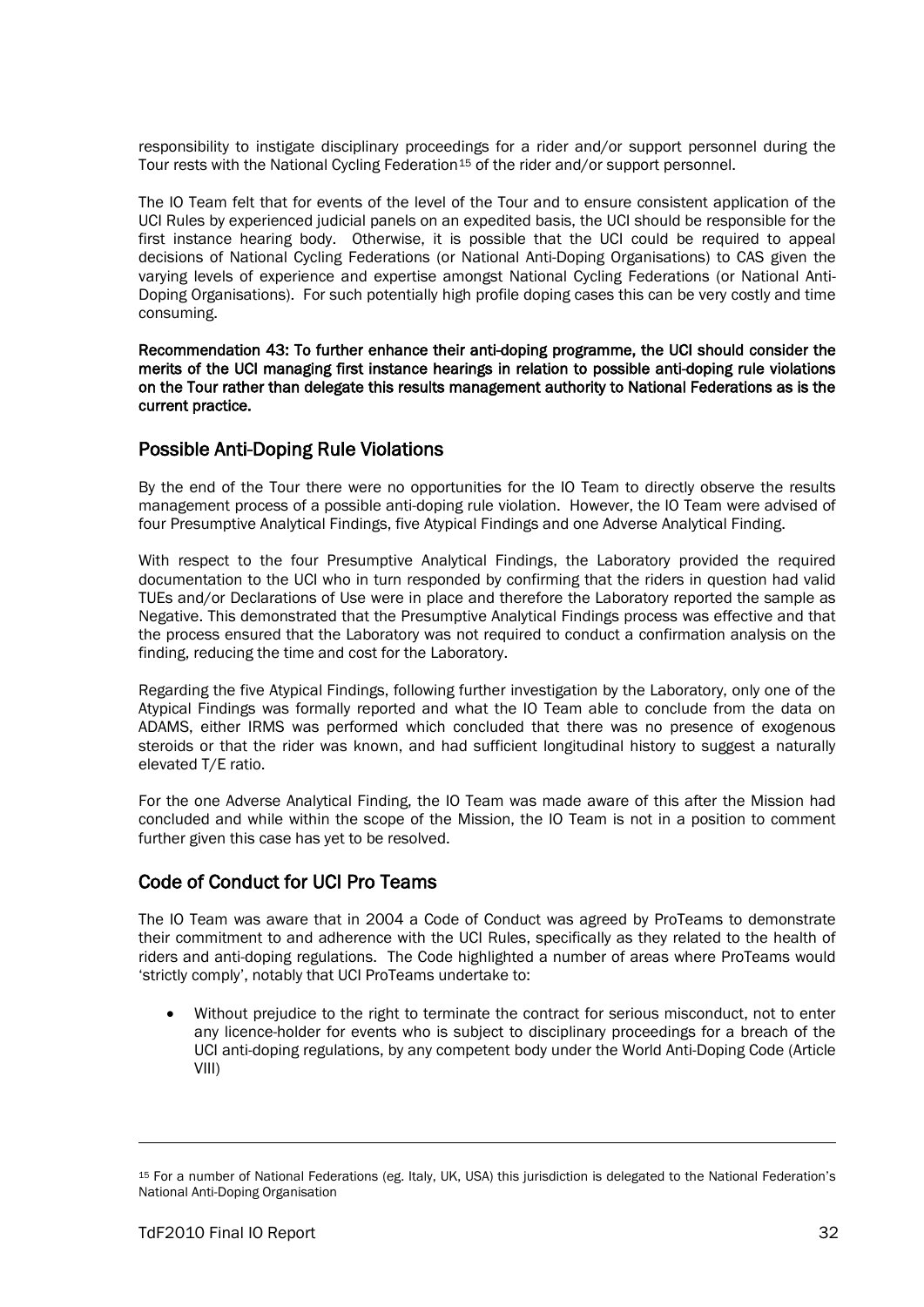• Without prejudice to the right to terminate the contract for serious misconduct, not to enter any licence-holder for events who is subject to judicial proceedings or investigation for facts relating to sporting activity, or any act constituting a breach of the UCI anti-doping regulations, or any other intentional criminal act (Article IX)

The UCI informed the IO Team that this Code was an informal arrangement among the ProTeams and was never included in UCI regulations. Interestingly the Code does not seem to appear on either the UCI's website or the website of the Tour. It is therefore the conclusion of the IO Team that the Code is now not observed by teams competing in the Tour and is an obsolete agreement.

The reason the Code came to the attention of the IO Team was that during the Tour there were a number of public statements related to investigations into riders competing on the Tour. While it is acknowledged that none of these investigations had reached a formal stage, it was clear to the IO Team that the value of reinvigorating the Code would have substantial benefits to the UCI, ASO, participating teams and clean riders. In addition, the matter of the Code was informally discussed a number of times with representatives of the ProTeams.

Firstly, from what the IO Team observed, the UCI is highly unlikely to be successful in tackling doping in the sport of cycling without the active and committed involvement of the ProTeams. As stated previously, the IO Team did receive a number of positive comments about the IO Team's presence on the Tour and is of the view that there are not an insignificant number of teams who would support a more committed and unified stance against doping by all ProTeams thereby assisting the UCI. Secondly, the ASO has a significant vested interest in ensuring that the integrity of the Tour is maintained. A Code would allow the ASO to play a more active role in anti-doping by providing them a mechanism to challenge teams who are less committed than others to anti-doping efforts. In the same way, a Code would allow owners of ProTeams to reinforce the value of clean sport and provide clear expectations related to who they employ as riders and support staff. Finally, it is clear that many riders want the Tour to be seen as clean, want their performances to be recognised as those of clean riders and a Code would again reinforce their ongoing commitment to ensuring that continual progress is made in the area of anti-doping at the sport largest event.

Recommendation 44: The UCI should reinvigorate discussions regarding a code or standard of conduct for ProTeams with the intention of establishing a mutually agreement before the next season of Grand Tours.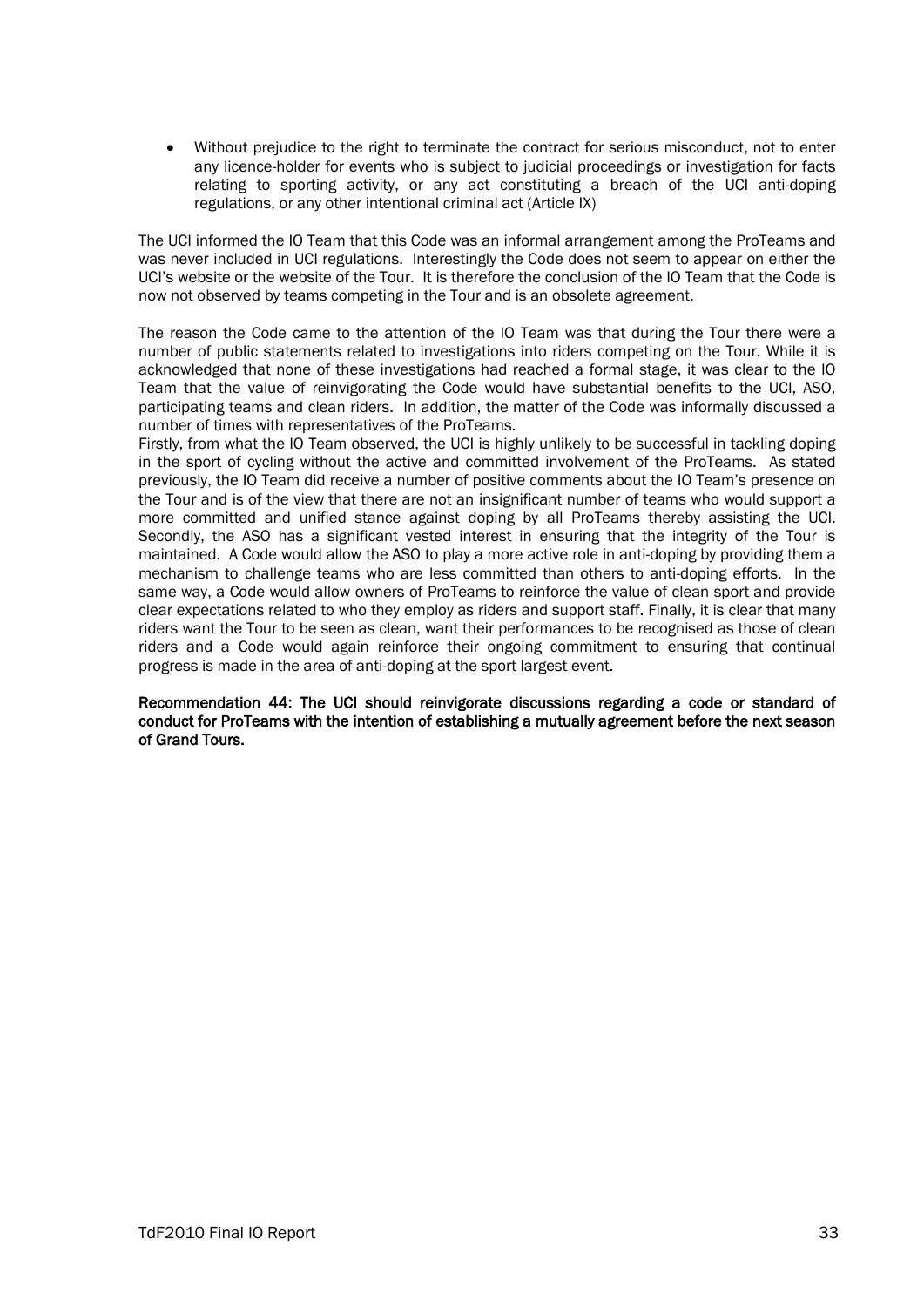## Record Management & General Administration

## Therapeutic Use Exemptions

During the Tour no special arrangements existed for riders to submit TUEs as you might find at major events, such as the Olympic Games. Riders are expected to submit TUE applications via ADAMS in accordance with the UCI Rules (Chapter IV) and are also required to submit Declaration of Use via ADAMS.

The IO Team had the chance to review TUE related data through ADAMS and through a comprehensive file prepared by the UCI where all TUEs effective during the Tour and all declarations submitted by the competing riders (either before or during the Tour) were listed. The vast majority of riders (122) had either a valid TUE or an applicable Declaration of Use during the period of the Tour.

It was noted that no TUE application was filed during the period of the Tour. The last TUE application submitted before the start of the Tour was filed on ADAMS on the 12 June 2010 and the exemption was granted on 17 June 2010, demonstrating the expedited procedure in place. However, 22 Declarations of Use were submitted via ADAMS during the period of the Tour, the majority for Glucocorticosteroids and one for a beta-2 agonists. The most common medical condition for which riders applied for TUEs or submitted a Declaration of Use for was classified as 'allergies' and asthma and its clinical variations. Other conditions were infections, medical conditions of the musculoskeletal system, skin diseases, and diseases of the gastrointestinal system.

On a random check of the files of the riders, it was concluded that the UCI TUE Committee granted TUEs in line with the International Standard for TUEs and the Medical Information to Support Decisions of the TUE Committees, provided by WADA, were well taken into account. However, it was noted that in at least one case out of the files reviewed, a TUE that had been granted in 2009 did not indicate the precise dose of the substance to be used, and instead stating "as needed". This is contrary to the International Standard for TUE and has potential to cause problems with the results management process in case of an adverse analytical finding.

### Sample Collection Paperwork

The following UCI forms were used during the Tour.

- Riders to be Tested Form
- In-Competition Notification Form
- Entry/Exit Log
- Doping Control Form
- Supplementary Report Form
- Team Notification Form
- Athlete Biological Passport Supplementary Report Form
- Laboratory Advice Form

It was noted that the DCOs do not complete a DCO Report Form for each stage or mission but rather the Lead DCO provides a final report at the end of the Tour to the UCI. The IO Team did receive a copy of the DCO report and had the opportunity to view this report. The report was minimal in its content and identified a small number of issues, which were generally consistent with those observed by the IO Team.

Recommendation 45: The UCI request a DCO Report Form to be completed for every testing mission (post race; and morning/evening testing) so that an accurate record of the testing can be recorded on file and so that issues can be tracked and dealt with immediately during the event rather than after the event has concluded.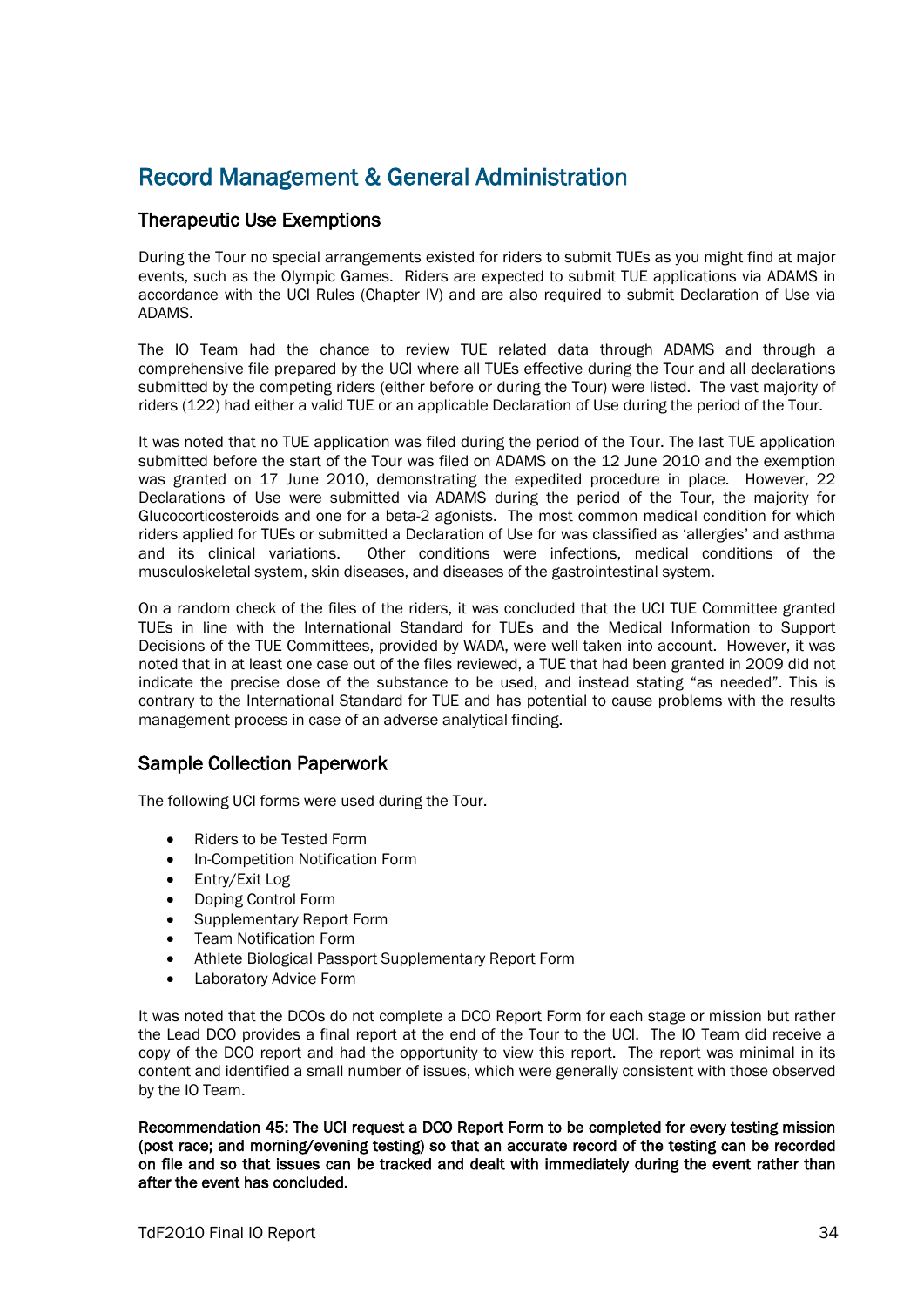## Completion of Doping Control Paperwork

The Lead DCO provided the IO Team with copies of the daily doping control paperwork on a regular basis. Part of the IO Team's review process involved highlighting areas of error or query with the UCI as required. The relevant forms were then provided to the UCI anti-doping representative for discussion and comment with the DCOs. The following are examples of observations made by the IO Team which were considered worth reporting to the UCI.

- A sample number was recorded incorrectly on the Laboratory Advice Form
- DCO did not sign the Doping Control Form
- The time of test completion was missing from the Doping Control Form
- Two riders provided blood prior to the two hour period elapsing (1hr 20 minutes) post exercise when providing ABP samples
- No rider number or date of birth was recorded on the In-Competition Notification Form
- No chaperone name or signature was recorded on the In-Competition Notification Form

Non-Conformity 2: There was one non-conformity noted in the doping control paperwork. On investigation, it was noted that a DCO noticed that after having signed the Doping Control Form with the rider present and then provided a copy of the form to the rider, that he had omitted to include some information related to the ABP the Doping Control Form. At this point the rider had left the station, although the rider's doctor was still present. The DCO requested the copy of the Doping Control Form from the rider's doctor and explained that he had omitted to include some information. The rider's copy was then inserted back under the original Doping Control Form and the missing information completed in the company of the rider's doctor. That said, the DCO did complete a Supplementary Report Form reflecting the incident.

Recommendation 46: Doping Control Forms and other relevant documentation should be reviewed by the UCI representative on a daily basis and issues arising from any errors should be addressed immediately with the applicable DCOs.

## Riders to be Tested Form

The Riders to be Tested Form was completed in advance of the Post-Finish testing and was not used for pre-competition testing. No signature was required on this Form. On two occasions a random draw was conducted by the DCOs and was completed by using numbered pieces of paper drawn out of a hat. The first draw was to select the team number 1-22, with the team number selected reintroduced to the successive draw. Then the rider number of the respective teams was then selected 1-9. It was noted that the draw would have been easier to conduct if the DCOs had access to pre-made cards (as is the case in many draws conducted on teams) which they could have used on several occasions rather than have to create the numbers on pieces of paper each time a draw was required. Indeed on the second draw observed the DCOs had created pre-made cards.

On one occasion, the Lead DCO accompanied by a second DCO asked members of the IO Team to participate by drawing cards. When the drawing process was finished, the IO Team requested that the DCOs repeat the procedure without the involvement of the IO Team, which they did with no hesitation.

Recommendation 47: Rider selections, including those from random draws, should be recorded on a Selection Criteria Form or on a daily report which the DCO completes on receipt of instructions from the UCI for each testing mission and is then signed by the DCO for tracking and record purposes.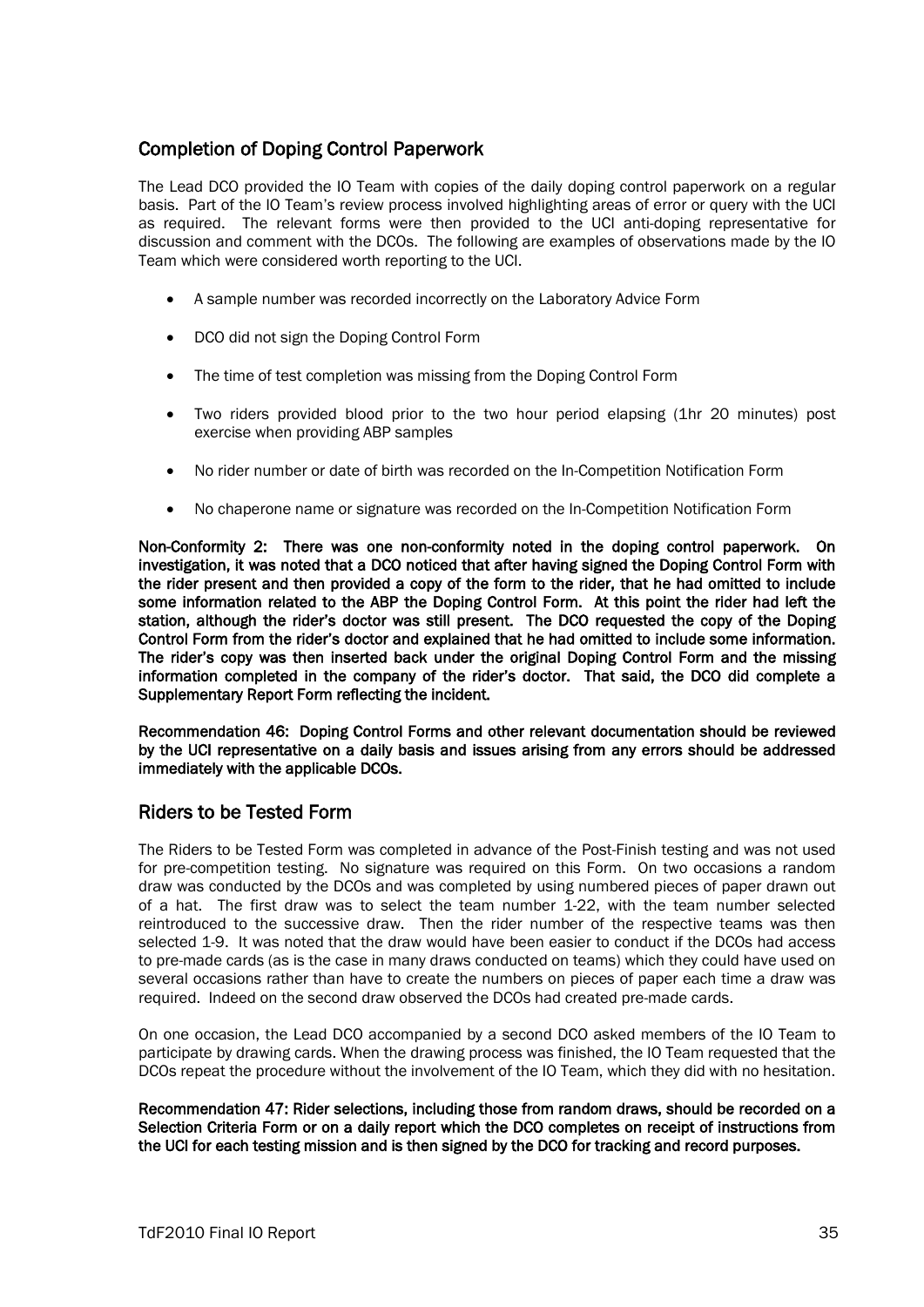## Notification Forms

For Post-Finish testing the UCI used a separate In-Competition Notification Form, whereas for precompetition testing the standard notification section of the WADA-style Doping Control Form was completed to record details of rider notification. The IO Team were advised that the use of the separate In-Competition Notification Form was to avoid any damage (eg. rain) to the Doping Control Form when notifying riders outside. It is the IO Team's view that this practice duplicated processes and had the potential to increase the risk of not completing fully or accurately both the In-Competition Notification Form and the Doping Control Form. When speaking with the DCOs and Chaperones it was clear that both groups would have preferred to use the one form, notably the Doping Control Form.

#### Recommendation 48: The UCI utilise the notification section of the Doping Control Form and provide waterproof folders to the Chaperones to ensure the paperwork remains in good condition regardless of the weather.

Further, it was noted that both the DCO and the Chaperone signed the In-Competition Notification Form although it was only the Chaperone who conducted the notification and by signing the form the DCO was stating that he also notified the rider of his selection for testing. Following discussion, the UCI outlined that this process was more for the purpose of authorisation of the test but agreed that only the person formally notifying the rider should sign the form. However, the IO Team observed that one DCO failed to adhere to this amendment and continued to sign the notification form until the end of the Tour.

Recommendation 49: Only the person formally notifying the rider should sign the In-Competition Notification Form or the notification section of the Doping Control Form, thereby clearly identifying who notified the rider.

## Entry/Exit Log

For the first time at the Tour an Entry/Exit Log was maintained for Post-Finish testing, allowing for a clear record of who entered the Station area on any given day. It is to be noted that the Entry/Exit Log is not a mandatory requirement of the International Standard for Testing. However the WADA 2010 Guidelines for Urine Sample Collection (Article 6.3.2) states that "an entry and exit log should be maintained to record the names of the persons entering the facility (i.e. the Doping Control Station), their position, and the times of arrival and departures".

The security guard appointed by ASO was responsible for ensuring that no unauthorised persons entered the station whilst also being responsible for recording the entry and exit information. The security guard was provided with the names of the riders to be tested 5km from the finish of the stage so she could enter their names on the Entry/Exit Log. This was designed to speed up the process when all riders arrived to the Station, but it did make one additional person aware of the riders to be tested and potentially allowed for the illicit transmission of the TDP for the stage, compromising the no advance nature of testing. It is not known if the security guard signed a confidentiality agreement.

Initially the completion of this log proved problematic as a signature was required from everyone entering or exiting the Station. Given that riders had usually signed an In-Competition Notification Form a few minutes prior to arrival at the Station area and that there were usually quite a few people outside the Station area entrance, the riders were generally eager to proceed through the gate without having to sign on a further occasion. This resulted in a number of riders and their representatives not signing in or out on the Exit/Entry Log as the main focus of the security guard was to try and restrict unauthorised persons entering the station. It is the opinion of the IO Team that the role of the Chaperone could include monitoring the entry and exit of persons to the Station once they have entered the waiting room. The Entry/Exit Log could be located in the waiting tent area and be completed on entry and on exit with the applicable Chaperone responsible for ensuring this was completed for his rider and rider's representative. This would also provide wet weather shelter for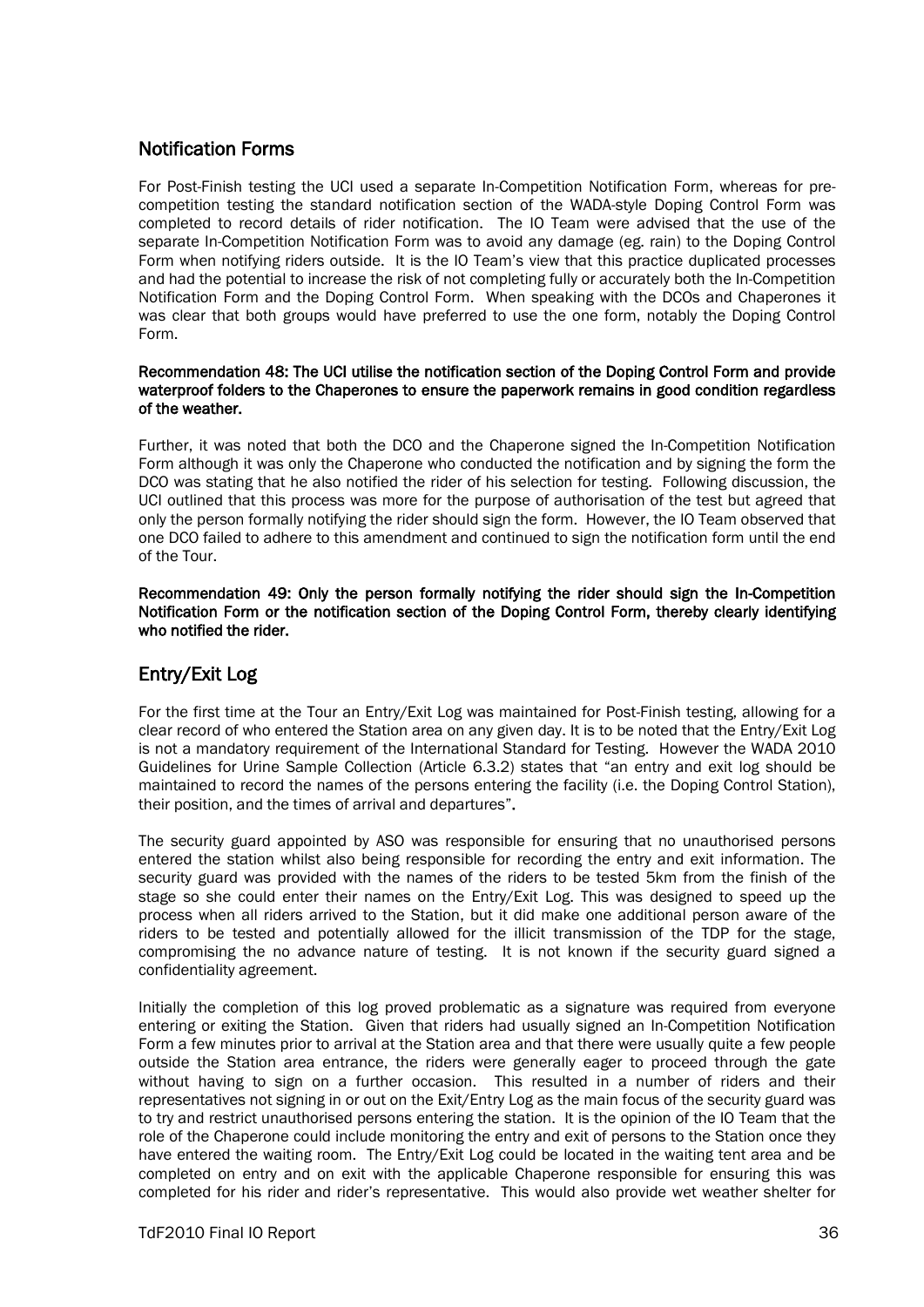the paperwork and reduce the need for an additional person to perform this role inside the entry gate with the security guard on the external side of the gate being able to focus on just managing the entry gate.

#### Recommendation 50: The UCI to consider Chaperones being responsible for the entry and exit details for their specific riders and riders' representative leaving the security guard to be solely responsible for policing access to the Station area.

Further it was noted that should a rider be required to temporarily depart the station on agreement by the DCO, then this was to be recorded on the Exit/Entry Log including a note of the reason for such departure, in accordance with Article 7.3.5 of the International Standard for Testing . However, there was no dedicated section on the Entry/Exit Log to record this, so it was agreed that this be included in the comments section of the Doping Control Form should it occur.

It was also observed that the exact arrival time at the Station was the time recorded by the security guard at the Station entry and that there was no instructions for the Chaperones to take note of this and indicate it to the DCO who is in turn required to include this detail on the Doping Control Form. The IO Team suggested that an improved process could be that the Chaperones could take note of the time recorded by the security guard to avoid any discrepancies in the real arrival time. This process was then adopted for the duration of the Tour.

One further improvement identified regarding the control of the entry to the Station area and access to the Station was that Station access passes could be provided by Chaperones during notification. This would allow for easy identification of riders and their representatives authorised to enter the Station by the security guard on the external side of the Station entry gate. The access passes could be collected from the rider and his representative on the completion of the test.

#### Recommendation 51: The UCI consider the use of a doping control access pass which the Chaperone could provide to the rider and his representative at the point of notification to assist the security guard in indentifying who can enter the Station.

Acknowledging that the Entry/Exit Log is not a mandatory requirement some of the IO Team members felt that the majority of this information was already captured on the Doping Control Form and the arrival to the Station could be noted by the Chaperone on the Doping Control Form at the time of entering the gate. Also the finish time of the session is noted on the Doping Control Form by the DCO. If a rider was required to leave the station temporarily this could be recorded in the comments section on the Doping Control Form or be recorded on a Supplementary Report Form. The Doping Control Form contains space for the rider's name and signature outlining that a representative was present or not. The use of such a form is therefore at the discretion of the testing authority and should be assessed on an event specific basis.

## Specific Gravity

The IO Team noted that the actual measurement of specific gravity was not recorded on the UCI Doping Control Form but rather whether the sample met the required specific gravity measurements or not (ie. "Yes" or "No"). The IO Team had not encountered the recording of the specific gravity in this manner before and after consulting with the International Standard for Testing found that it is not a requirement to record the actual reading but rather whether the sample met the requirements.

Further, the IO Team identified that while this is not a requirement of the International Standard for Testing, the WADA template doping control form does include space in which to enter the actual values of the specific gravity. This suggests that recording the value is something that is deemed to be best practice.

Recommendation 52: WADA to confirm with Anti-Doping Organisations whether there is a requirement to record the actual value of specific gravity or whether a 'yes/no response is sufficient.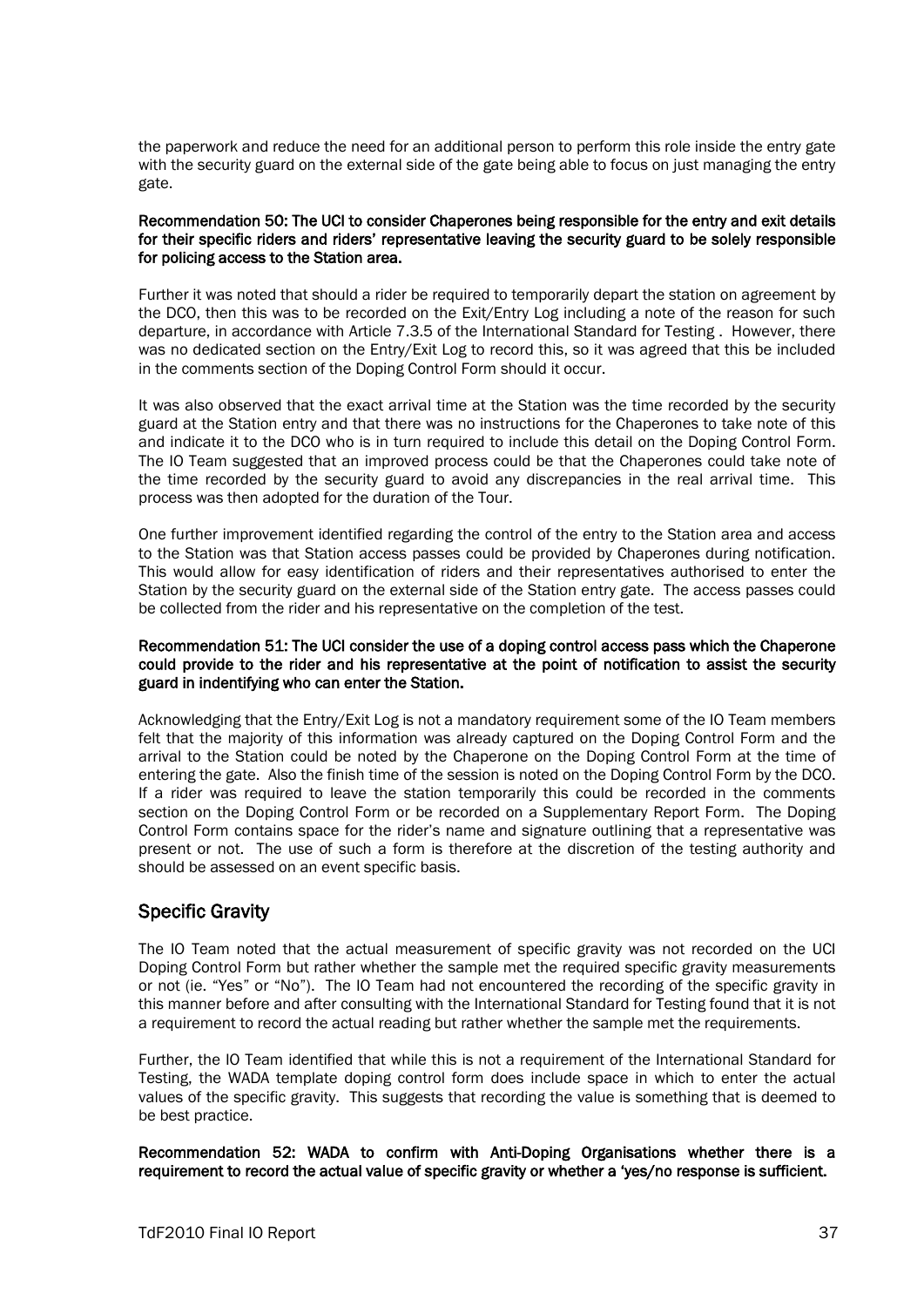#### Declaration of Substances

The completion of the declaration of substances taken in the last seven days section on the Doping Control Form varied. The declaration of substances used by the riders in the last seven days needs to be as precise and accurate as possible when substances declared are prohibited and/or otherwise regulated.

On some occasions the rider recorded "see ADAMS", on others it referred to specific Declarations of Use and/or TUEs in ADAMS while on occasions the full list of medications was recorded. Listing all substances taken in the last seven days is useful information for the Laboratory and a requirement of Article 7.4.5n of the International Standard for Testing, and simply making reference to "see ADAMS" or by stating "TUE" or "DoU" only, is of no assistance to the Laboratory, which appropriately has no knowledge of the riders' identity and data entered into ADAMS.

On one occasion, a rider simply declared "injection to the left knee" on the Doping Control Form without mentioning the route of administration or the exact date/time of administration. This rider's sample returned a Presumptive Analytical Finding and the information on the Doping Control Form proved to be insufficient to link the finding with the declaration. The case was resolved with by the confirmation of the existence of a Declaration of Use the rider had submitted on ADAMS.

Recommendation 53: Riders are explicitly encouraged by the DCOs to list the actual substances (drugs and supplements) they have taken in the specified period rather than just referring to ADAMS, existing TUEs or Declarations of Use.

### Research Question

The IO Team felt that the reason and terms related to the question on the Doping Control Form requesting the riders to provide their consent or otherwise in relation to the use of their sample postanalysis for research purposes on an anonymous basis was not fully explained to the riders by the DCOs. It was also observed that the DCOs allowed riders to leave the research field empty, without stating "yes" or "no" as they felt that this field was "optional" to answer. Interestingly, the vast majority of the riders did not agree to give their consent for the use of the samples for research purposes. On the Doping Control Form the research section of the form requires the rider to sign directly under the "yes" or "no" box. Given the rider signs at the bottom of the Doping Control Form outlining that all the information is correctly recorded perhaps the administration of this section could be slightly streamlined.

Recommendation 54: DCOs should be required to provide riders with adequate explanation about the value of consenting for their samples to be used for research purposes. In addition, WADA should reassess the requirement of athletes to explicitly state consent or otherwise for their samples to be used for research purposes given that the athlete is required to sign confirming that all information is correctly recorded at the conclusion of any testing session.

### Chain of Custody Documentation

At the end of the collection phase, the DCOs completed a Laboratory Advice Form for the Laboratory, which included the name and date of the testing, the number of blood and urine samples collected, the coding numbers of the collected samples, the time of the collections, and the following information based on the testing circumstances: in-competition, out-of-competition, EPO, Passport and Other. This form was signed by the DCO, who retained the original copy and sent the second copy to the Laboratory. A second form with three copies (UCI, Transporter and Laboratory) indicated that the designated DCO had confirmed the number of samples, the destination of the samples and the method of transportation. It contained the signature of both the inspector and the transportation representative. World Courier would hand over to the DCOs a copy of the transportation waybill for the samples, which indicated the date, stage and location of departure, location of delivery for the samples, as well as the number of packages used to transport the samples to the Laboratory. In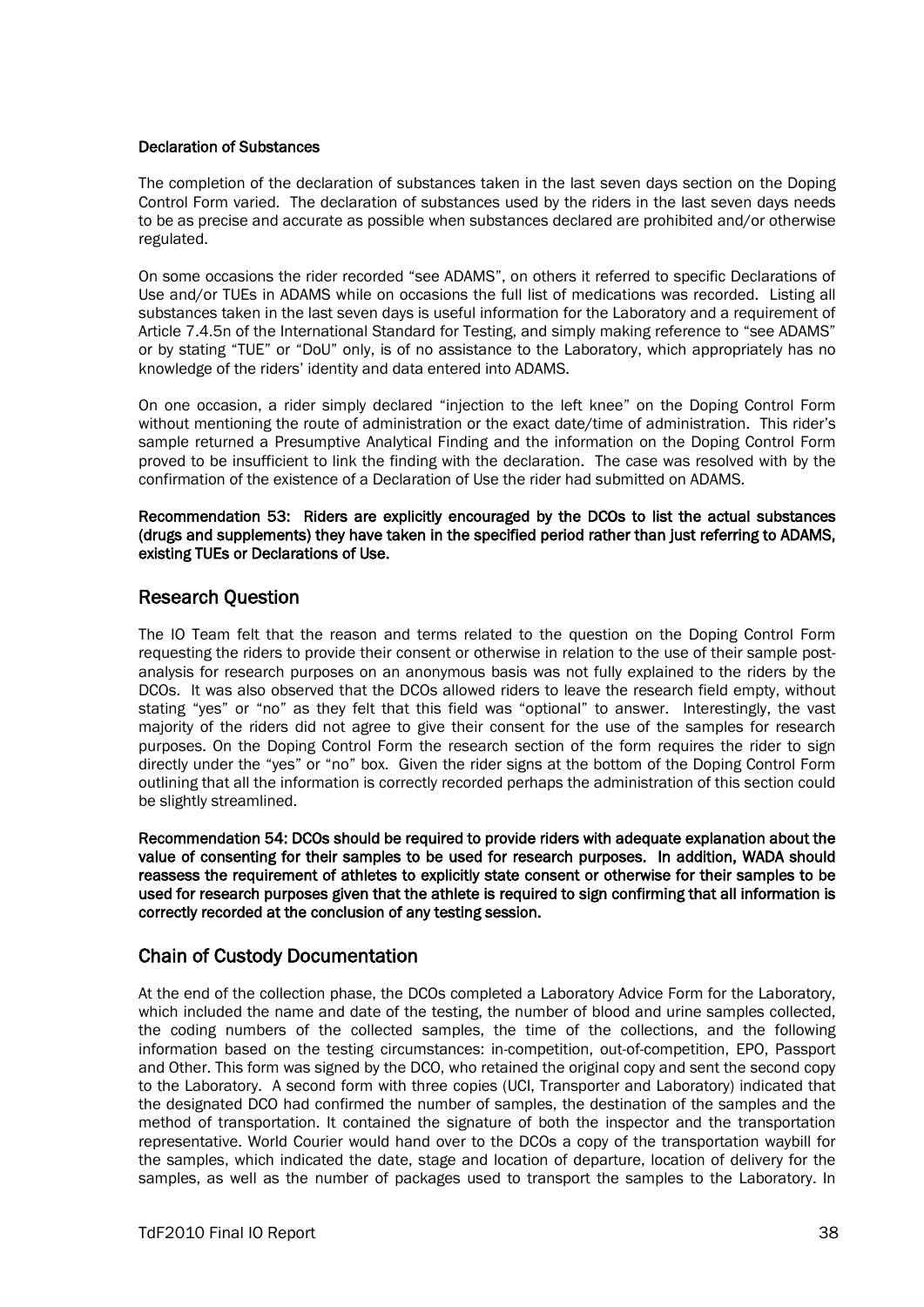addition, World Courier had the DCO complete a form listing the contents of the shipment for customs (nature of the samples, number of vials/tubes or quantity in ml) and a pro forma invoice.

The IO Team noted that the UCI did not use a specific chain of custody form but instead seemed to rely on a combination of the Laboratory Advice Form and the courier documentation which showed who handed the samples over to the courier, who received them and the collection and delivery times. For unannounced testing the samples were transported by the DCOs back to a central or specified point, combined and then handed over to the courier in one single batch. There was no documentation in place to record who possessed the samples at any given time, or where they were stored in between the actual collection to the exchange with the courier.

#### Recommendation 55: The UCI should consider either using the WADA template Chain of Custody Form or devising a UCI specific form to ensure that a full account of the ownership of the sample is recorded at all times.

### Provision of Paperwork

The IO Team noted that as soon as the doping control sessions finished, all documentation relevant to the mission(s) was provided to the Lead DCO who then updated the TDP and emailed it to the UCI and the IO Team Chair. As stated previously, copies of all documentation were provided on a regular basis to the IO Team. The IO Team observed that the Lead DCO took photographs via his camera phone of all sample collection documentation which were then later uploaded to an internet server for the UCI to access. The sample collection paperwork for the last three days of the Tour was not photocopied and provided to the IO Team but instead the IO Team was provided with the direct links via email to a particular website, which was free of charge to access the photographs of the sample collection documents.

In accordance with the International Standard for Testing, all documentation relevant to a mission should be transported to the relevant Anti-Doping Organisation in a secure and timely manner and stored securely by the Anti-Doping Organisation. The IO Team was therefore concerned that such confidential documentation was being uploaded to what seemed an unsecure website. Documentation originating from a doping control session contains sensitive personal data and storage and/or processing must be in line with the International Standard for the Protection of Privacy and Personal Data and the applicable domestic law at all times. Once these photographs were uploaded there was also the need to ensure they are correctly disposed of.

The IO Team was made aware that this type of electronic transfer of documents is common and one of the quickest ways for people working away from an office to upload files to make them available to a third party. However, before using any such website, the website and location of the server should be closely investigated for security and confidentiality provisions before signing up to such service. It is also important to note that some countries have strict privacy laws that may allow the government access to such information should they require it. Many of these types of services are run by a host whereby the information is uploaded to a proxy server (not under the ownership of the receiving body) before being released to the third party via the website. When sending confidential documents in this manner as a minimum the information should be password protected and encrypted and not be held on a host server.

Recommendation 56: The UCI establish a more secure system for the safe transport of all documents electronically and prohibit unauthorised processing (reproduction, publication, etc.) of the personal data contained on the sample collection paperwork.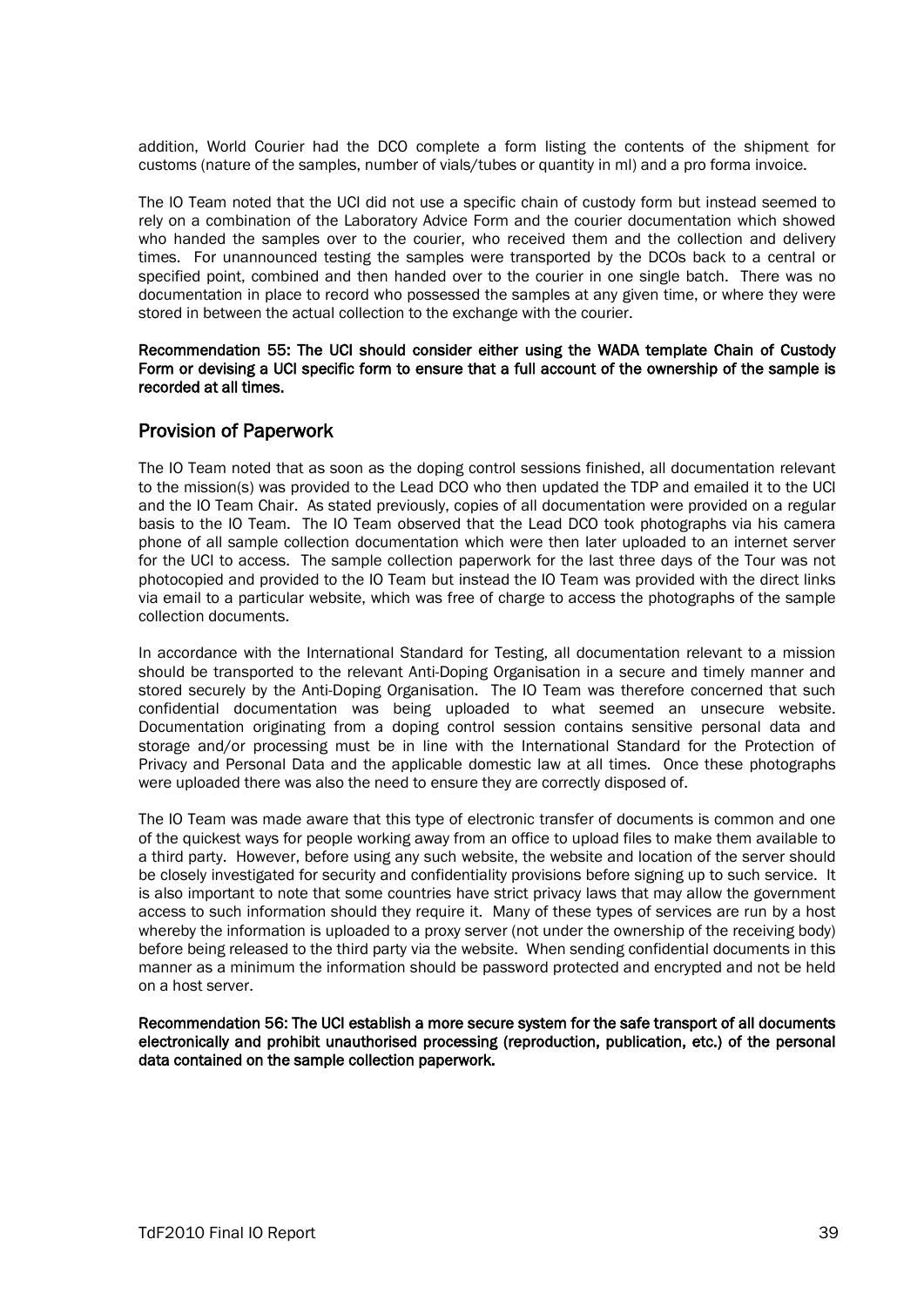## Education and Information

Under the World Anti-Doping Code, education to athletes is a mandatory requirement. The UCI outlined that all riders who participated in the Tour had to complete the Real Winner education module titled "True Champion or Cheat" (available on the UCI website) this year. This education module has now become a mandatory requirement for riders to obtain a UCI riders license. The UCI should be congratulated on the manner in which they have made this educational resource a mandatory requirement for its riders. In addition, anti-doping messages were provided at the Team managers' meeting by Tour director Christian Prudhomme, UCI President Pat McQuaid, the Lead DCO and French Gendarmerie representative Colonel Bourret.

However, it was observed during the Tour that there was no promotion of anti-doping (e.g. education and information) during the Tour either by way of public awareness, although the IO Team did observe a large banner on the side of Mt Tourmalet which said "No Doping". It was suggested by the IO Team that given the history of doping in cycling and on the Tour and the good work that the UCI has done in addressing this issue, that the Tour was a prime opportunity to promote the doping-free message to the millions of spectators that watch the race live and those that visit the pre-start village in the host town. The famous caravan that travels along the Tour ahead of the riders on race stages could also be a good opportunity to promote doping-free cycling through a well signed vehicle and the provision of information and doping-free messages.

Recommendation 57: The UCI maximise the opportunity of the Tour to promote the values of clean sport and to raise awareness of the efforts they are making to protect the sport of cycling from doping.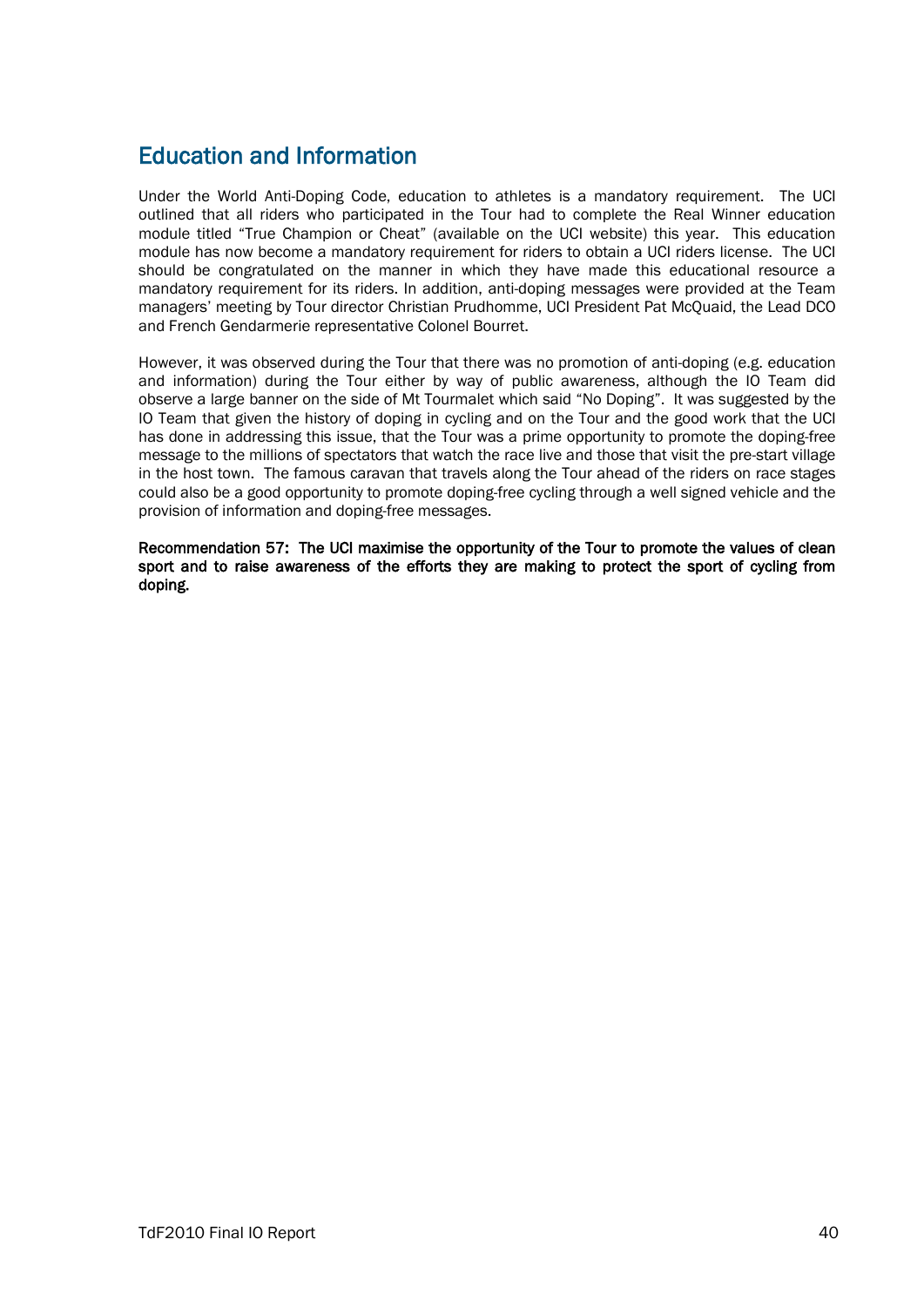## Summary of Non-Conformities & Key Recommendations

### Non-Conformities

Non-Conformity 1: On one occasion, the IO Team observed that a partial sample was not sealed in accordance with the UCI protocols, but rather the sample was not sealed at all and was instead placed in view of the athlete and others in the hotel room where the collection had taken place. On checking the paperwork there was no record of there being a partial sample. This departure constituted a non-conformity with respect to the International Standard for Testing and had the potential to undermine the integrity of the sample in the case of an adverse analytical finding. This observation was referred to the UCI, resulting in instructions to seal, record and immediately refrigerate all samples, even partial ones, being provided to all the DCOs and that procedures for partial sample must be adhered to as well. In addition, the offending DCO was sent home and replaced.

Non-Conformity 2: There was one non-conformity noted in the doping control paperwork. On investigation, it was noted that a DCO noticed that after having signed the Doping Control Form with the rider present and then provided a copy of the form to the rider, that he had omitted to include some information related to the ABP the Doping Control Form. At this point the rider had left the station, although the rider's doctor was still present. The DCO requested the copy of the Doping Control Form from the rider's doctor and explained that he had omitted to include some information. The rider's copy was then inserted back under the original Doping Control Form and the missing information completed in the company of the rider's doctor. That said, the DCO did complete a Supplementary Report Form reflecting the incident.

#### Recommendations

Recommendation 1: The audit style IO Programme should be the format used for all future IO missions. The daily communication and feedback between the IO Team and the respective antidoping organisation allows for continuous improvement of the anti-doping programme throughout the event.

Recommendation 2: Given the significance of the Tour to cycling and France, mediation talks should be scheduled as a matter of urgency between the UCI and the AFLD to establish how both parties might work closer together for the 2011 Tour. If either party is unwilling to engage in such talks then WADA should intervene and act as a facilitator to attempt to resolve such an impasse.

Recommendation 3: A member of the UCI anti-doping staff should be physically present for the duration of the Tour to act as liaison with the UCI office, Team Manager for the many people involved in delivering the anti-doping programme and to oversee all aspects of the anti-doping programme.

Recommendation 4: The Chaperones should be located in the same (or as close as can be accommodated) city or village as the DCOs and Medical Inspectors so as to enhance the ability of the Team as a whole to react quickly and effectively to test missions both early morning and late evening.

Recommendation 5: Chaperones should be reminded at the start of the Tour of the formal UCI process for registering inappropriate behaviour so they are equipped to deal with such situations.

Recommendation 6: The UCI should consider the implications of using retired or active Commissaires as DCOs and if they continue with this practice ensure that specific training acknowledging the different relationship is provided so as to ensure that the right balance of comfort, authority and independence is present during doping control.

Recommendation 7: The UCI should ensure that the staffing roster for anti-doping personnel includes sufficient pre-arranged time off from both testing and administration so as to allow for the work demands on the Tour and to keep personnel 'fresh'.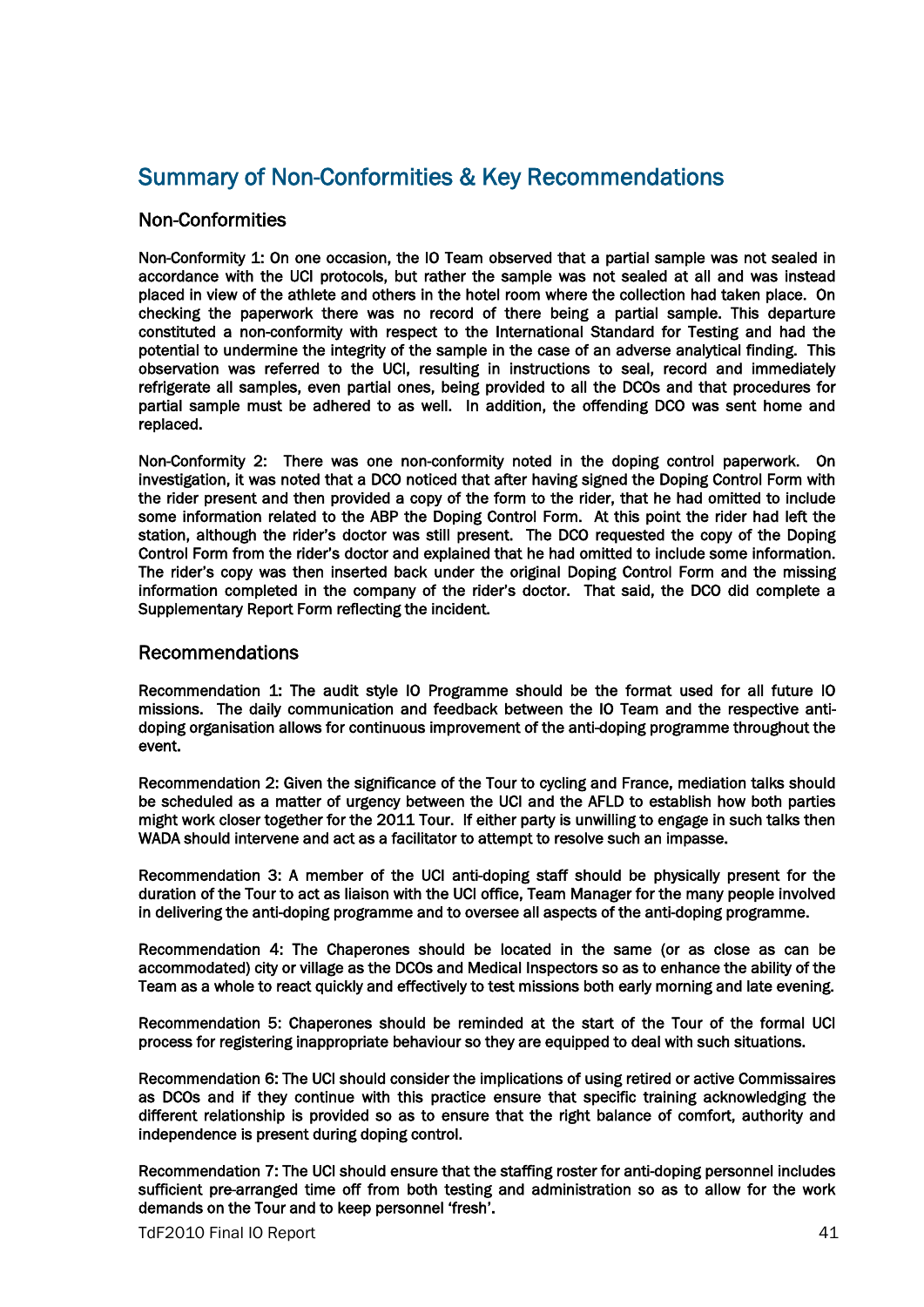Recommendation 8: The UCI should take full responsibility for the appointment of Medical Inspectors for major UCI events so as to ensure that sample collection personnel have the required skills, qualifications and experience in anti-doping and are bound by suitable confidentiality agreements.

Recommendation 9: Where the Chaperones, DCOs and Medical Inspectors are required to work so closely together and where the success of the testing programme relies on all working in an integrated manner, a formal daily briefing/debriefing session should be put in place.

Recommendation 10: Due to the tight nature of the processing rooms and the need to ensure that sample provision is observed adequately, mirrors should be put up on the two solid toilet walls at an appropriate height to facilitate observation by the Medical Inspectors.

Recommendation 11: As an extension of the waiting area a tent should become a standard feature of the Station for all future events were the truck is used for doping control. In addition, the perimeter fencing surrounding the Doping Control Station should be covered with a type of fabric designed to provide the privacy for the riders selected for testing (with consideration given to using the fabric space to promote clean sport).

Recommendation 12: Where possible, the Doping Control Station area should be located towards the mid-point between the Finish Line and the end of the secure Post-Finish area for accredited people to assist with the flow of riders to doping control.

Recommendation 13: The good practice observed whereby the event organiser (in this case ASO) financially contributes to testing prior to their event be continued and the UCI and other International Federations consider such relationships with other major event organisers to support testing programmes in the lead up to the respective major event.

Recommendation 14: The UCI should continue to invest time and money in the Athlete Biological Passport (ABP) programme as it has the potential to radically change the way the UCI (and other Anti-Doping Organisations) conducts its anti-doping programme.

Recommendation 15: The UCI and WADA should consider the timing of releasing ABP date to riders to ensure that the UCI has time to review and act accordingly on any profiles that warrant further investigation and/or testing prior to the rider being afforded the same opportunity to look at their own profiles.

Recommendation 16: The route of passing intelligence via WADA to the IO Team should be used as a last resort with the ideal means by which such testing should be conducted being through a direct relationship between the respective National Anti-Doping Organisation and International Federation.

Recommendation 17: The UCI should consider the appointment of additional DCOs and Medical Inspectors to the Tour to allow for two teams to work separately on unannounced and Post-Finish testing.

Recommendation 18: With the amount and high quality of intelligence available to the UCI, it is critical that in the future a more varied, targeted and aggressive approach to catching cheating riders be a priority for the UCI. This should include, but not be limited to, increasing the number of antidoping tests (rather than ABP), testing in less acceptable hours with a greater chance of detecting substances and/or methods with short detection windows and significantly limiting the use of a random draw so that all testing is based on intelligence and/or performance during the race (or at least test history prior to making random selections).

Recommendation 19: Target testing should always include an assessment of the various analyses the laboratory is able to conduct, including those 'new' to sport. During the Tour screens should routinely include EPO analysis.

Recommendation 20: To further develop their intelligence capabilities, the UCI should consider the benefits of implementing a Steroid Profiling Programme.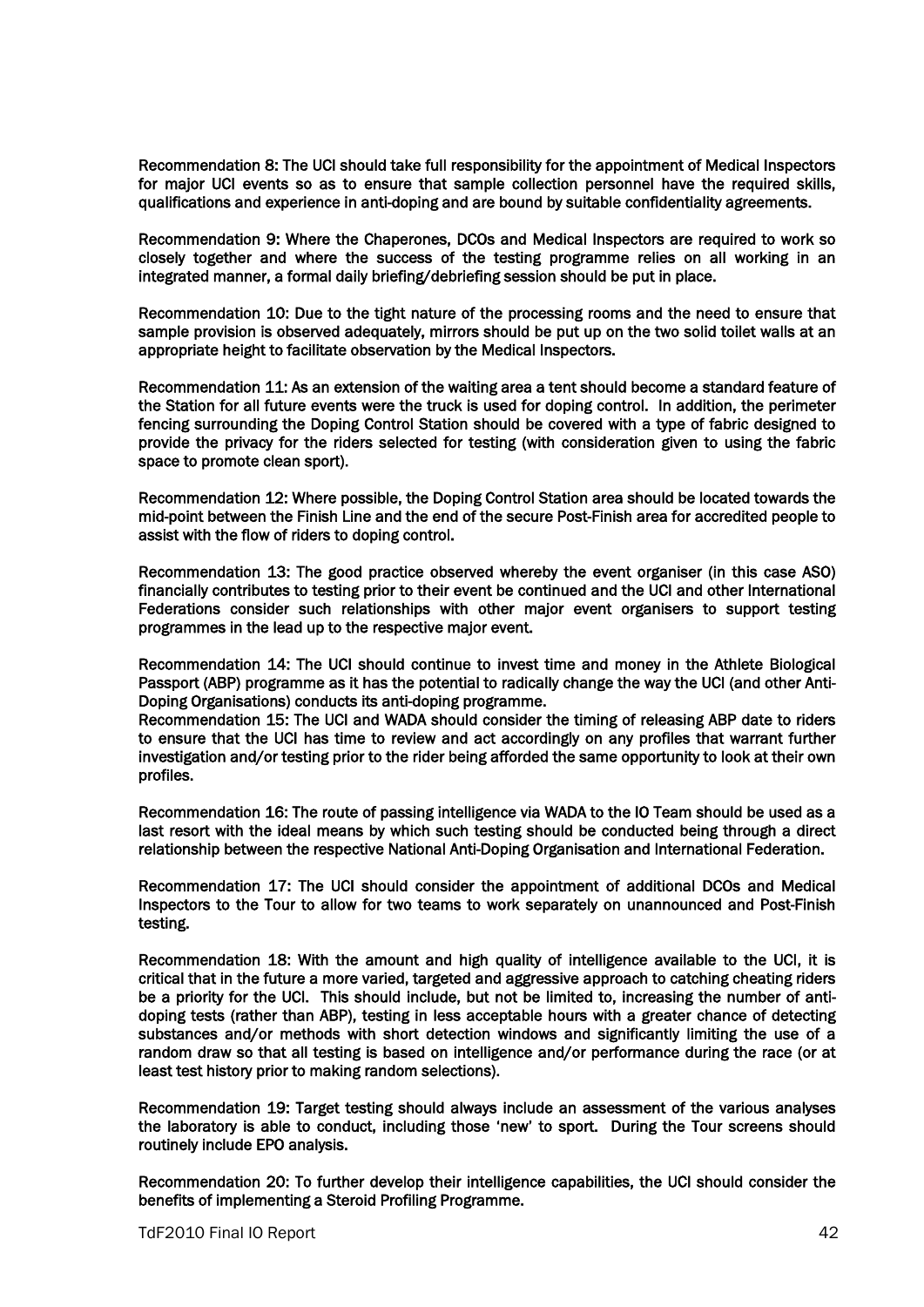Recommendation 21: The UCI should continue to use a secure method of transmitting the TDP and further investigate the feasibility of encrypted communications should the UCI be required to transmit the TDP remotely.

Recommendation 22: DCOs should not disclose whether other riders are scheduled for testing during the same mission or that day as this information is confidential and carries a strong deterrent effect.

Recommendation 23: Where possible, for unannounced testing the anti-doping team arrives in a car which has no references/branding of the Tour and is not easily identified as such. Also, DCOs, Medical Inspectors and Chaperones should be encouraged to wear "normal", non-Tour clothes and instead use their ID cards as a means of identification to hotel reception and staff.

Recommendation 24: When conducting early morning or late evening testing that the DCOs, Medical Inspectors and Chaperones, wherever possible, have all the information in advance of arriving at the mission location and all documentation prepared so that they can enter the hotel immediately on arrival and proceed straight to notify the selected riders.

Recommendation 25: The provision of team room lists continues and the UCI to make it mandatory for teams to provide a detailed team rooming list for UCI officials, at a minimum at the hotel reception desk.

Recommendation 26: Chaperones/DCO's proceed straight to the riders' room and notify the rider and only then proceed to the team doctor's room and advise him of such testing. The procedure should be explained to the Teams in advance of the Tour in order to avoid any adverse reactions and comments from the team doctors.

Recommendation 27: The Chaperone should always confirm the name of the rider by requesting photographic identification immediately prior to notification. Further, on confirmation of the rider's identity, the Chaperone should require the rider to sign the notification section of the Doping Control Form as soon as practicably possible and before the rider enters the processing room.

Recommendation 28: The UCI require that rider license issued by National Federation include an appropriate photo of the rider so that the license can be used as a means of identification during doping control.

Recommendation 29: When a room is required for the testing of riders from more than one team all riders selected do not wait within the room where the processing of urine and collection of blood samples occur. The riders should wait directly outside the room or in another area where seating can be arranged under the direct supervision of the Chaperones.

Recommendation 30: The UCI should discuss with the ASO how guidelines can be provided to all hotels used on the Tour detailing the potential need for a temporary processing room and for each hotel to identify (and advise their staff accordingly) in advance of the preferred room for doping control activities.

Recommendation 31: Early morning testing should be conducted early enough to enable the collection of the first urine sample of the day, wherever possible. If notification occurs after a rider has awakened and urinated then if a sample cannot be provided prior to the rider departing to make the start of the race then target testing should follow at the next available opportunity.

Recommendation 32: If a drink is opened and left unattended it would be deemed best practice to ensure such drinks are discarded if it leaves the control of the rider who opened it. Whilst the rider is responsible for his own fluid intake the Chaperones could assist with ensuring the drinks are discarded if left or advising a rider if he is moving from this area to take his drink with him.

Recommendation 33: Chaperones should never provide open bottles of fluid to riders at any stage especially those not opened directly in front of the rider.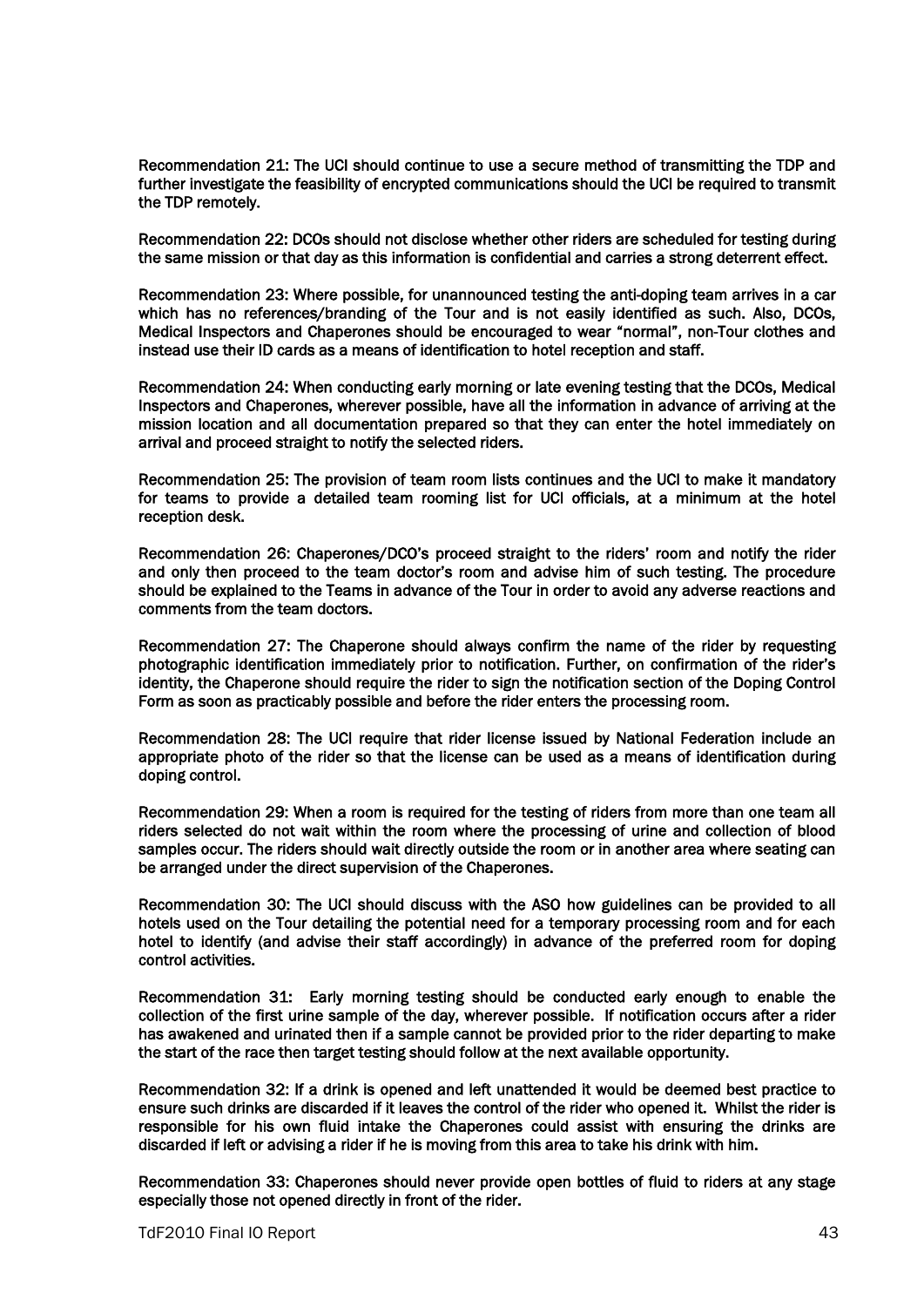Recommendation 34: Police officers in the Post-Finish area of each stage should be briefed about the role of the Chaperone and are provided a visual of the UCI Chaperone bibs so that Chaperones are not impeded in fulfilling their role.

Recommendation 35: The UCI review the rule and practice related to the publication of the notification list for the Tour and reference to the list be removed for future Tours and that, where possible, Chaperones are part of every cycling event where Post-Finish testing occurs.

Recommendation 36: Where possible repetitious information be pre-completed on Doping Control Forms to be confirmed by the riders so as to speed up the process.

Recommendation 37: When more than one partial sample is provided, each time thereafter where an additional partial sample is provided which does meet the required volume it be combined with the existing partial sample into a new partial kit and total volume listed and that the maximum amount of urine is then put into the A & B bottles rather than just recording the minimum volume for each partial sample.

Recommendation 38: The room for the rider to extend the period from notification to sample provision should be closely managed and in instances where such a period is unusually long a supplementary report completed.

Recommendation 39: There should be an obligation to provide Medical Inspectors with the appropriate equipment in sufficient quantities to discard perforating waste on site, as well as give them instructions about their later destruction by a certified organisation.

Recommendation 40: In order to speed up the process and to make the process more efficient the Medical Inspector, after the rider has verified the number codes on the coded vials with the A and B safety seals and labels, should immediately stick the two coded labels on the two vials of blood to be collected.

Recommendation 41: The UCI should directly sign agreements (and thereby be responsible for monitoring the services provided) with all anti-doping Laboratories to be used for the analysis of samples collected during the Tour and include provisions for the expedited analysis of the samples.

Recommendation 42: The UCI consider the development of a standard policy regarding the long term storage of samples for its high profile events such as the Tour based on intelligence and performance at the time of the event.

Recommendation 43: To further enhance their anti-doping programme, the UCI should consider the merits of the UCI managing first instance hearings in relation to possible anti-doping rule violations on the Tour rather than delegate this results management authority to National Federations as is the current practice.

Recommendation 44: The UCI should reinvigorate discussions regarding a Code of Conduct for ProTeams with the intention of establishing a mutually agreement Code before the next season of Grand Tours.

Recommendation 45: The UCI request a DCO Report Form to be completed for every testing mission (post race; and morning/evening testing) so that an accurate record of the testing can be recorded on file and so that issues can be tracked and dealt with immediately during the event rather than after the event has concluded.

Recommendation 46: Doping Control Forms and other relevant documentation should be reviewed by the UCI representative on a daily basis and issues arising from any errors should be addressed immediately with the applicable DCOs.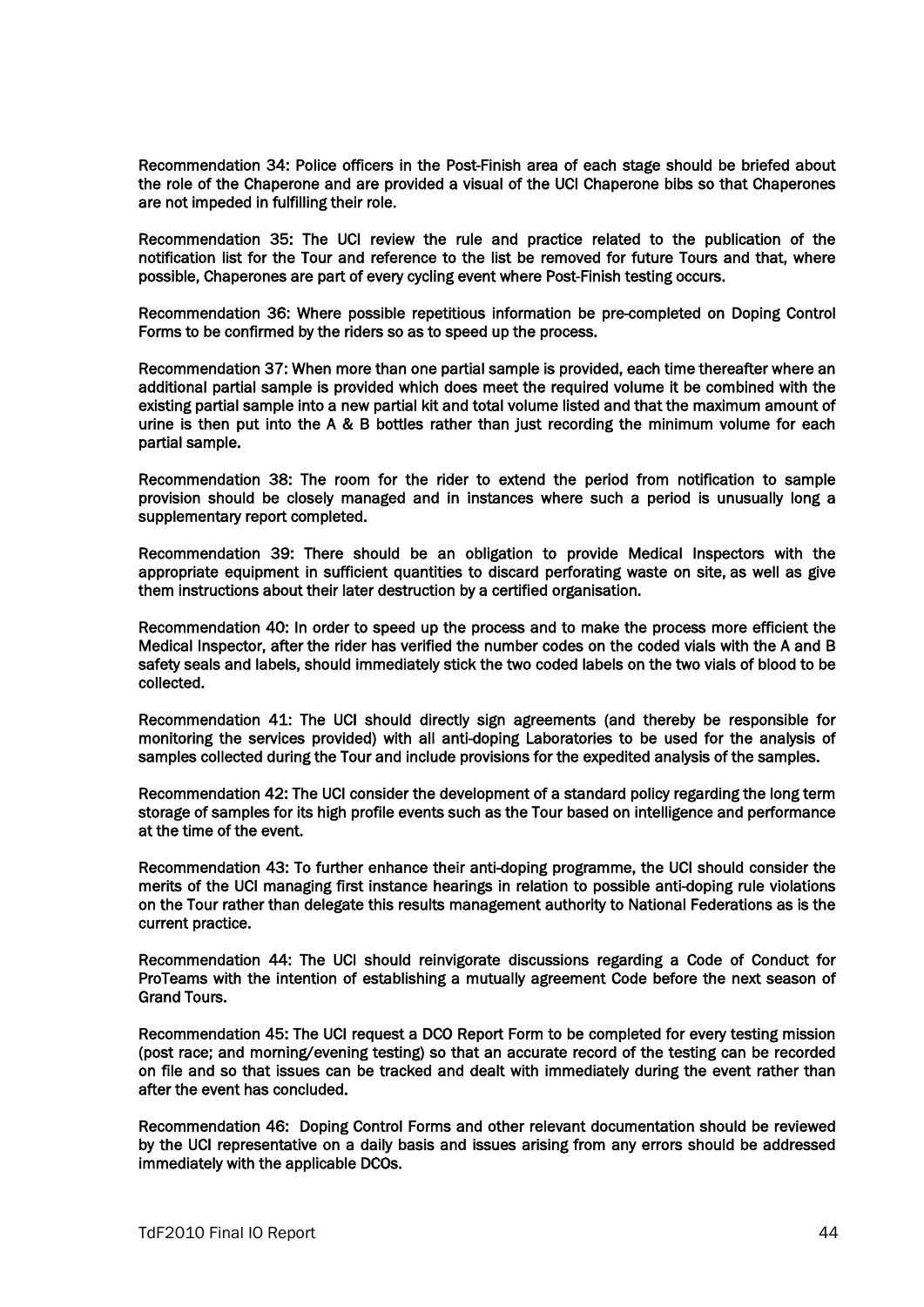Recommendation 47: Rider selections, including those from random draws, should be recorded on a Selection Criteria Form or on a daily report which the DCO completes on receipt of instructions from the UCI for each testing mission and is then signed by the DCO for tracking and record purposes.

Recommendation 48: The UCI utilise the notification section of the Doping Control Form and provide waterproof folders to the Chaperones to ensure the paperwork remains in good condition regardless of the weather.

Recommendation 49: Only the person formally notifying the rider should sign the In-Competition Notification Form or the notification section of the Doping Control Form, thereby clearly identifying who notified the rider.

Recommendation 50: The UCI to consider Chaperones being responsible for the entry and exit details for their specific riders and riders' representative leaving the security guard to be solely responsible for policing access to the Station area.

Recommendation 51: The UCI consider the use of a doping control access pass which the Chaperone could provide to the rider and his representative at the point of notification to assist the security guard in indentifying who can enter the Station.

Recommendation 52: WADA to confirm with Anti-Doping Organisations whether there is a requirement to record the actual value of specific gravity or whether a 'yes/no response is sufficient.

Recommendation 53: Riders are explicitly encouraged by the DCOs to list the actual substances (drugs and supplements) they have taken in the specified period rather than just referring to ADAMS, existing TUEs or Declarations of Use.

Recommendation 54: DCOs should be required to provide riders with adequate explanation about the value of consenting for their samples to be used for research purposes. In addition, WADA should reassess the requirement of athletes to explicitly state consent or otherwise for their samples to be used for research purposes given that the athlete is required to sign confirming that all information is correctly recorded at the conclusion of any testing session.

Recommendation 55: The UCI should consider either using the WADA template Chain of Custody Form or devising a UCI specific form to ensure that a full account of the ownership of the sample is recorded at all times.

Recommendation 56: The UCI establish a more secure system for the safe transport of all documents electronically and prohibit unauthorised processing (reproduction, publication, etc.) of the personal data contained on the sample collection paperwork.

Recommendation 57: The UCI maximise the opportunity of the Tour to promote the values of clean sport and to raise awareness of the efforts they are making to protect the sport of cycling from doping.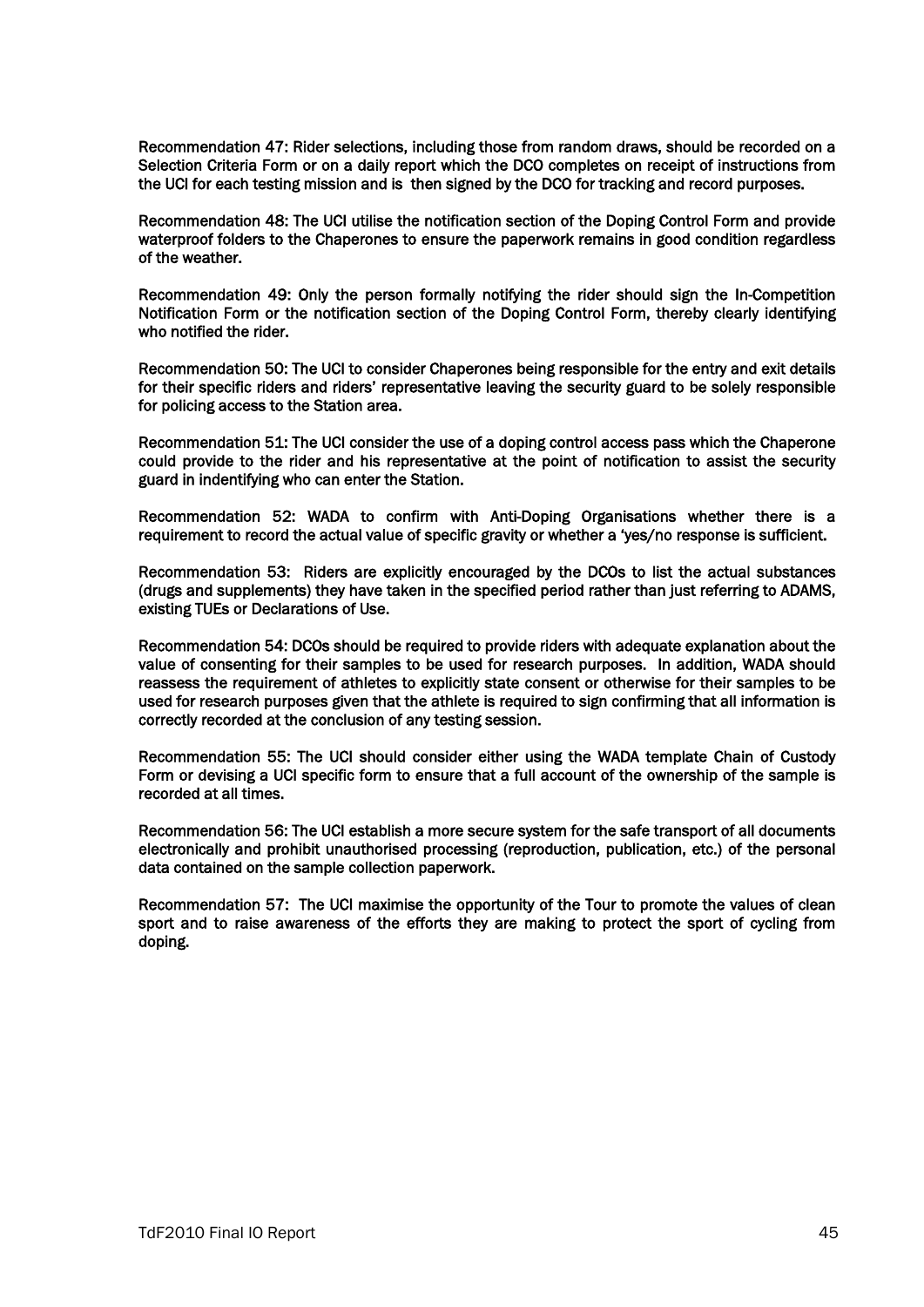## Appendix 1 - Members of Independent Observer Team & UCI Personnel

## Independent Observers

The IO Team was comprised of two teams of three members each (each team comprising a Chair, a member of WADA staff and one other, see Appendix 1 for details). Team 1 handed over to the second team on 12 July which concluded its work on 25 July.

| Team           | <b>Name</b>             | <b>Title</b>                                      | <b>Nationality</b> |
|----------------|-------------------------|---------------------------------------------------|--------------------|
| 1              | Andy Parkinson (Chair)  | Chief Executive, UK Anti-Doping                   | GBR                |
| 1              | Olivier Grondin         | National Anti-doping Coordinator Doctor,<br>AFLD  | <b>FRA</b>         |
|                | <b>Julien Sieveking</b> | Senior Manager, Legal Affairs, WADA               | <b>SUI</b>         |
| $\mathfrak{D}$ | Tim Ricketts (Chair)    | Anti-Doping Manager, International Rugby<br>Board | <b>AUS</b>         |
| $\mathfrak{D}$ | Michael Petrou          | President, Cyprus Anti-Doping Authority           | <b>CYP</b>         |
| $\mathfrak{D}$ | Emiliano Simonelli      | Senior Manager, Code Compliance, WADA             | <b>ITA</b>         |

## UCI Personnel

| <b>Name</b>                         | <b>Title</b>                                                          |
|-------------------------------------|-----------------------------------------------------------------------|
| Magali Louis                        | In-Competition Testing Coordinator, Cycling Anti-Doping<br>Foundation |
| Francesca Rossi                     | Director, Cycling Anti-Doping Foundation                              |
| Mario Zorzoli                       | UCI Doctor/Scientific Counsellor                                      |
| Olivier Bañuls                      | Operations and Project Manager<br>Cycling Anti-Doping Foundation      |
| Enrique Gonzalez Martinez           | <b>Lead Doping Control Officer</b>                                    |
| Michel Rivière                      | Doping Control Officer                                                |
| Germano Casorotti                   | Doping Control Officer                                                |
| Claude Deschaseaux                  | Doping Control Officer                                                |
| Jean Claude Witkowski <sup>16</sup> | Chaperone Coordinator / Chaperone                                     |

<span id="page-46-0"></span> <sup>16</sup> Appointed by ASO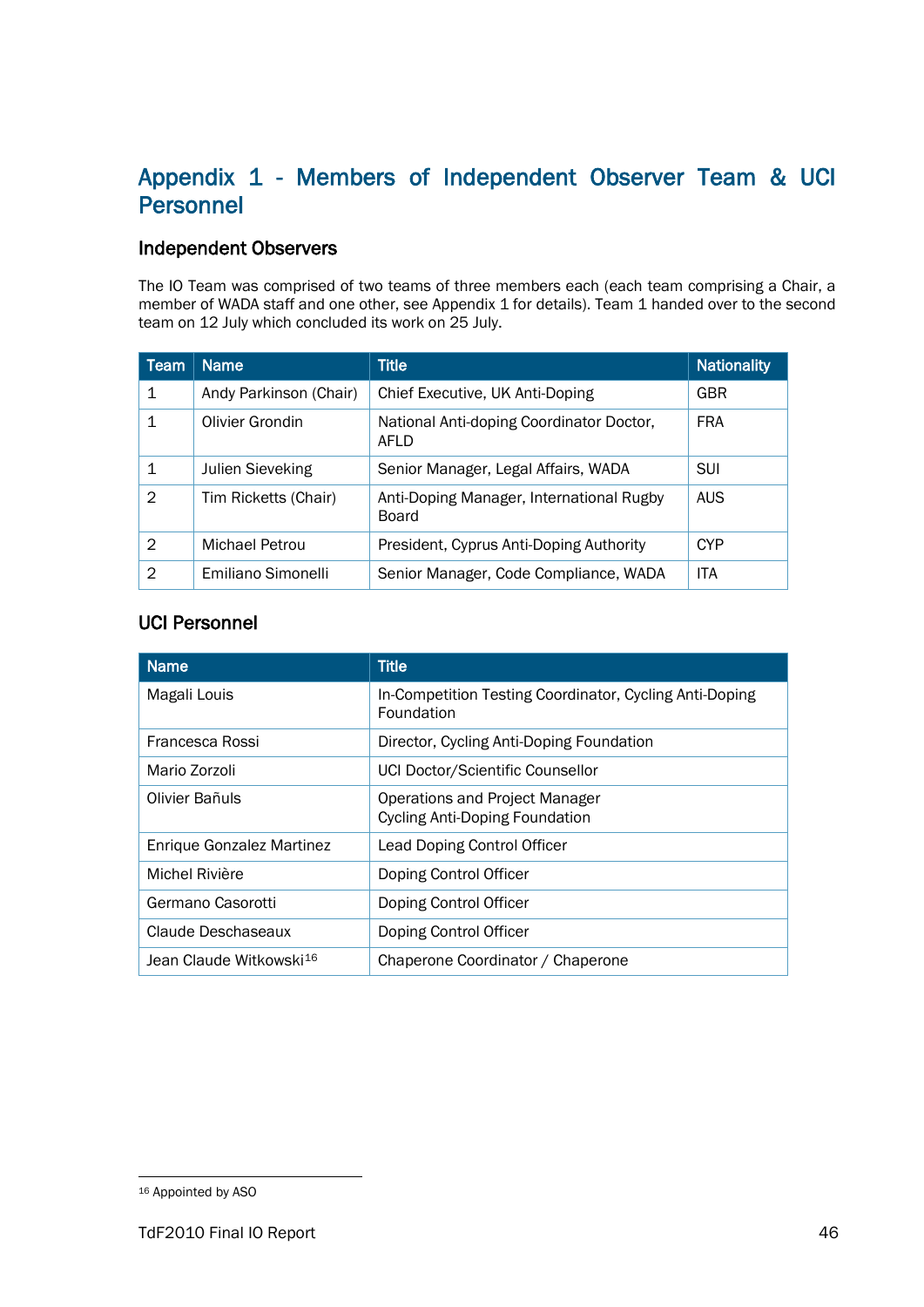## Appendix 2 - WADA Resolution

#### Resolution from the World Anti-Doping Agency in relation to the request made by AFLD to conduct additional testing on the 2010 Edition of the Tour de France

#### 1. Facts

1- On May 12, 2010, AFLD requested the authorization from UCI to conduct approximately 60 additional tests during the 2010 Edition of the Tour de France.

2- UCI refused such request by a letter addressed to AFLD on May 18, 2010.

3- On June 1, 2010, AFLD wrote to WADA to ask permission to conduct approximately 60 additional tests during the 2010 Edition of the Tour de France on the basis of Article 15.1.1 of the World Anti-Doping Code (Code). On that day, AFLD did not notify UCI of its request to WADA.

4- On June 1, 2010, WADA notified UCI of the request it had received from AFLD, and asked for an answer within seven days, as per the protocol for Article 15.1.1.

5- On June 8, 2010, UCI answered WADA and explained its position in relation to its refusal to allow AFLD to conduct additional testing. UCI raised some procedural issues, in particular the fact that it had not been notified by AFLD directly on June 1.

6- On June 9, AFLD notified UCI of its letter sent to WADA on June 1, 2010.

7- On June 9, WADA informed UCI it would give it another seven days to provide any additional comments in order to formally respect the protocol of Article 15.1.1 after notification from AFLD.

8- On June 16, UCI informed WADA that it had no further comments

9- This resolution is rendered by WADA within 7 days of the last information received from UCI.

#### 2. Arguments of the parties

10- Arguments from AFLD

a. AFLD claims that it should be authorized to conduct additional testing, given that it has access to confidential information from police and customs that it cannot share with other organizations. Such information will allow AFLD to target test specific riders during the Tour de France but will not be available directly to UCI because of legal issues.

b. AFLD is ready to cooperate with UCI to avoid the inconvenience of having two entities testing at one single event.

c. AFLD raises concerns about UCI conducting unannounced testing.

#### 11- Arguments from UCI

a. UCI raises some formal issues in relation to the AFLD request.

b. UCI is also invoking some previous problems with AFLD which in its view would justify WADA not to grant permission to AFLD to conduct extra testing.

c. UCI presents it's testing plan for the 2010 Tour de France, and argues that this plan is comprehensive and can be adapted based on the needs. UCI, in particular, indicates that it is open to conduct testing on any rider that would be requested by AFLD on the basis of the confidential information received by AFLD, provided this information is given to WADA.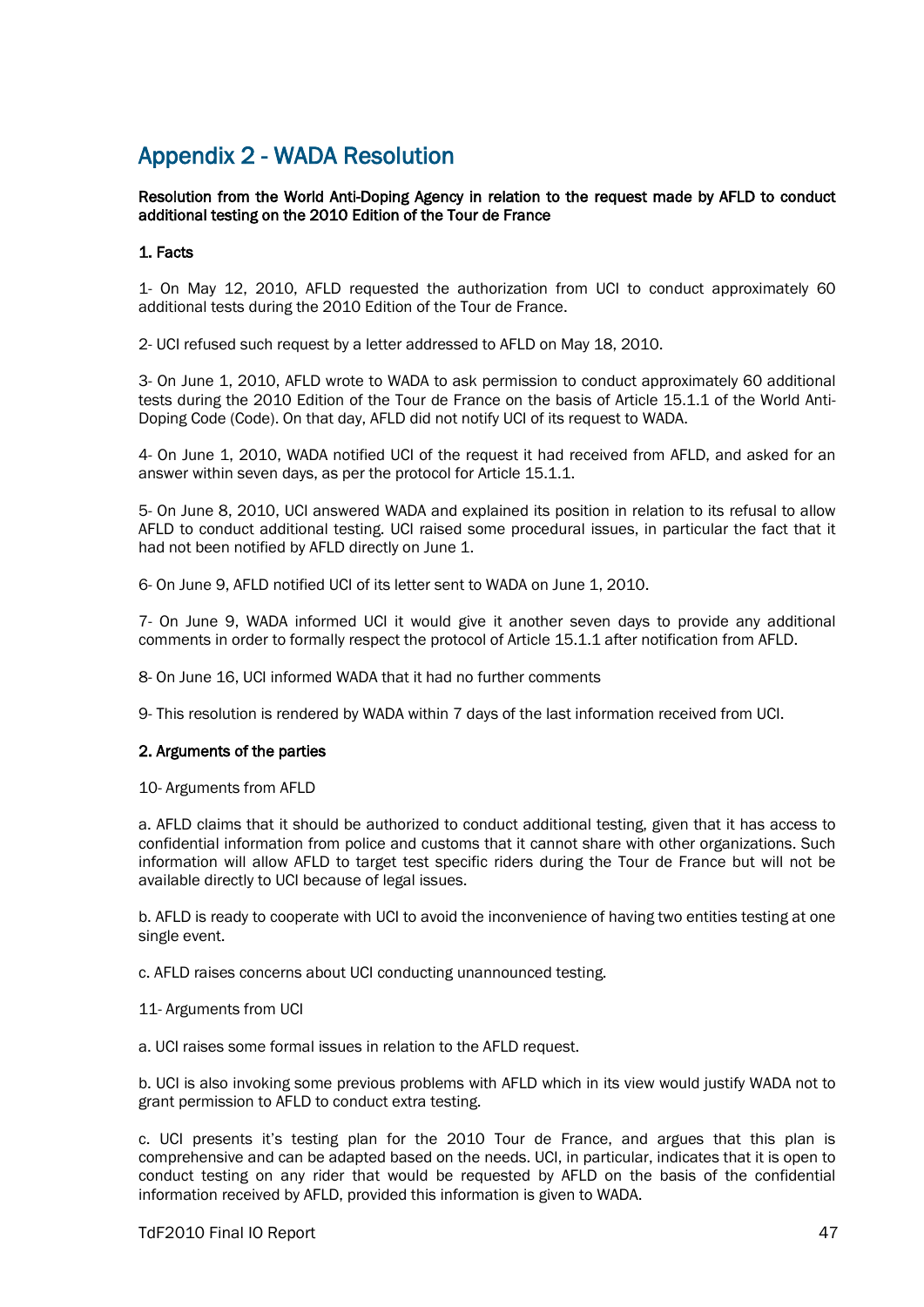d. On that basis, UCI doesn't see why AFLD should conduct tests itself during the event.

e. UCI claims that, if permission were granted to AFLD on the basis that it holds confidential information, this might lead to other anti-doping organizations (ADOs) getting authorization to test at the event, and therefore in having multiple ADOs testing at the same event.

f. UCI raises logistical issues in relation to having two organizations testing at the same event.

g. UCI also raises the issue of the French anti-doping law not being fully Code compliant, and the issue of having a decision rendered in France which will have to be recognized later on by UCI, and which potentially could be in contradiction, given that the final appeal in France is to the State Council and the final appeal under the Code is to the Court of Arbitration for Sport (CAS).

h. On that basis, UCI refuses to grant permission to AFLD to conduct testing.

#### 3. Discussion

12-WADA has given due consideration to the arguments raised by both parties. Following the response from UCI, additional information was sought from both parties on June 10, and the responses to such request have also been fully studied and taken into account in this resolution.

13- WADA sees no procedural or formal issue in this matter. The claim from UCI that it was not notified by AFLD on the day AFLD sent its request to WADA has been fully cured by the fact that UCI was notified on June 9, and that, subsequently, an extended deadline was given to UCI by WADA.

14- WADA does not consider that previous issues between UCI and AFLD should be taken into account in the making of this resolution.

15- WADA understands that AFLD has intelligence from the French police and customs which could be useful to target test riders during the tour.

16- WADA signed a confidentiality agreement under which AFLD is able to share some of this information with WADA.

17- WADA is satisfied that this information appears prima facie realistic and useful to conduct target testing on some riders.

18- UCI offered to target test riders upon request from AFLD. This suggested approach would be potentially very useful as it would avoid having two different organizations testing at the same event, while allowing accurate target testing to take place.

19- WADA is concerned that testing conducted by AFLD will necessarily fall under French law, which is not, to date, fully Code compliant. Having UCI perform such extra tests upon request from AFLD will ensure that results management for all tests will be conducted under UCI rules, which are Code compliant and provide for a final appeal to CAS.

20- The unannounced component of testing is vital in ensuring target testing is successful.

21- WADA does not speculate on the unannounced nature of UCI tests but considers that it is of primary importance that all tests be conducted in total transparency and thereby avoid any subsequent criticism of being pre-warned. WADA thinks that such assurance would benefit all parties and the public at large.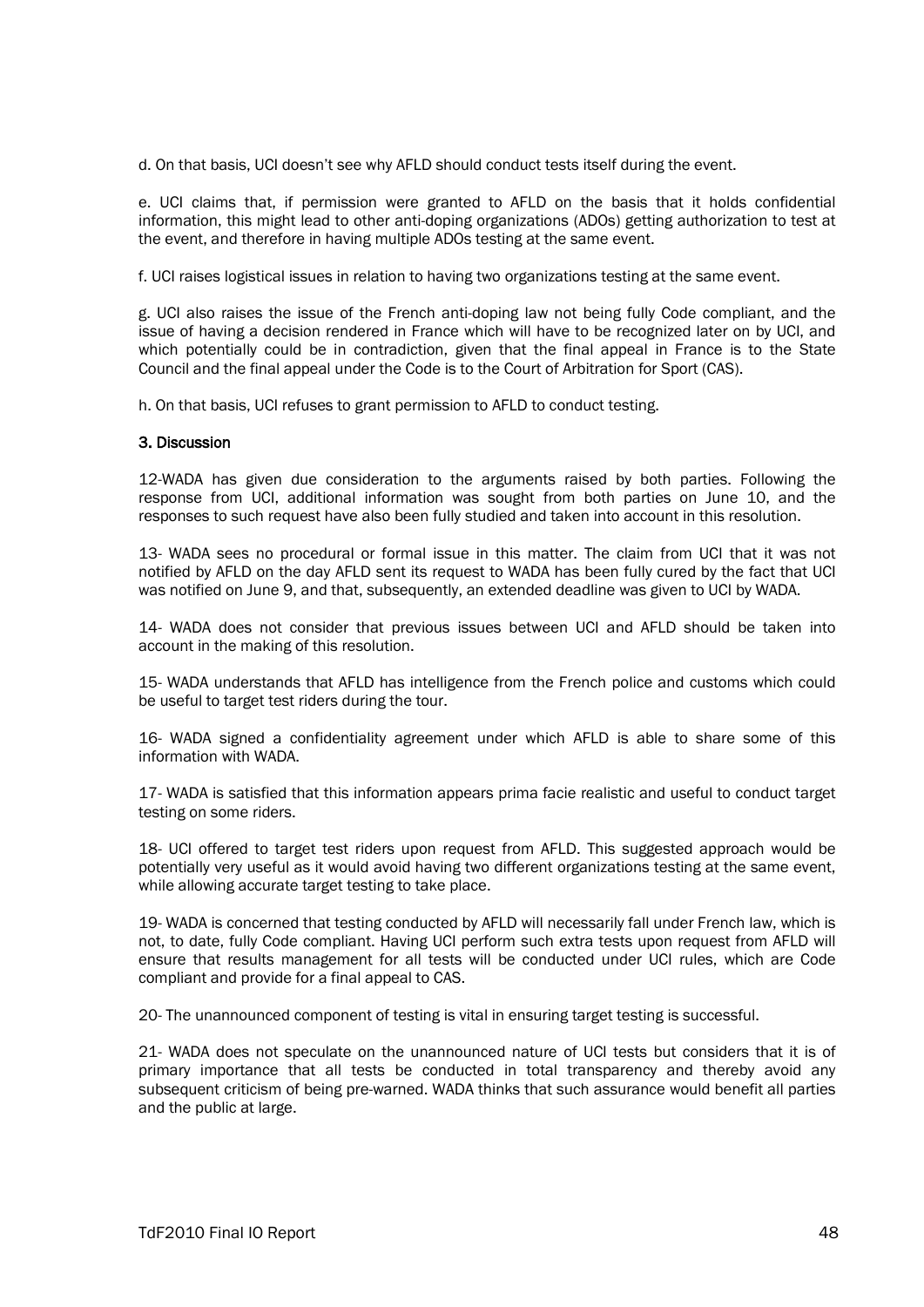#### 4. Resolution

22-WADA does not give permission to AFLD to conduct additional testing at the Tour de France. This resolution is however subject to the following conditions:

a) Because of the acceptance of UCI to conduct extra testing if information warrants it, WADA requires of AFLD to be informed of any target test that it might suggest be conducted as a result of the receipt of confidential information.

b) Upon receipt of this information, and after evaluation of the background information related to such request, WADA will pass such request to its Independent Observer (IO) team present on site during the Tour de France in order to appropriately manage the issue of confidentiality, and for the IO team to pass it on to UCI as follows :

i. The IO team will ask a UCI doping control officer (DCO) to conduct the specific target testing mission(s) by first contacting the UCI designated DCO and agreeing on a place and time to meet.

ii. A representative of the WADA IO team will then go with the UCI DCO and the UCI chaperone to collect the sample.

iii. The WADA IO team representative will only inform the UCI DCO and UCI chaperone of the name of the rider at the appropriate time in accordance with its own appreciation of the circumstances.

iv. There should be no communication to any external parties from the UCI DCO and the UCI chaperone from the time they meet the WADA IO team representative until the mission is fully completed.

v. All samples collected during these missions should be analysed for EPO and hGH.

c) If for whatever reason(s) the above mentioned conditions are not acceptable to UCI, or are not respected during the Tour de France, WADA will grant the AFLD the permission to perform such tests itself.

Montreal, June 22, 2010 John Fahey, President